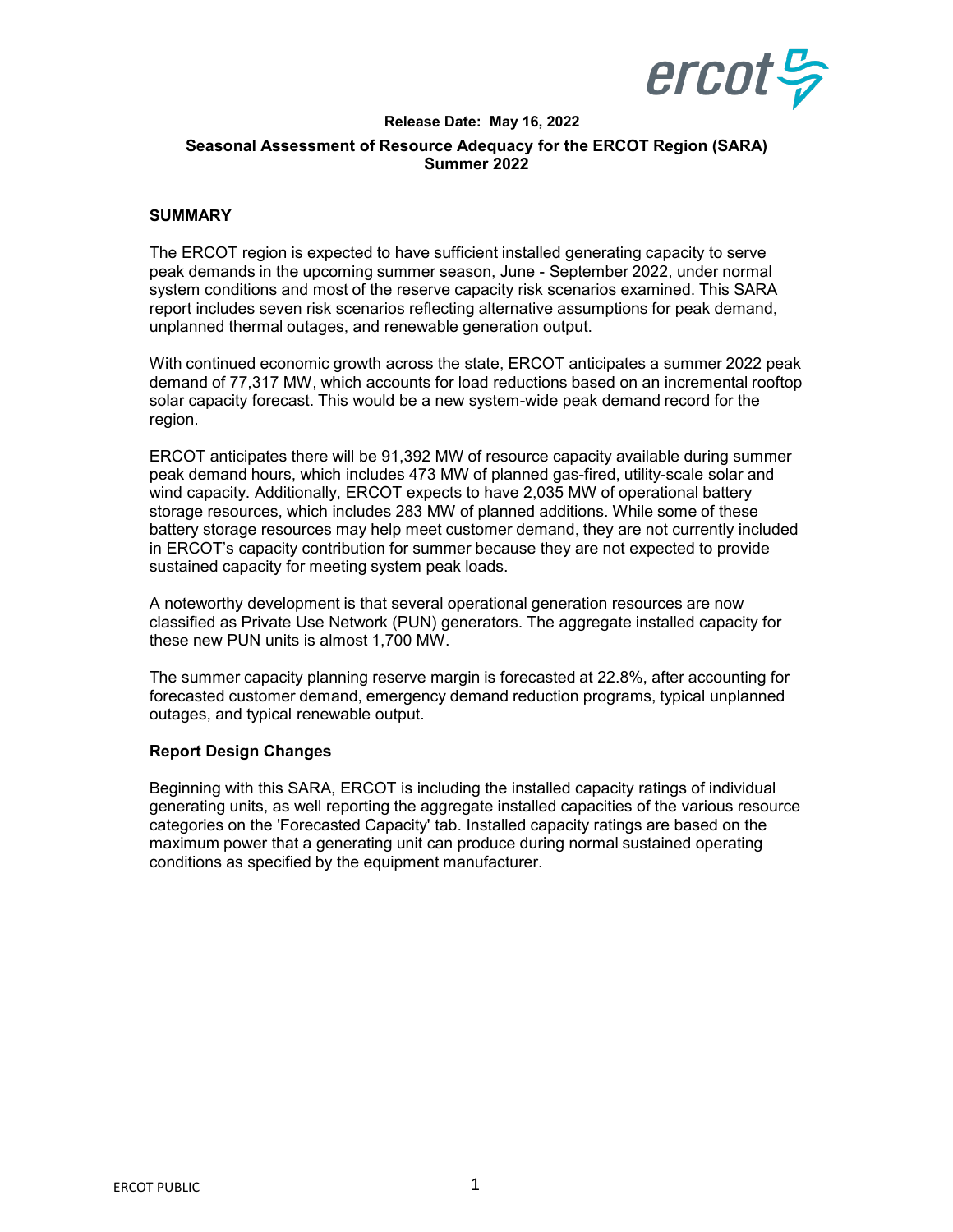Note on Installed Capacities: Installed capacity ratings are based on the maximum power that a generating unit can produce during normal sustained operating conditions as specified by the equipment manufacturer.

| <b>Resources, MW</b>                                                              | <b>Rating (see note)</b> |        | Installed Capacity   Expected Capacity for Summer Peak Demand                                                                                                                                                                    |
|-----------------------------------------------------------------------------------|--------------------------|--------|----------------------------------------------------------------------------------------------------------------------------------------------------------------------------------------------------------------------------------|
| <b>Thermal Resources, Installed Summer-rated Capacity</b>                         | 71,214                   |        | 63,514 Based on current Seasonal Maximum Sustainable Limits reported through the unit registration process                                                                                                                       |
| Hydroelectric, Peak Average Capacity Contribution                                 | 563                      |        | 475 Based on 83% of installed capacity for hydro resources (summer season) per ERCOT Nodal Protocols Section 3.2.6.2.2                                                                                                           |
| Switchable Capacity Total                                                         | 3,840                    |        | 3,490 Installed capacity of units that can interconnect with other Regions and are available to ERCOT                                                                                                                            |
| Less Switchable Capacity Unavailable to ERCOT                                     | (572)                    |        | (542) Based on survey responses of Switchable Resource owners                                                                                                                                                                    |
| <b>Available Mothballed Capacity</b>                                              | 470                      |        | 365 Based on seasonal Mothball units plus Probability of Return responses of Mothball Resource owners                                                                                                                            |
| Capacity from Private Use Networks                                                | 11,249                   |        | 4,262 Average grid injection during the top 20 summer peak load hours over the last three years, plus the forecasted net change in $\vert$ 4,262 generation capacity available to the ERCOT grid pursuant to Nodal Protocols Sec |
| <b>Coastal Wind, Peak Average Capacity Contribution</b>                           | 5,138                    |        | 2,928   Based on 57% of installed capacity for coastal wind resources (summer season) per ERCOT Nodal Protocols Section 3.2.6.2.2                                                                                                |
| Panhandle Wind, Peak Average Capacity Contribution                                | 4,245                    |        | 1,273 Based on 30% of installed capacity for panhandle wind resources (summer season) per ERCOT Nodal Protocols Section 3.2.6.2.2                                                                                                |
| Other Wind, Peak Average Capacity Contribution                                    | 25,812                   |        | 5,162   Based on 20% of installed capacity for other wind resources (summer season) per ERCOT Nodal Protocols Section 3.2.6.2.2                                                                                                  |
| Solar Utility-Scale, Peak Average Capacity Contribution                           | 11,342                   |        | 9,140 Based on 81% of rated capacity for solar resources (summer season) per Nodal Protocols Section 3.2.6.2.2                                                                                                                   |
| Storage, Peak Average Capacity Contribution                                       | 1,752                    |        | Based on 0% of rated capacity (summer season); resources assumed to provide regulation reserves rather than sustained<br>capacity available to meet peak loads                                                                   |
| <b>RMR Capacity to be under Contract</b>                                          |                          |        |                                                                                                                                                                                                                                  |
| <b>Capacity Pending Retirement</b>                                                | $\sim$                   |        | Announced retired capacity that is undergoing ERCOT grid reliability reviews pursuant to Nodal Protocols Section 3.14.1.2                                                                                                        |
| Non-Synchronous Ties, Capacity Contribution                                       | 1,220                    |        | 850 Based on net imports during summer 2019 Energy Emergency Alert (EEA) intervals                                                                                                                                               |
| Planned Thermal Resources with Signed IA, Air Permits and Adequate Water Supplies | 356                      |        | 356 Based on in-service dates provided by developers                                                                                                                                                                             |
| Planned Coastal Wind with Signed IA, Peak Average Capacity Contribution           |                          |        | Based on in-service dates provided by developers and 57% summer capacity contribution for coastal wind resources                                                                                                                 |
| Planned Panhandle Wind with Signed IA, Peak Average Capacity Contribution         |                          |        | Based on in-service dates provided by developers and 30% summer capacity contribution for panhandle wind resources                                                                                                               |
| Planned Other Wind with Signed IA, Peak Average Capacity Contribution             | 16                       |        | 3 Based on in-service dates provided by developers and 20% summer capacity contribution for other wind resources                                                                                                                 |
| Planned Solar Utility-Scale, Peak Average Capacity Contribution                   | 141                      |        | 114 Based on in-service dates provided by developers and 81% summer capacity contribution for solar resources                                                                                                                    |
| Planned Storage, Peak Average Capacity Contribution                               | 283                      |        | Based on in-service dates provided by developers and 0% summer capacity contribution for storage resources                                                                                                                       |
| [a] Total Resources, MW                                                           | 137,067                  | 91,392 |                                                                                                                                                                                                                                  |

## **Seasonal Assessment of Resource Adequacy for the ERCOT Region Summer 2022 Release Date: May 16, 2022**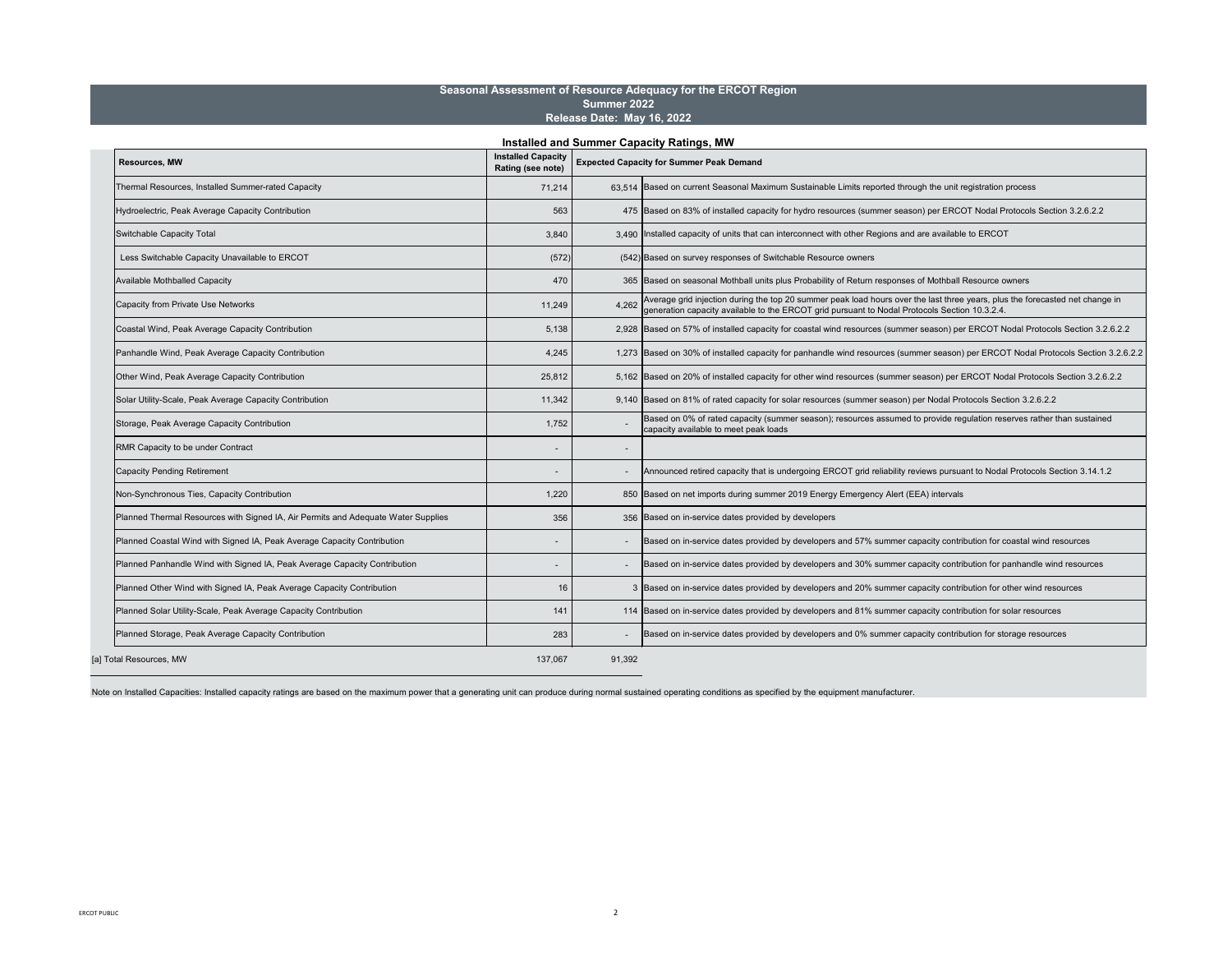|                                                                                                                                                 | <b>Forecasted Peak Load /</b><br><b>Typical Unplanned Outages /</b><br><b>Typical Renewable Output</b> | <b>High Peak Load /</b><br>Typical Unplanned Outages /<br><b>Typical Renewable Output</b> | <b>Forecasted Peak Load /</b><br><b>High Unplanned Outages /</b><br><b>Typical Renewable Output</b> | <b>Forecasted Peak Load /</b><br><b>Typical Unplanned Outages /</b><br><b>Low Renewable Output</b> |
|-------------------------------------------------------------------------------------------------------------------------------------------------|--------------------------------------------------------------------------------------------------------|-------------------------------------------------------------------------------------------|-----------------------------------------------------------------------------------------------------|----------------------------------------------------------------------------------------------------|
| Scenario Adjustments                                                                                                                            |                                                                                                        |                                                                                           |                                                                                                     |                                                                                                    |
| [a] Peak Load Forecast (Baseline)                                                                                                               | 77,884                                                                                                 | 77,884                                                                                    | 77,884                                                                                              | 77,884                                                                                             |
| [b] Rooftop PV Forecast Reduction, MW                                                                                                           | (567)                                                                                                  | (567)                                                                                     | (567)                                                                                               | (567)                                                                                              |
| [c] Adjusted Peak Load Forecast, [a+b]                                                                                                          | 77,317                                                                                                 | 77,317                                                                                    | 77,317                                                                                              | 77,317                                                                                             |
| [d] Total Resources (from Forecast Capacity tab)                                                                                                | 91,392                                                                                                 | 91,392                                                                                    | 91,392                                                                                              | 91,392                                                                                             |
| <b>Uses of Reserve Capacity</b>                                                                                                                 |                                                                                                        |                                                                                           |                                                                                                     |                                                                                                    |
| <b>High Peak Load Adjustment</b>                                                                                                                |                                                                                                        | 1,922                                                                                     | $\sim$                                                                                              |                                                                                                    |
| <b>Typical Planned Outages, Thermal</b>                                                                                                         | 24                                                                                                     | 24                                                                                        | 24                                                                                                  | 24                                                                                                 |
| <b>Typical Unplanned Outages, Thermal</b>                                                                                                       | 4,081                                                                                                  | 4,081                                                                                     | 4,081                                                                                               | 4,081                                                                                              |
| High Unplanned Outage Adjustment, Thermal                                                                                                       | $\blacksquare$                                                                                         | $\sim$                                                                                    | 3,985                                                                                               | $\sim$                                                                                             |
| Low Wind Output Reduction                                                                                                                       |                                                                                                        | $\sim$                                                                                    |                                                                                                     | 6,489                                                                                              |
| Low Solar Output Reduction                                                                                                                      | $\blacksquare$                                                                                         | $\sim$                                                                                    | $\sim$                                                                                              | 2,229                                                                                              |
|                                                                                                                                                 |                                                                                                        |                                                                                           |                                                                                                     |                                                                                                    |
| [d] Total Uses of Reserve Capacity                                                                                                              | 4,105                                                                                                  | 6,027                                                                                     | 8,090                                                                                               | 12,823                                                                                             |
|                                                                                                                                                 |                                                                                                        |                                                                                           |                                                                                                     |                                                                                                    |
|                                                                                                                                                 | <b>Capacity Available For Operating Reserves</b>                                                       |                                                                                           |                                                                                                     |                                                                                                    |
| [e] Capacity Available for Operating Reserves, Normal Operating Conditions (Scenarios tab c-d), MW<br>Less than 2,300 MW indicates risk of EEA1 | 9,970                                                                                                  | 8,048                                                                                     | 5,985                                                                                               | 1,252                                                                                              |
|                                                                                                                                                 |                                                                                                        |                                                                                           |                                                                                                     |                                                                                                    |
| [f] EEA Resources deployed by ERCOT                                                                                                             |                                                                                                        |                                                                                           |                                                                                                     | 2,895                                                                                              |
|                                                                                                                                                 |                                                                                                        |                                                                                           |                                                                                                     |                                                                                                    |

# **Base & Moderate Reserve Capacity Risk Scenarios, MW**

| [e] Capacity Available for Operating Reserves, Normal Operating Conditions (Scenarios tab c-d), MW |  |
|----------------------------------------------------------------------------------------------------|--|
| Less than 2,300 MW indicates risk of EEA1                                                          |  |
|                                                                                                    |  |
| [f] EEA Resources deployed by ERCOT                                                                |  |
|                                                                                                    |  |
| [[g] Capacity Available for Operating Reserves, Emergency Conditions (e+f), MW                     |  |
| Less than 1,000 MW indicates risk of EEA3 Load Shed                                                |  |

| 9,970 | 8,048 | 5,985 | $\overline{a}$<br>+, I + 1 |
|-------|-------|-------|----------------------------|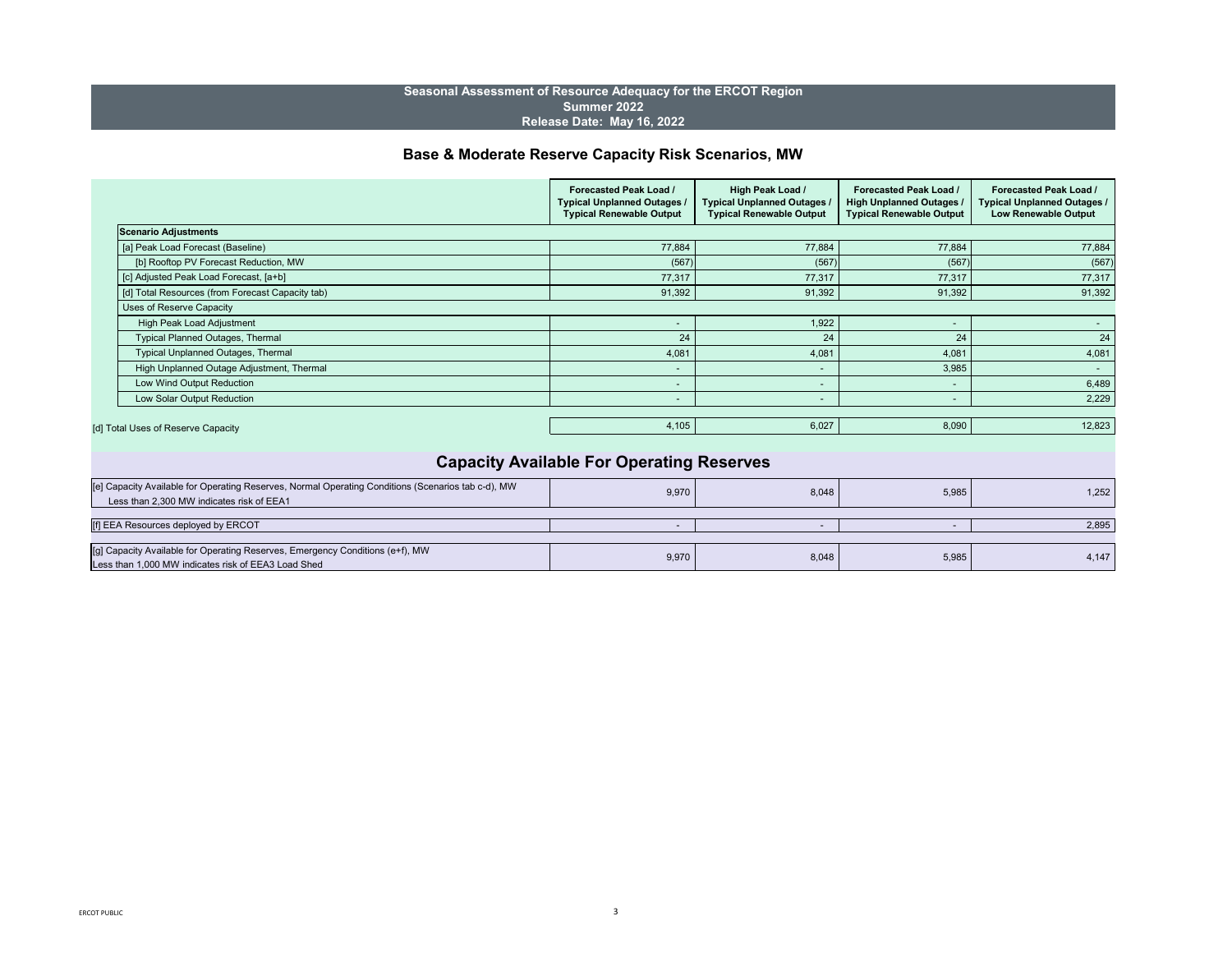| 5,720          | (3,875) | (10, 651) |
|----------------|---------|-----------|
| $\blacksquare$ | 2,895   | 2,895     |
| 5,720          | (980)   | (7, 756)  |

|                                                  | <b>Extreme Peak Load /</b><br><b>Typical Unplanned Outages /</b><br><b>Typical Renewable Output</b> | <b>Extreme Peak Load /</b><br><b>Extreme Unplanned Outages /</b><br><b>Typical Renewable Output</b> | <b>High Peak Load /</b><br><b>Extreme Unplanned Outages /</b><br><b>Extreme Low Wind Output</b> |
|--------------------------------------------------|-----------------------------------------------------------------------------------------------------|-----------------------------------------------------------------------------------------------------|-------------------------------------------------------------------------------------------------|
| Scenario Adjustments                             |                                                                                                     |                                                                                                     |                                                                                                 |
| [a] Peak Load Forecast (Baseline)                | 77,884                                                                                              | 77,884                                                                                              | 77,884                                                                                          |
| [b] Rooftop PV Forecast Reduction, MW            | (567)                                                                                               | (567)                                                                                               | (567)                                                                                           |
| [c] Adjusted Peak Load Forecast, [a+b]           | 77,317                                                                                              | 77,317                                                                                              | 77,317                                                                                          |
| [d] Total Resources (from Forecast Capacity tab) | 91,392                                                                                              | 91,392                                                                                              | 91,392                                                                                          |
| <b>Uses of Reserve Capacity</b>                  |                                                                                                     |                                                                                                     |                                                                                                 |
| High/Extreme Peak Load Adjustment                | 4,250                                                                                               | 4,250                                                                                               | 1,922                                                                                           |
| <b>Typical Planned Outages, Thermal</b>          | 24                                                                                                  | 24                                                                                                  | 24                                                                                              |
| <b>Typical Unplanned Outages, Thermal</b>        | 4,081                                                                                               | 4,081                                                                                               | 4,081                                                                                           |
| Extreme Unplanned Outage Adjustment, Thermal     |                                                                                                     | 9,595                                                                                               | 9,595                                                                                           |
| <b>Extreme Low Wind Output Reduction</b>         |                                                                                                     | $\,$ $\,$                                                                                           | 9,104                                                                                           |
| [d] Total Uses of Reserve Capacity               | 8,355                                                                                               | 17,950                                                                                              | 24,726                                                                                          |

## **Seasonal Assessment of Resource Adequacy for the ERCOT Region Summer 2022 Release Date: May 16, 2022**

# **Extreme Reserve Capacity Risk Scenarios, MW (One or a combination of extreme risk assumptions resulting in low probability, high impact outcomes)**

| [e] Capacity Available for Operating Reserves, Normal Operating Conditions (Scenarios tab c-d), MW<br>Less than 2,300 MW indicates risk of EEA1 | 5,720 | (3,875) | (10, 651) |
|-------------------------------------------------------------------------------------------------------------------------------------------------|-------|---------|-----------|
| [f] EEA Resources deployed by ERCOT                                                                                                             |       | 2,895   | 2,895     |
| [g] Capacity Available for Operating Reserves, Emergency Conditions (e+f), MW<br>Less than 1,000 MW indicates risk of EEA3 Load Shed            | 5,720 | (980)   | (7, 756)  |

# **Capacity Available For Operating Reserves**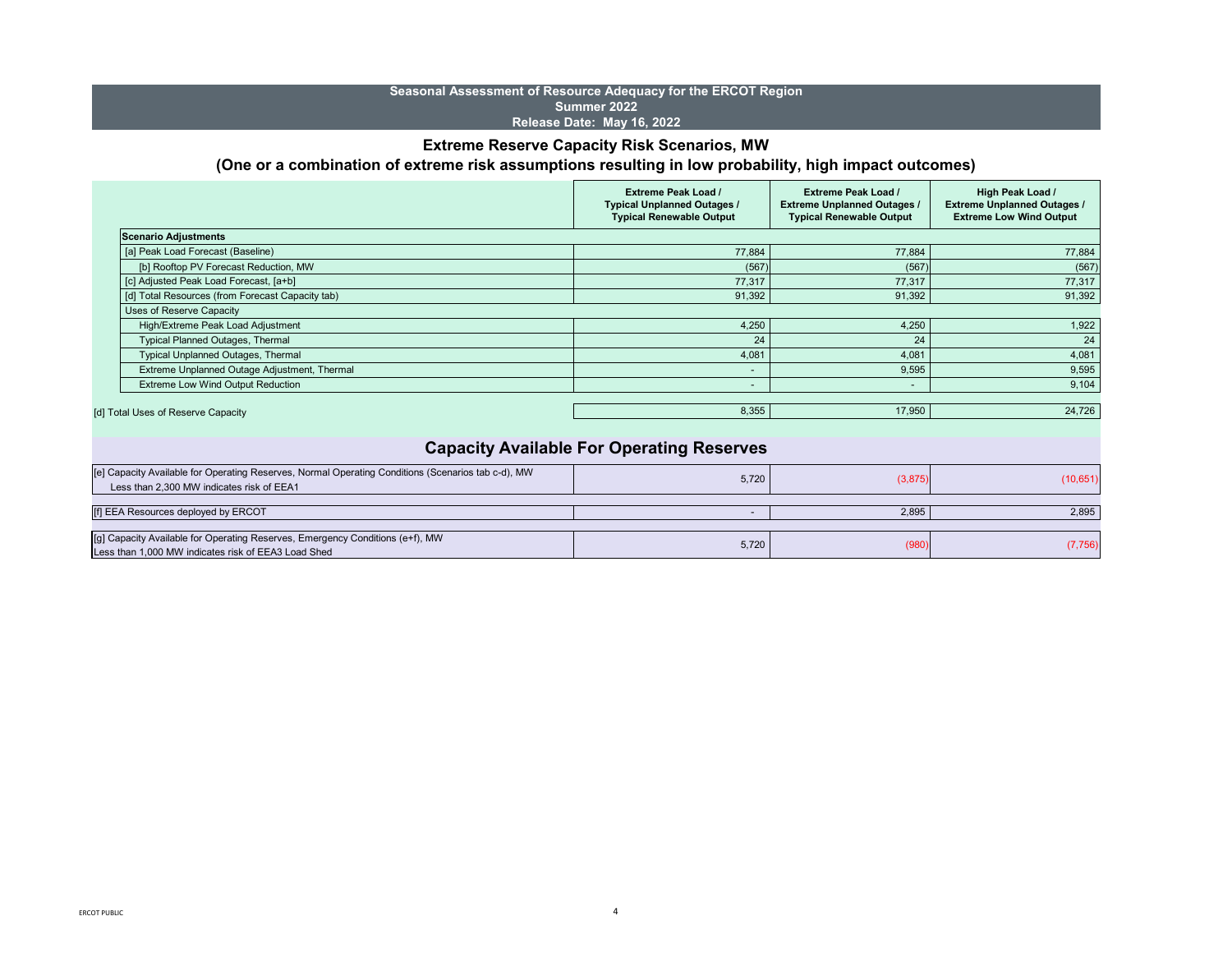# Unit Capacities - Summer

| <b>UNIT NAME</b>                                                             | <b>GENERATION</b><br><b>INTERCONNECTION</b><br><b>PROJECT CODE</b> | <b>UNIT CODE</b>                     | <b>COUNTY</b>                        | <b>FUEL</b>            | <b>ZONE</b>                      | <b>IN SERVICE</b> | <b>INSTALLED</b><br><b>CAPACITY</b><br><b>RATING</b><br>(MW) | <b>SUMMER</b><br><b>CAPACITY</b><br>(MW) |
|------------------------------------------------------------------------------|--------------------------------------------------------------------|--------------------------------------|--------------------------------------|------------------------|----------------------------------|-------------------|--------------------------------------------------------------|------------------------------------------|
| 3 Operational Resources (Thermal)                                            |                                                                    |                                      |                                      |                        |                                  |                   |                                                              |                                          |
| 4 COMANCHE PEAK U1                                                           |                                                                    | CPSES_UNIT1                          | <b>SOMERVELL</b>                     | <b>NUCLEAR</b>         | <b>NORTH</b>                     | 1990              | 1,269.0                                                      | 1,205.0                                  |
| 5 COMANCHE PEAK U2                                                           |                                                                    | CPSES_UNIT2                          | <b>SOMERVELL</b>                     | <b>NUCLEAR</b>         | <b>NORTH</b>                     | 1993              | 1,269.0                                                      | 1,195.0                                  |
| 6 SOUTH TEXAS U1                                                             |                                                                    | STP_STP_G1                           | <b>MATAGORDA</b>                     | <b>NUCLEAR</b>         | <b>COASTAL</b>                   | 1988              | 1,365.0                                                      | 1,293.2                                  |
| 7 SOUTH TEXAS U2<br>8 COLETO CREEK                                           |                                                                    | STP_STP_G2<br>COLETO_COLETOG1        | <b>MATAGORDA</b><br><b>GOLIAD</b>    | <b>NUCLEAR</b><br>COAL | COASTAL<br><b>SOUTH</b>          | 1989<br>1980      | 1,365.0<br>650.0                                             | 1,280.0<br>655.0                         |
| 9 FAYETTE POWER U1                                                           |                                                                    | FPPYD1_FPP_G1                        | <b>FAYETTE</b>                       | COAL                   | <b>SOUTH</b>                     | 1979              | 615.0                                                        | 604.0                                    |
| 10 FAYETTE POWER U2                                                          |                                                                    | FPPYD1_FPP_G2                        | <b>FAYETTE</b>                       | COAL                   | <b>SOUTH</b>                     | 1980              | 615.0                                                        | 599.0                                    |
| 11 FAYETTE POWER U3                                                          |                                                                    | FPPYD2_FPP_G3                        | <b>FAYETTE</b>                       | COAL                   | <b>SOUTH</b>                     | 1988              | 460.0                                                        | 437.0                                    |
| 12 J K SPRUCE U1                                                             |                                                                    | CALAVERS_JKS1                        | <b>BEXAR</b>                         | COAL                   | <b>SOUTH</b>                     | 1992              | 555.0                                                        | 560.0                                    |
| 13 J K SPRUCE U2                                                             |                                                                    | CALAVERS_JKS2                        | <b>BEXAR</b>                         | COAL                   | <b>SOUTH</b>                     | 2010              | 922.0                                                        | 785.0                                    |
| 14 LIMESTONE U1<br>15 LIMESTONE U2                                           |                                                                    | LEG_LEG_G1<br>LEG_LEG_G2             | <b>LIMESTONE</b><br><b>LIMESTONE</b> | COAL<br>COAL           | <b>NORTH</b><br><b>NORTH</b>     | 1985<br>1986      | 893.0<br>956.8                                               | 824.0<br>836.0                           |
| 16 MARTIN LAKE U1                                                            |                                                                    | MLSES_UNIT1                          | <b>RUSK</b>                          | COAL                   | <b>NORTH</b>                     | 1977              | 893.0                                                        | 800.0                                    |
| 17 MARTIN LAKE U2                                                            |                                                                    | MLSES_UNIT2                          | <b>RUSK</b>                          | COAL                   | <b>NORTH</b>                     | 1978              | 893.0                                                        | 805.0                                    |
| 18 MARTIN LAKE U3                                                            |                                                                    | MLSES_UNIT3                          | <b>RUSK</b>                          | COAL                   | <b>NORTH</b>                     | 1979              | 893.0                                                        | 805.0                                    |
| 19 OAK GROVE SES U1                                                          |                                                                    | OGSES_UNIT1A                         | <b>ROBERTSON</b>                     | COAL                   | <b>NORTH</b>                     | 2010              | 916.8                                                        | 855.0                                    |
| 20 OAK GROVE SES U2                                                          |                                                                    | OGSES_UNIT2                          | <b>ROBERTSON</b>                     | COAL                   | <b>NORTH</b>                     | 2011              | 916.8                                                        | 855.0                                    |
| 21 SAN MIGUEL U1<br>22 SANDY CREEK U1                                        |                                                                    | SANMIGL_G1<br>SCES_UNIT1             | <b>ATASCOSA</b><br><b>MCLENNAN</b>   | COAL<br>COAL           | <b>SOUTH</b><br><b>NORTH</b>     | 1982<br>2013      | 430.0<br>1,008.0                                             | 391.0<br>932.6                           |
| 23 TWIN OAKS U1                                                              |                                                                    | TNP_ONE_TNP_O_1                      | <b>ROBERTSON</b>                     | COAL                   | <b>NORTH</b>                     | 1990              | 174.6                                                        | 155.0                                    |
| 24 TWIN OAKS U2                                                              |                                                                    | TNP_ONE_TNP_O_2                      | <b>ROBERTSON</b>                     | COAL                   | <b>NORTH</b>                     | 1991              | 174.6                                                        | 155.0                                    |
| 25 W A PARISH U5                                                             |                                                                    | WAP_WAP_G5                           | FORT BEND                            | COAL                   | <b>HOUSTON</b>                   | 1977              | 734.1                                                        | 664.0                                    |
| 26 W A PARISH U6                                                             |                                                                    | WAP_WAP_G6                           | FORT BEND                            | COAL                   | <b>HOUSTON</b>                   | 1978              | 734.1                                                        | 663.0                                    |
| 27 W A PARISH U7                                                             |                                                                    | WAP_WAP_G7                           | FORT BEND                            | COAL                   | <b>HOUSTON</b>                   | 1980              | 614.6                                                        | 577.0                                    |
| 28 W A PARISH U8                                                             |                                                                    | WAP_WAP_G8                           | FORT BEND                            | COAL                   | <b>HOUSTON</b>                   | 1982              | 654.0                                                        | 610.0                                    |
| 29 ARTHUR VON ROSENBERG 1 CTG 1<br>30 ARTHUR VON ROSENBERG 1 CTG 2           |                                                                    | BRAUNIG_AVR1_CT1<br>BRAUNIG_AVR1_CT2 | <b>BEXAR</b><br><b>BEXAR</b>         | GAS-CC<br>GAS-CC       | <b>SOUTH</b><br><b>SOUTH</b>     | 2000<br>2000      | 195.0<br>195.0                                               | 164.0<br>164.0                           |
| 31 ARTHUR VON ROSENBERG 1 STG                                                |                                                                    | BRAUNIG_AVR1_ST                      | <b>BEXAR</b>                         | GAS-CC                 | <b>SOUTH</b>                     | 2000              | 222.0                                                        | 190.0                                    |
| 32 ATKINS CTG 7                                                              |                                                                    | ATKINS_ATKINSG7                      | <b>BRAZOS</b>                        | GAS-GT                 | <b>NORTH</b>                     | 1973              | 21.0                                                         | 18.0                                     |
| 33 BARNEY M DAVIS CTG 3                                                      |                                                                    | <b>B_DAVIS_B_DAVIG3</b>              | <b>NUECES</b>                        | GAS-CC                 | COASTAL                          | 2010              | 189.6                                                        | 157.0                                    |
| 34 BARNEY M DAVIS CTG 4                                                      |                                                                    | <b>B_DAVIS_B_DAVIG4</b>              | <b>NUECES</b>                        | GAS-CC                 | COASTAL                          | 2010              | 189.6                                                        | 157.0                                    |
| 35 BARNEY M DAVIS STG 1                                                      |                                                                    | <b>B DAVIS B DAVIG1</b>              | <b>NUECES</b>                        | GAS-ST                 | COASTAL                          | 1974              | 352.8                                                        | 292.0                                    |
| 36 BARNEY M DAVIS STG 2                                                      |                                                                    | B_DAVIS_B_DAVIG2                     | <b>NUECES</b>                        | GAS-CC                 | <b>COASTAL</b>                   | 1976              | 351.0                                                        | 319.0                                    |
| 37 BASTROP ENERGY CENTER CTG 1                                               | 21INR0541                                                          | BASTEN_GTG1100                       | <b>BASTROP</b>                       | GAS-CC                 | <b>SOUTH</b>                     | 2002              | 188.0                                                        | 150.0                                    |
| 38 BASTROP ENERGY CENTER CTG 2<br>39 BASTROP ENERGY CENTER STG               | 21INR0541<br>21INR0541                                             | BASTEN_GTG2100<br>BASTEN_ST0100      | <b>BASTROP</b><br><b>BASTROP</b>     | GAS-CC<br>GAS-CC       | <b>SOUTH</b><br><b>SOUTH</b>     | 2002<br>2002      | 188.0<br>242.0                                               | 150.0<br>233.0                           |
| 40 BOSQUE ENERGY CENTER CTG 1                                                |                                                                    | BOSQUESW_BSQSU_1                     | <b>BOSQUE</b>                        | GAS-CC                 | <b>NORTH</b>                     | 2000              | 188.7                                                        | 143.0                                    |
| 41 BOSQUE ENERGY CENTER CTG 2                                                |                                                                    | BOSQUESW_BSQSU_2                     | <b>BOSQUE</b>                        | GAS-CC                 | <b>NORTH</b>                     | 2000              | 188.7                                                        | 143.0                                    |
| 42 BOSQUE ENERGY CENTER CTG 3                                                |                                                                    | BOSQUESW_BSQSU_3                     | <b>BOSQUE</b>                        | GAS-CC                 | <b>NORTH</b>                     | 2001              | 188.7                                                        | 145.0                                    |
| 43 BOSQUE ENERGY CENTER STG 4                                                |                                                                    | BOSQUESW_BSQSU_4                     | <b>BOSQUE</b>                        | GAS-CC                 | <b>NORTH</b>                     | 2001              | 95.0                                                         | 79.5                                     |
| 44 BOSQUE ENERGY CENTER STG 5                                                |                                                                    | BOSQUESW_BSQSU_5                     | <b>BOSQUE</b>                        | GAS-CC                 | <b>NORTH</b>                     | 2009              | 254.2                                                        | 213.5                                    |
| 45 BRAZOS VALLEY CTG 1                                                       |                                                                    | BVE_UNIT1                            | FORT BEND                            | GAS-CC                 | <b>HOUSTON</b>                   | 2003              | 198.9                                                        | 149.7                                    |
| 46 BRAZOS VALLEY CTG 2<br>47 BRAZOS VALLEY STG 3                             |                                                                    | BVE_UNIT2<br>BVE_UNIT3               | FORT BEND<br>FORT BEND               | GAS-CC<br>GAS-CC       | <b>HOUSTON</b><br><b>HOUSTON</b> | 2003<br>2003      | 198.9<br>275.6                                               | 149.7<br>257.9                           |
| 48 CALENERGY-FALCON SEABOARD CTG 1                                           |                                                                    | FLCNS_UNIT1                          | <b>HOWARD</b>                        | GAS-CC                 | <b>WEST</b>                      | 1987              | 75.0                                                         | 75.0                                     |
| 49 CALENERGY-FALCON SEABOARD CTG 2                                           |                                                                    | FLCNS_UNIT2                          | <b>HOWARD</b>                        | GAS-CC                 | <b>WEST</b>                      | 1987              | 75.0                                                         | 75.0                                     |
| 50 CALENERGY-FALCON SEABOARD STG 3                                           |                                                                    | FLCNS_UNIT3                          | <b>HOWARD</b>                        | GAS-CC                 | <b>WEST</b>                      | 1988              | 62.0                                                         | 70.0                                     |
| 51 CALHOUN (PORT COMFORT) CTG 1                                              |                                                                    | CALHOUN_UNIT1                        | CALHOUN                              | GAS-GT                 | COASTAL                          | 2017              | 60.5                                                         | 44.0                                     |
| 52 CALHOUN (PORT COMFORT) CTG 2                                              |                                                                    | CALHOUN_UNIT2                        | CALHOUN                              | GAS-GT                 | COASTAL                          | 2017              | 60.5                                                         | 44.0                                     |
| 53 CASTLEMAN CHAMON CTG 1<br>54 CASTLEMAN CHAMON CTG 2                       |                                                                    | CHAMON_CTG_0101<br>CHAMON_CTG_0301   | <b>HARRIS</b><br><b>HARRIS</b>       | GAS-GT<br>GAS-GT       | <b>HOUSTON</b><br><b>HOUSTON</b> | 2017<br>2017      | 60.5<br>60.5                                                 | 44.0<br>44.0                             |
| 55 CEDAR BAYOU 4 CTG 1                                                       |                                                                    | CBY4_CT41                            | <b>CHAMBERS</b>                      | GAS-CC                 | <b>HOUSTON</b>                   | 2009              | 205.0                                                        | 163.0                                    |
| 56 CEDAR BAYOU 4 CTG 2                                                       |                                                                    | CBY4_CT42                            | <b>CHAMBERS</b>                      | GAS-CC                 | <b>HOUSTON</b>                   | 2009              | 205.0                                                        | 163.0                                    |
| 57 CEDAR BAYOU 4 STG                                                         |                                                                    | CBY4_ST04                            | <b>CHAMBERS</b>                      | GAS-CC                 | <b>HOUSTON</b>                   | 2009              | 205.0                                                        | 178.0                                    |
| 58 CEDAR BAYOU STG 1                                                         |                                                                    | CBY_CBY_G1                           | <b>CHAMBERS</b>                      | GAS-ST                 | <b>HOUSTON</b>                   | 1970              | 765.0                                                        | 745.0                                    |
| 59 CEDAR BAYOU STG 2                                                         |                                                                    | CBY_CBY_G2                           | <b>CHAMBERS</b>                      | GAS-ST                 | <b>HOUSTON</b>                   | 1972              | 765.0                                                        | 749.0                                    |
| 60 COLORADO BEND ENERGY CENTER CTG 1                                         |                                                                    | CBEC_GT1                             | <b>WHARTON</b>                       | GAS-CC                 | <b>SOUTH</b>                     | 2007              | 86.5                                                         | 79.9                                     |
| 61 COLORADO BEND ENERGY CENTER CTG 2<br>62 COLORADO BEND ENERGY CENTER CTG 3 |                                                                    | CBEC_GT2<br>CBEC_GT3                 | <b>WHARTON</b><br><b>WHARTON</b>     | GAS-CC<br>GAS-CC       | <b>SOUTH</b><br><b>SOUTH</b>     | 2007<br>2008      | 86.5<br>86.5                                                 | 71.9<br>78.9                             |
| 63 COLORADO BEND ENERGY CENTER CTG 4                                         |                                                                    | CBEC_GT4                             | <b>WHARTON</b>                       | GAS-CC                 | <b>SOUTH</b>                     | 2008              | 86.5                                                         | 72.9                                     |
| 64 COLORADO BEND ENERGY CENTER STG 1                                         |                                                                    | CBEC STG1                            | <b>WHARTON</b>                       | GAS-CC                 | <b>SOUTH</b>                     | 2007              | 105.0                                                        | 102.0                                    |
| 65 COLORADO BEND ENERGY CENTER STG 2                                         |                                                                    | CBEC_STG2                            | <b>WHARTON</b>                       | GAS-CC                 | <b>SOUTH</b>                     | 2008              | 108.8                                                        | 107.0                                    |
| 66 COLORADO BEND II CTG 7                                                    | 18INR0077                                                          | CBECII CT7                           | <b>WHARTON</b>                       | GAS-CC                 | <b>SOUTH</b>                     | 2017              | 360.9                                                        | 329.3                                    |
| 67 COLORADO BEND II CTG 8                                                    | 18INR0077                                                          | CBECII_CT8                           | <b>WHARTON</b>                       | GAS-CC                 | <b>SOUTH</b>                     | 2017              | 360.9                                                        | 335.0                                    |
| 68 COLORADO BEND II STG 9                                                    | 18INR0077                                                          | CBECIL_STG9                          | <b>WHARTON</b>                       | GAS-CC                 | <b>SOUTH</b>                     | 2017              | 508.5                                                        | 478.4                                    |
| 69 CVC CHANNELVIEW CTG 1<br>70 CVC CHANNELVIEW CTG 2                         |                                                                    | CVC_CVC_G1<br>CVC_CVC_G2             | <b>HARRIS</b><br><b>HARRIS</b>       | GAS-CC<br>GAS-CC       | <b>HOUSTON</b><br><b>HOUSTON</b> | 2008<br>2008      | 192.1<br>192.1                                               | 169.0<br>165.0                           |
| 71 CVC CHANNELVIEW CTG 3                                                     |                                                                    | CVC_CVC_G3                           | <b>HARRIS</b>                        | GAS-CC                 | <b>HOUSTON</b>                   | 2008              | 192.1                                                        | 165.0                                    |
| 72 CVC CHANNELVIEW STG 5                                                     |                                                                    | CVC_CVC_G5                           | <b>HARRIS</b>                        | GAS-CC                 | <b>HOUSTON</b>                   | 2008              | 150.0                                                        | 144.0                                    |
| 73 DANSBY CTG 2                                                              |                                                                    | DANSBY_DANSBYG2                      | <b>BRAZOS</b>                        | GAS-GT                 | <b>NORTH</b>                     | 2004              | 48.0                                                         | 45.0                                     |
| 74 DANSBY CTG 3                                                              |                                                                    | DANSBY_DANSBYG3                      | <b>BRAZOS</b>                        | GAS-GT                 | <b>NORTH</b>                     | 2010              | 50.0                                                         | 47.0                                     |
| 75 DANSBY STG 1                                                              |                                                                    | DANSBY_DANSBYG1                      | <b>BRAZOS</b>                        | GAS-ST                 | <b>NORTH</b>                     | 1978              | 120.0                                                        | 107.0                                    |
| 76 DECKER CREEK CTG 1<br>77 DECKER CREEK CTG 2                               |                                                                    | DECKER_DPGT_1<br>DECKER DPGT 2       | <b>TRAVIS</b><br><b>TRAVIS</b>       | GAS-GT<br>GAS-GT       | <b>SOUTH</b><br><b>SOUTH</b>     | 1989<br>1989      | 56.7<br>56.7                                                 | 48.0<br>48.0                             |
| 78 DECKER CREEK CTG 3                                                        |                                                                    | DECKER_DPGT_3                        | <b>TRAVIS</b>                        | GAS-GT                 | <b>SOUTH</b>                     | 1989              | 56.7                                                         | 48.0                                     |
| 79 DECKER CREEK CTG 4                                                        |                                                                    | DECKER DPGT 4                        | <b>TRAVIS</b>                        | GAS-GT                 | <b>SOUTH</b>                     | 1989              | 56.7                                                         | 48.0                                     |
| 80 DECORDOVA CTG 1                                                           |                                                                    | DCSES_CT10                           | <b>HOOD</b>                          | GAS-GT                 | <b>NORTH</b>                     | 1990              | 89.5                                                         | 69.0                                     |
| 81 DECORDOVA CTG 2                                                           |                                                                    | DCSES_CT20                           | <b>HOOD</b>                          | GAS-GT                 | <b>NORTH</b>                     | 1990              | 89.5                                                         | 69.0                                     |
| 82 DECORDOVA CTG 3                                                           |                                                                    | DCSES_CT30                           | <b>HOOD</b>                          | GAS-GT                 | <b>NORTH</b>                     | 1990              | 89.5                                                         | 68.0                                     |
| 83 DECORDOVA CTG 4                                                           |                                                                    | DCSES_CT40                           | <b>HOOD</b>                          | GAS-GT                 | <b>NORTH</b>                     | 1990              | 89.5                                                         | 69.0                                     |
| 84 DEER PARK ENERGY CENTER CTG 1<br>85 DEER PARK ENERGY CENTER CTG 2         |                                                                    | DDPEC_GT1                            | <b>HARRIS</b><br><b>HARRIS</b>       | GAS-CC<br>GAS-CC       | <b>HOUSTON</b><br><b>HOUSTON</b> | 2002<br>2002      | 190.4<br>190.4                                               | 172.0<br>182.0                           |
| 86 DEER PARK ENERGY CENTER CTG 3                                             |                                                                    | DDPEC_GT2<br>DDPEC_GT3               | <b>HARRIS</b>                        | GAS-CC                 | <b>HOUSTON</b>                   | 2002              | 190.4                                                        | 172.0                                    |
| 87 DEER PARK ENERGY CENTER CTG 4                                             |                                                                    | DDPEC_GT4                            | <b>HARRIS</b>                        | GAS-CC                 | <b>HOUSTON</b>                   | 2002              | 190.4                                                        | 182.0                                    |
| 88 DEER PARK ENERGY CENTER CTG 6                                             |                                                                    | DDPEC_GT6                            | <b>HARRIS</b>                        | GAS-CC                 | <b>HOUSTON</b>                   | 2014              | 199.0                                                        | 156.0                                    |
| 89 DEER PARK ENERGY CENTER STG 1                                             |                                                                    | DDPEC_ST1                            | <b>HARRIS</b>                        | GAS-CC                 | <b>HOUSTON</b>                   | 2002              | 274.5                                                        | 287.0                                    |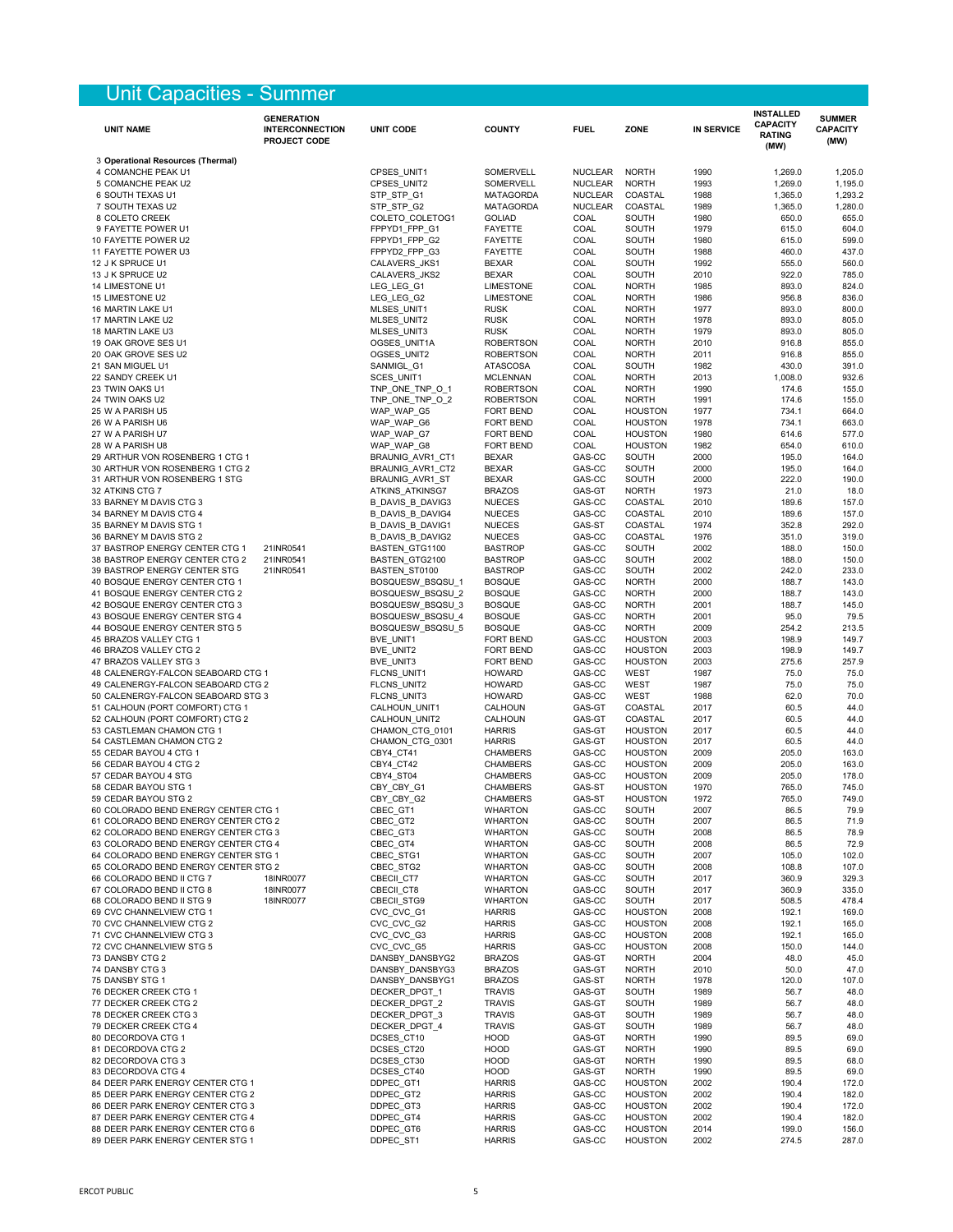|                                                                        | <b>GENERATION</b>      |                            |                                    |                  |                              |                   | <b>INSTALLED</b>                 | <b>SUMMER</b>   |
|------------------------------------------------------------------------|------------------------|----------------------------|------------------------------------|------------------|------------------------------|-------------------|----------------------------------|-----------------|
| <b>UNIT NAME</b>                                                       | <b>INTERCONNECTION</b> | <b>UNIT CODE</b>           | <b>COUNTY</b>                      | <b>FUEL</b>      | <b>ZONE</b>                  | <b>IN SERVICE</b> | <b>CAPACITY</b><br><b>RATING</b> | <b>CAPACITY</b> |
|                                                                        | <b>PROJECT CODE</b>    |                            |                                    |                  |                              |                   | (MW)                             | (MW)            |
|                                                                        |                        |                            |                                    |                  |                              |                   |                                  |                 |
| 90 DENTON ENERGY CENTER IC A<br>91 DENTON ENERGY CENTER IC B           |                        | DEC AGR A<br>DEC_AGR_B     | <b>DENTON</b><br><b>DENTON</b>     | GAS-IC           | <b>NORTH</b><br><b>NORTH</b> | 2018<br>2018      | 56.5<br>56.5                     | 56.5<br>56.5    |
| 92 DENTON ENERGY CENTER IC C                                           |                        | DEC_AGR_C                  | <b>DENTON</b>                      | GAS-IC<br>GAS-IC | <b>NORTH</b>                 | 2018              | 56.5                             | 56.5            |
| 93 DENTON ENERGY CENTER IC D                                           |                        | DEC_AGR_D                  | <b>DENTON</b>                      | <b>GAS-IC</b>    | <b>NORTH</b>                 | 2018              | 56.5                             | 56.5            |
| 94 ECTOR COUNTY ENERGY CTG 1                                           |                        | ECEC_G1                    | <b>ECTOR</b>                       | GAS-GT           | <b>WEST</b>                  | 2015              | 179.4                            | 147.0           |
| 95 ECTOR COUNTY ENERGY CTG 2                                           |                        | ECEC_G2                    | <b>ECTOR</b>                       | GAS-GT           | <b>WEST</b>                  | 2015              | 179.4                            | 147.0           |
| 96 ELK STATION IC 3                                                    |                        | AEEC ELK 3                 | <b>HALE</b>                        | <b>GAS-IC</b>    | <b>PANHANDLE</b>             | 2016              | 202.0                            | 190.0           |
| 97 ENNIS POWER STATION CTG 2                                           |                        | ETCCS_CT1                  | <b>ELLIS</b>                       | GAS-CC           | <b>NORTH</b>                 | 2002              | 260.0                            | 204.0           |
| 98 ENNIS POWER STATION STG 1                                           |                        | ETCCS_UNIT1                | <b>ELLIS</b>                       | GAS-CC           | <b>NORTH</b>                 | 2002              | 140.0                            | 115.0           |
| 99 EXTEX LAPORTE GEN STN CTG 1                                         |                        | AZ_AZ_G1                   | <b>HARRIS</b>                      | GAS-GT           | <b>HOUSTON</b>               | 2009              | 38.3                             | 36.0            |
| 100 EXTEX LAPORTE GEN STN CTG 2                                        |                        | AZ_AZ_G2                   | <b>HARRIS</b>                      | GAS-GT           | <b>HOUSTON</b>               | 2009              | 38.3                             | 36.0            |
| 101 EXTEX LAPORTE GEN STN CTG 3                                        |                        | AZ_AZ_G3                   | <b>HARRIS</b>                      | GAS-GT           | <b>HOUSTON</b>               | 2009              | 38.3                             | 36.0            |
| 102 EXTEX LAPORTE GEN STN CTG 4                                        |                        | AZ_AZ_G4                   | <b>HARRIS</b>                      | GAS-GT           | <b>HOUSTON</b>               | 2009              | 38.3                             | 36.0            |
| 103 FERGUSON REPLACEMENT CTG 1                                         |                        | FERGCC_FERGGT1             | <b>LLANO</b>                       | GAS-CC           | <b>SOUTH</b>                 | 2014              | 185.3                            | 169.0           |
| 104 FERGUSON REPLACEMENT CTG 2                                         |                        | FERGCC_FERGGT2             | <b>LLANO</b>                       | GAS-CC           | <b>SOUTH</b>                 | 2014              | 185.3                            | 169.0           |
| 105 FERGUSON REPLACEMENT STG 1                                         |                        | FERGCC_FERGST1             | <b>LLANO</b>                       | GAS-CC           | <b>SOUTH</b>                 | 2014              | 204.0                            | 182.0           |
| 106 FORNEY ENERGY CENTER CTG 11                                        |                        | FRNYPP GT11                | <b>KAUFMAN</b>                     | GAS-CC           | <b>NORTH</b>                 | 2003              | 196.7                            | 165.0           |
| 107 FORNEY ENERGY CENTER CTG 12                                        |                        | FRNYPP_GT12                | <b>KAUFMAN</b>                     | GAS-CC           | <b>NORTH</b>                 | 2003              | 196.7                            | 157.0           |
| 108 FORNEY ENERGY CENTER CTG 13                                        |                        | FRNYPP_GT13                | <b>KAUFMAN</b>                     | GAS-CC           | <b>NORTH</b>                 | 2003              | 196.7                            | 157.0           |
| 109 FORNEY ENERGY CENTER CTG 21                                        |                        | FRNYPP_GT21                | <b>KAUFMAN</b>                     | GAS-CC           | <b>NORTH</b>                 | 2003              | 196.7                            | 165.0           |
| 110 FORNEY ENERGY CENTER CTG 22                                        |                        | FRNYPP_GT22                | <b>KAUFMAN</b>                     | GAS-CC           | <b>NORTH</b>                 | 2003              | 196.7                            | 157.0           |
| 111 FORNEY ENERGY CENTER CTG 23                                        |                        | FRNYPP_GT23                | <b>KAUFMAN</b>                     | GAS-CC           | <b>NORTH</b>                 | 2003              | 196.7                            | 157.0           |
| 112 FORNEY ENERGY CENTER STG 10                                        |                        | FRNYPP_ST10                | <b>KAUFMAN</b>                     | GAS-CC           | <b>NORTH</b>                 | 2003              | 422.0                            | 406.0           |
| 113 FORNEY ENERGY CENTER STG 20                                        |                        | FRNYPP_ST20                | <b>KAUFMAN</b><br><b>FREESTONE</b> | GAS-CC<br>GAS-CC | <b>NORTH</b>                 | 2003<br>2002      | 422.0<br>179.4                   | 406.0           |
| 114 FREESTONE ENERGY CENTER CTG 1<br>115 FREESTONE ENERGY CENTER CTG 2 |                        | FREC_GT1<br>FREC_GT2       | <b>FREESTONE</b>                   | GAS-CC           | <b>NORTH</b><br><b>NORTH</b> | 2002              | 179.4                            | 147.0<br>147.0  |
| 116 FREESTONE ENERGY CENTER CTG 4                                      |                        | FREC_GT4                   | <b>FREESTONE</b>                   | GAS-CC           | <b>NORTH</b>                 | 2002              | 179.4                            | 145.0           |
| 117 FREESTONE ENERGY CENTER CTG 5                                      |                        | FREC_GT5                   | <b>FREESTONE</b>                   | GAS-CC           | <b>NORTH</b>                 | 2002              | 179.4                            | 145.0           |
| 118 FREESTONE ENERGY CENTER STG 3                                      |                        | FREC_ST3                   | <b>FREESTONE</b>                   | GAS-CC           | <b>NORTH</b>                 | 2002              | 190.7                            | 169.0           |
| 119 FREESTONE ENERGY CENTER STG 6                                      |                        | FREC_ST6                   | <b>FREESTONE</b>                   | GAS-CC           | <b>NORTH</b>                 | 2002              | 190.7                            | 168.0           |
| 120 FRIENDSWOOD G CTG 1 (FORMERLY TEJAS POWER GENERATIC FEGC_UNIT1     |                        |                            | <b>HARRIS</b>                      | GAS-GT           | <b>HOUSTON</b>               | 2018              | 129.0                            | 119.0           |
| 121 GRAHAM STG 1                                                       |                        | GRSES_UNIT1                | <b>YOUNG</b>                       | GAS-ST           | <b>WEST</b>                  | 1960              | 225.0                            | 239.0           |
| 122 GRAHAM STG 2                                                       |                        | GRSES_UNIT2                | YOUNG                              | GAS-ST           | <b>WEST</b>                  | 1969              | 387.0                            | 390.0           |
| 123 GREENS BAYOU CTG 73                                                |                        | GBY_GBYGT73                | <b>HARRIS</b>                      | GAS-GT           | <b>HOUSTON</b>               | 1976              | 72.0                             | 56.0            |
| 124 GREENS BAYOU CTG 74                                                |                        | GBY_GBYGT74                | <b>HARRIS</b>                      | GAS-GT           | <b>HOUSTON</b>               | 1976              | 72.0                             | 56.0            |
| 125 GREENS BAYOU CTG 81                                                |                        | GBY_GBYGT81                | <b>HARRIS</b>                      | GAS-GT           | <b>HOUSTON</b>               | 1976              | 72.0                             | 56.0            |
| 126 GREENS BAYOU CTG 82                                                |                        | GBY_GBYGT82                | <b>HARRIS</b>                      | GAS-GT           | <b>HOUSTON</b>               | 1976              | 72.0                             | 50.0            |
| 127 GREENS BAYOU CTG 83                                                |                        | GBY_GBYGT83                | <b>HARRIS</b>                      | GAS-GT           | <b>HOUSTON</b>               | 1976              | 72.0                             | 56.0            |
| 128 GREENS BAYOU CTG 84                                                |                        | GBY_GBYGT84                | <b>HARRIS</b>                      | GAS-GT           | <b>HOUSTON</b>               | 1976              | 72.0                             | 56.0            |
| 129 GREENVILLE IC ENGINE PLANT IC 1                                    |                        | STEAM_ENGINE_1             | <b>HUNT</b>                        | GAS-IC           | <b>NORTH</b>                 | 2010              | 8.4                              | 8.2             |
| 130 GREENVILLE IC ENGINE PLANT IC 2                                    |                        | STEAM_ENGINE_2             | <b>HUNT</b>                        | GAS-IC           | <b>NORTH</b>                 | 2010              | 8.4                              | 8.2             |
| 131 GREENVILLE IC ENGINE PLANT IC 3                                    |                        | STEAM_ENGINE_3             | <b>HUNT</b>                        | GAS-IC           | <b>NORTH</b>                 | 2010              | 8.4                              | 8.2             |
| 132 GUADALUPE ENERGY CENTER CTG 1                                      |                        | GUADG_GAS1                 | <b>GUADALUPE</b>                   | GAS-CC           | <b>SOUTH</b>                 | 2000              | 181.0                            | 143.0           |
| 133 GUADALUPE ENERGY CENTER CTG 2                                      |                        | GUADG_GAS2                 | <b>GUADALUPE</b>                   | GAS-CC           | <b>SOUTH</b>                 | 2000              | 181.0                            | 143.0           |
| 134 GUADALUPE ENERGY CENTER CTG 3                                      |                        | GUADG_GAS3                 | <b>GUADALUPE</b>                   | GAS-CC           | <b>SOUTH</b>                 | 2000              | 181.0                            | 141.0           |
| 135 GUADALUPE ENERGY CENTER CTG 4                                      |                        | GUADG_GAS4                 | <b>GUADALUPE</b>                   | GAS-CC           | <b>SOUTH</b>                 | 2000              | 181.0                            | 141.0           |
| 136 GUADALUPE ENERGY CENTER STG 5                                      |                        | GUADG_STM5                 | <b>GUADALUPE</b>                   | GAS-CC           | <b>SOUTH</b>                 | 2000              | 204.0                            | 198.0           |
| 137 GUADALUPE ENERGY CENTER STG 6<br>138 HANDLEY STG 3                 |                        | GUADG_STM6                 | <b>GUADALUPE</b><br><b>TARRANT</b> | GAS-CC<br>GAS-ST | SOUTH<br><b>NORTH</b>        | 2000<br>1963      | 204.0<br>395.0                   | 198.0<br>395.0  |
| 139 HANDLEY STG 4                                                      |                        | HLSES_UNIT3<br>HLSES_UNIT4 | TARRANT                            | GAS-ST           | <b>NORTH</b>                 | 1976              | 435.0                            | 435.0           |
| 140 HANDLEY STG 5                                                      |                        | HLSES_UNIT5                | TARRANT                            | GAS-ST           | <b>NORTH</b>                 | 1977              | 435.0                            | 435.0           |
| 141 HAYS ENERGY FACILITY CSG 1                                         |                        | HAYSEN_HAYSENG1            | <b>HAYS</b>                        | GAS-CC           | SOUTH                        | 2002              | 242.0                            | 210.0           |
| 142 HAYS ENERGY FACILITY CSG 2                                         | 22INR0586              | HAYSEN_HAYSENG2            | <b>HAYS</b>                        | GAS-CC           | <b>SOUTH</b>                 | 2002              | 242.0                            | 211.0           |
| 143 HAYS ENERGY FACILITY CSG 3                                         | 21INR0527              | HAYSEN_HAYSENG3            | <b>HAYS</b>                        | GAS-CC           | SOUTH                        | 2002              | 252.0                            | 210.0           |
| 144 HAYS ENERGY FACILITY CSG 4                                         |                        | HAYSEN_HAYSENG4            | <b>HAYS</b>                        | GAS-CC           | <b>SOUTH</b>                 | 2002              | 252.0                            | 213.0           |
| 145 HIDALGO ENERGY CENTER CTG 1                                        |                        | DUKE_DUKE_GT1              | <b>HIDALGO</b>                     | GAS-CC           | SOUTH                        | 2000              | 176.6                            | 149.0           |
| 146 HIDALGO ENERGY CENTER CTG 2                                        |                        | DUKE_DUKE_GT2              | <b>HIDALGO</b>                     | GAS-CC           | <b>SOUTH</b>                 | 2000              | 176.6                            | 149.0           |
| 147 HIDALGO ENERGY CENTER STG 1                                        |                        | DUKE_DUKE_ST1              | <b>HIDALGO</b>                     | GAS-CC           | SOUTH                        | 2000              | 198.1                            | 168.0           |
| 148 JACK COUNTY GEN FACILITY CTG 1                                     |                        | JACKCNTY_CT1               | <b>JACK</b>                        | GAS-CC           | <b>NORTH</b>                 | 2006              | 198.9                            | 150.0           |
| 149 JACK COUNTY GEN FACILITY CTG 2                                     |                        | JACKCNTY_CT2               | <b>JACK</b>                        | GAS-CC           | <b>NORTH</b>                 | 2006              | 198.9                            | 150.0           |
| 150 JACK COUNTY GEN FACILITY CTG 3                                     |                        | JCKCNTY2_CT3               | <b>JACK</b>                        | GAS-CC           | <b>NORTH</b>                 | 2011              | 198.9                            | 158.0           |
| 151 JACK COUNTY GEN FACILITY CTG 4                                     |                        | JCKCNTY2_CT4               | <b>JACK</b>                        | GAS-CC           | <b>NORTH</b>                 | 2011              | 198.9                            | 158.0           |
| 152 JACK COUNTY GEN FACILITY STG 1                                     |                        | JACKCNTY_STG               | <b>JACK</b>                        | GAS-CC           | <b>NORTH</b>                 | 2006              | 320.6                            | 289.0           |
| 153 JACK COUNTY GEN FACILITY STG 2                                     |                        | JCKCNTY2_ST2               | <b>JACK</b>                        | GAS-CC           | <b>NORTH</b>                 | 2011              | 320.6                            | 295.0           |
| 154 JOHNSON COUNTY GEN FACILITY CTG 1                                  |                        | TEN_CT1                    | <b>JOHNSON</b>                     | GAS-CC           | <b>NORTH</b>                 | 1997              | 185.0                            | 163.0           |
| 155 JOHNSON COUNTY GEN FACILITY STG 1                                  |                        | TEN_STG                    | <b>JOHNSON</b>                     | GAS-CC           | <b>NORTH</b>                 | 1997              | 107.0                            | 106.0           |
| 156 LAKE HUBBARD STG 1                                                 |                        | LHSES_UNIT1                | <b>DALLAS</b>                      | GAS-ST           | <b>NORTH</b>                 | 1970              | 397.0                            | 392.0           |
| 157 LAKE HUBBARD STG 2<br>158 LAMAR ENERGY CENTER CTG 11               |                        | LHSES_UNIT2A               | <b>DALLAS</b>                      | GAS-ST           | <b>NORTH</b>                 | 1973              | 531.0                            | 523.0           |
| 159 LAMAR ENERGY CENTER CTG 12                                         |                        | LPCCS_CT11<br>LPCCS_CT12   | LAMAR<br>LAMAR                     | GAS-CC<br>GAS-CC | <b>NORTH</b><br><b>NORTH</b> | 2000<br>2000      | 186.0<br>186.0                   | 153.0<br>145.0  |
| 160 LAMAR ENERGY CENTER CTG 21                                         |                        | LPCCS_CT21                 | LAMAR                              | GAS-CC           | <b>NORTH</b>                 | 2000              | 186.0                            | 145.0           |
| 161 LAMAR ENERGY CENTER CTG 22                                         |                        | LPCCS_CT22                 | <b>LAMAR</b>                       | GAS-CC           | <b>NORTH</b>                 | 2000              | 186.0                            | 153.0           |
| 162 LAMAR ENERGY CENTER STG 1                                          |                        | LPCCS_UNIT1                | <b>LAMAR</b>                       | GAS-CC           | <b>NORTH</b>                 | 2000              | 216.0                            | 204.0           |
| 163 LAMAR ENERGY CENTER STG 2                                          |                        | LPCCS_UNIT2                | <b>LAMAR</b>                       | GAS-CC           | <b>NORTH</b>                 | 2000              | 216.0                            | 204.0           |
| 164 LAREDO CTG 4                                                       |                        | LARDVFTN_G4                | <b>WEBB</b>                        | GAS-GT           | SOUTH                        | 2008              | 98.5                             | 90.1            |
| 165 LAREDO CTG 5                                                       |                        | LARDVFTN_G5                | WEBB                               | GAS-GT           | SOUTH                        | 2008              | 98.5                             | 87.3            |
| 166 LEON CREEK PEAKER CTG 1                                            |                        | LEON CRK LCPCT1            | <b>BEXAR</b>                       | GAS-GT           | SOUTH                        | 2004              | 48.0                             | 46.0            |
| 167 LEON CREEK PEAKER CTG 2                                            |                        | LEON_CRK_LCPCT2            | <b>BEXAR</b>                       | GAS-GT           | SOUTH                        | 2004              | 48.0                             | 46.0            |
| 168 LEON CREEK PEAKER CTG 3                                            |                        | LEON CRK LCPCT3            | <b>BEXAR</b>                       | GAS-GT           | SOUTH                        | 2004              | 48.0                             | 46.0            |
| 169 LEON CREEK PEAKER CTG 4                                            |                        | LEON CRK LCPCT4            | <b>BEXAR</b>                       | GAS-GT           | <b>SOUTH</b>                 | 2004              | 48.0                             | 46.0            |
| 170 LOST PINES POWER CTG 1                                             |                        | LOSTPI_LOSTPGT1            | <b>BASTROP</b>                     | GAS-CC           | <b>SOUTH</b>                 | 2001              | 202.5                            | 170.0           |
| 171 LOST PINES POWER CTG 2                                             |                        | LOSTPI_LOSTPGT2            | <b>BASTROP</b>                     | GAS-CC           | <b>SOUTH</b>                 | 2001              | 202.5                            | 170.0           |
| 172 LOST PINES POWER STG 1                                             |                        | LOSTPI_LOSTPST1            | <b>BASTROP</b>                     | GAS-CC           | <b>SOUTH</b>                 | 2001              | 204.0                            | 188.0           |
| 173 MAGIC VALLEY STATION CTG 1                                         |                        | NEDIN NEDIN G1             | <b>HIDALGO</b>                     | GAS-CC           | <b>SOUTH</b>                 | 2001              | 266.9                            | 215.0           |
| 174 MAGIC VALLEY STATION CTG 2                                         |                        | NEDIN NEDIN G2             | <b>HIDALGO</b>                     | GAS-CC           | SOUTH                        | 2001              | 266.9                            | 215.0           |
| 175 MAGIC VALLEY STATION STG 3                                         |                        | NEDIN_NEDIN_G3             | <b>HIDALGO</b>                     | GAS-CC           | SOUTH                        | 2001              | 258.4                            | 236.0           |
| 176 MIDLOTHIAN ENERGY FACILITY CTG 1                                   |                        | MDANP_CT1                  | <b>ELLIS</b>                       | GAS-CC           | <b>NORTH</b>                 | 2001              | 247.0                            | 229.0           |
| 177 MIDLOTHIAN ENERGY FACILITY CTG 2 21INR0534                         |                        | MDANP_CT2                  | <b>ELLIS</b>                       | GAS-CC           | <b>NORTH</b>                 | 2001              | 247.0                            | 227.0           |
| 178 MIDLOTHIAN ENERGY FACILITY CTG 3 22INR0543                         |                        | MDANP_CT3                  | <b>ELLIS</b>                       | GAS-CC           | <b>NORTH</b>                 | 2001              | 247.0                            | 227.0           |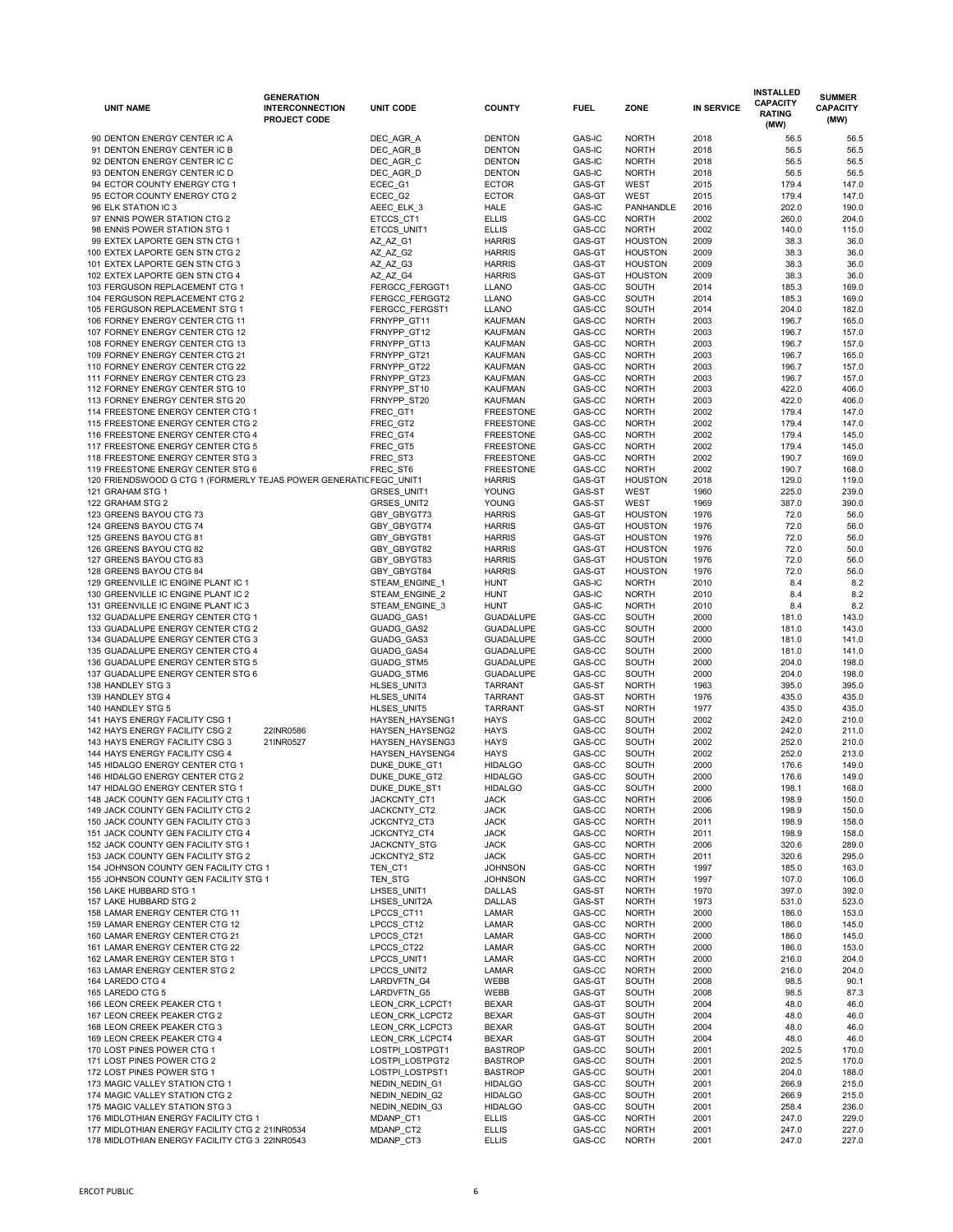| <b>UNIT NAME</b>                                                         | <b>GENERATION</b><br><b>INTERCONNECTION</b><br><b>PROJECT CODE</b> | <b>UNIT CODE</b>            | <b>COUNTY</b>                      | <b>FUEL</b>      | <b>ZONE</b>                      | <b>IN SERVICE</b> | <b>INSTALLED</b><br><b>CAPACITY</b><br><b>RATING</b><br>(MW) | <b>SUMMER</b><br><b>CAPACITY</b><br>(MW) |
|--------------------------------------------------------------------------|--------------------------------------------------------------------|-----------------------------|------------------------------------|------------------|----------------------------------|-------------------|--------------------------------------------------------------|------------------------------------------|
| 179 MIDLOTHIAN ENERGY FACILITY CTG 4 22INR0523                           |                                                                    | MDANP_CT4                   | <b>ELLIS</b>                       | GAS-CC           | <b>NORTH</b>                     | 2001              | 247.0                                                        | 227.0                                    |
| 180 MIDLOTHIAN ENERGY FACILITY CTG 5                                     |                                                                    | MDANP_CT5                   | <b>ELLIS</b>                       | GAS-CC           | <b>NORTH</b>                     | 2002              | 260.0                                                        | 241.0                                    |
| 181 MIDLOTHIAN ENERGY FACILITY CTG 6                                     |                                                                    | MDANP_CT6                   | <b>ELLIS</b>                       | GAS-CC           | <b>NORTH</b>                     | 2002              | 260.0                                                        | 243.0                                    |
| 182 MORGAN CREEK CTG 1                                                   |                                                                    | MGSES_CT1                   | <b>MITCHELL</b>                    | GAS-GT           | <b>WEST</b>                      | 1988              | 89.4                                                         | 66.0                                     |
| 183 MORGAN CREEK CTG 2                                                   |                                                                    | MGSES_CT2                   | <b>MITCHELL</b>                    | GAS-GT           | <b>WEST</b>                      | 1988              | 89.4                                                         | 65.0                                     |
| 184 MORGAN CREEK CTG 3                                                   |                                                                    | MGSES_CT3                   | <b>MITCHELL</b>                    | GAS-GT           | <b>WEST</b>                      | 1988              | 89.4                                                         | 65.0                                     |
| 185 MORGAN CREEK CTG 4                                                   |                                                                    | MGSES_CT4                   | <b>MITCHELL</b>                    | GAS-GT           | <b>WEST</b>                      | 1988              | 89.4                                                         | 67.0                                     |
| 186 MORGAN CREEK CTG 5                                                   |                                                                    | MGSES_CT5                   | <b>MITCHELL</b>                    | GAS-GT           | <b>WEST</b>                      | 1988              | 89.4                                                         | 67.0                                     |
| 187 MORGAN CREEK CTG 6                                                   |                                                                    | MGSES_CT6                   | <b>MITCHELL</b>                    | GAS-GT           | <b>WEST</b>                      | 1988              | 89.4                                                         | 67.0                                     |
| 188 MOUNTAIN CREEK STG 6                                                 |                                                                    | MCSES_UNIT6                 | <b>DALLAS</b>                      | GAS-ST           | <b>NORTH</b>                     | 1956              | 122.0                                                        | 122.0                                    |
| 189 MOUNTAIN CREEK STG 7                                                 |                                                                    | MCSES_UNIT7                 | <b>DALLAS</b>                      | GAS-ST           | <b>NORTH</b>                     | 1958              | 118.0                                                        | 118.0                                    |
| 190 MOUNTAIN CREEK STG 8                                                 |                                                                    | MCSES_UNIT8                 | <b>DALLAS</b>                      | GAS-ST           | <b>NORTH</b>                     | 1967              | 568.0                                                        | 568.0                                    |
| 191 NUECES BAY REPOWER CTG 8                                             |                                                                    | NUECES_B_NUECESG8           | <b>NUECES</b>                      | GAS-CC           | COASTAL                          | 2010              | 189.6                                                        | 157.0                                    |
| 192 NUECES BAY REPOWER CTG 9                                             |                                                                    | NUECES B NUECESG9           | <b>NUECES</b>                      | GAS-CC           | COASTAL                          | 2010              | 189.6                                                        | 157.0                                    |
| 193 NUECES BAY REPOWER STG 7                                             |                                                                    | NUECES B NUECESG7           | <b>NUECES</b>                      | GAS-CC           | COASTAL                          | 1972              | 351.0                                                        | 319.0                                    |
| 194 O W SOMMERS STG 1                                                    |                                                                    | CALAVERS_OWS1               | <b>BEXAR</b>                       | GAS-ST           | <b>SOUTH</b>                     | 1972              | 445.0                                                        | 420.0                                    |
| 195 O W SOMMERS STG 2<br>196 ODESSA-ECTOR POWER CTG 11                   |                                                                    | CALAVERS OWS2<br>OECCS_CT11 | <b>BEXAR</b><br><b>ECTOR</b>       | GAS-ST<br>GAS-CC | <b>SOUTH</b><br><b>WEST</b>      | 1974<br>2001      | 435.0<br>176.0                                               | 410.0<br>166.7                           |
| 197 ODESSA-ECTOR POWER CTG 12                                            |                                                                    | OECCS_CT12                  | <b>ECTOR</b>                       | GAS-CC           | <b>WEST</b>                      | 2001              | 176.0                                                        | 158.2                                    |
| 198 ODESSA-ECTOR POWER CTG 21                                            | 20INR0282                                                          | OECCS_CT21                  | <b>ECTOR</b>                       | GAS-CC           | <b>WEST</b>                      | 2001              | 176.0                                                        | 166.7                                    |
| 199 ODESSA-ECTOR POWER CTG 22                                            | 20INR0282                                                          | OECCS_CT22                  | <b>ECTOR</b>                       | GAS-CC           | <b>WEST</b>                      | 2001              | 176.0                                                        | 158.2                                    |
| 200 ODESSA-ECTOR POWER STG 1                                             |                                                                    | OECCS_UNIT1                 | <b>ECTOR</b>                       | GAS-CC           | <b>WEST</b>                      | 2001              | 224.0                                                        | 206.0                                    |
| 201 ODESSA-ECTOR POWER STG 2                                             | 20INR0282                                                          | OECCS_UNIT2                 | <b>ECTOR</b>                       | GAS-CC           | <b>WEST</b>                      | 2001              | 224.0                                                        | 206.0                                    |
| 202 OLD BLOOMINGTON ROAD CTG 1 (VICTORIA PORT 2)                         |                                                                    | VICTPRT2_UNIT1              | <b>VICTORIA</b>                    | GAS-GT           | <b>SOUTH</b>                     | 2022              | 60.5                                                         | 44.0                                     |
| 203 OLD BLOOMINGTON ROAD CTG 2 (VICTORIA PORT 2)                         |                                                                    | VICTPRT2_UNIT2              | <b>VICTORIA</b>                    | GAS-GT           | <b>SOUTH</b>                     | 2022              | 60.5                                                         | 44.0                                     |
| 204 PANDA SHERMAN POWER CTG 1                                            |                                                                    | PANDA_S_SHER1CT1            | <b>GRAYSON</b>                     | GAS-CC           | <b>NORTH</b>                     | 2014              | 232.0                                                        | 199.0                                    |
| 205 PANDA SHERMAN POWER CTG 2                                            |                                                                    | PANDA_S_SHER1CT2            | <b>GRAYSON</b>                     | GAS-CC           | <b>NORTH</b>                     | 2014              | 232.0                                                        | 199.0                                    |
| 206 PANDA SHERMAN POWER STG 1                                            |                                                                    | PANDA_S_SHER1ST1            | <b>GRAYSON</b>                     | GAS-CC           | <b>NORTH</b>                     | 2014              | 353.1                                                        | 287.0                                    |
| 207 PANDA TEMPLE I POWER CTG 1                                           | 22INR0533                                                          | PANDA_T1_TMPL1CT1           | <b>BELL</b>                        | GAS-CC           | <b>NORTH</b>                     | 2014              | 232.0                                                        | 223.0                                    |
| 208 PANDA TEMPLE I POWER CTG 2                                           | 22INR0533                                                          | PANDA_T1_TMPL1CT2           | <b>BELL</b>                        | GAS-CC           | <b>NORTH</b>                     | 2014              | 232.0                                                        | 220.0                                    |
| 209 PANDA TEMPLE I POWER STG 1                                           | 22INR0533                                                          | PANDA_T1_TMPL1ST1           | <b>BELL</b>                        | GAS-CC           | <b>NORTH</b>                     | 2014              | 353.1                                                        | 326.0                                    |
| 210 PANDA TEMPLE II POWER CTG 1                                          |                                                                    | PANDA_T2_TMPL2CT1           | <b>BELL</b>                        | GAS-CC           | <b>NORTH</b>                     | 2015              | 232.0                                                        | 191.2                                    |
| 211 PANDA TEMPLE II POWER CTG 2                                          |                                                                    | PANDA_T2_TMPL2CT2           | <b>BELL</b>                        | GAS-CC           | <b>NORTH</b>                     | 2015              | 232.0                                                        | 191.2                                    |
| 212 PANDA TEMPLE II POWER STG 1                                          |                                                                    | PANDA_T2_TMPL2ST1           | <b>BELL</b>                        | GAS-CC           | <b>NORTH</b>                     | 2015              | 353.1                                                        | 334.7                                    |
| 213 PARIS ENERGY CENTER CTG 1                                            |                                                                    | TNSKA_GT1                   | LAMAR                              | GAS-CC           | <b>NORTH</b>                     | 1989              | 90.9                                                         | 76.0                                     |
| 214 PARIS ENERGY CENTER CTG 2<br>215 PARIS ENERGY CENTER STG 1           |                                                                    | TNSKA_GT2<br>TNSKA_STG      | LAMAR<br>LAMAR                     | GAS-CC<br>GAS-CC | <b>NORTH</b><br><b>NORTH</b>     | 1989<br>1990      | 90.9<br>90.0                                                 | 76.0<br>87.0                             |
| 216 PASADENA COGEN FACILITY CTG 2                                        |                                                                    | PSG_PSG_GT2                 | <b>HARRIS</b>                      | GAS-CC           | <b>HOUSTON</b>                   | 2000              | 215.1                                                        | 164.5                                    |
| 217 PASADENA COGEN FACILITY CTG 3                                        |                                                                    | PSG_PSG_GT3                 | <b>HARRIS</b>                      | GAS-CC           | <b>HOUSTON</b>                   | 2000              | 215.1                                                        | 164.5                                    |
| 218 PASADENA COGEN FACILITY STG 2                                        |                                                                    | PSG_PSG_ST2                 | <b>HARRIS</b>                      | GAS-CC           | <b>HOUSTON</b>                   | 2000              | 195.5                                                        | 170.4                                    |
| 219 PEARSALL ENGINE PLANT IC A                                           |                                                                    | PEARSAL2_AGR_A              | <b>FRIO</b>                        | GAS-IC           | <b>SOUTH</b>                     | 2012              | 50.6                                                         | 50.6                                     |
| 220 PEARSALL ENGINE PLANT IC B                                           |                                                                    | PEARSAL2_AGR_B              | <b>FRIO</b>                        | <b>GAS-IC</b>    | <b>SOUTH</b>                     | 2012              | 50.6                                                         | 50.6                                     |
| 221 PEARSALL ENGINE PLANT IC C                                           |                                                                    | PEARSAL2_AGR_C              | <b>FRIO</b>                        | <b>GAS-IC</b>    | <b>SOUTH</b>                     | 2012              | 50.6                                                         | 50.6                                     |
| 222 PEARSALL ENGINE PLANT IC D                                           |                                                                    | PEARSAL2_AGR_D              | <b>FRIO</b>                        | GAS-IC           | <b>SOUTH</b>                     | 2012              | 50.6                                                         | 50.6                                     |
| 223 PERMIAN BASIN CTG 1                                                  |                                                                    | PB2SES_CT1                  | <b>WARD</b>                        | GAS-GT           | <b>WEST</b>                      | 1988              | 89.4                                                         | 63.0                                     |
| 224 PERMIAN BASIN CTG 2                                                  |                                                                    | PB2SES_CT2                  | <b>WARD</b>                        | GAS-GT           | <b>WEST</b>                      | 1988              | 89.4                                                         | 64.0                                     |
| 225 PERMIAN BASIN CTG 3                                                  |                                                                    | PB2SES_CT3                  | WARD                               | GAS-GT           | <b>WEST</b>                      | 1988              | 89.4                                                         | 64.0                                     |
| 226 PERMIAN BASIN CTG 4                                                  |                                                                    | PB2SES_CT4                  | WARD                               | GAS-GT           | <b>WEST</b>                      | 1990              | 89.4                                                         | 64.0                                     |
| 227 PERMIAN BASIN CTG 5                                                  |                                                                    | PB2SES_CT5                  | WARD                               | GAS-GT           | <b>WEST</b>                      | 1990              | 89.4                                                         | 65.0                                     |
| 228 PROENERGY SOUTH 1 (PES1) CTG 1                                       |                                                                    | PRO_UNIT1                   | <b>HARRIS</b>                      | GAS-GT           | <b>HOUSTON</b>                   | 2021              | 60.5                                                         | 44.5                                     |
| 229 PROENERGY SOUTH 1 (PES1) CTG 2                                       |                                                                    | PRO_UNIT2                   | <b>HARRIS</b>                      | GAS-GT           | <b>HOUSTON</b>                   | 2021              | 60.5                                                         | 44.5                                     |
| 230 PROENERGY SOUTH 1 (PES1) CTG 3                                       |                                                                    | PRO_UNIT3                   | <b>HARRIS</b>                      | GAS-GT           | <b>HOUSTON</b>                   | 2021              | 60.5                                                         | 44.5                                     |
| 231 PROENERGY SOUTH 1 (PES1) CTG 4                                       |                                                                    | PRO_UNIT4                   | <b>HARRIS</b>                      | GAS-GT           | <b>HOUSTON</b>                   | 2021              | 60.5                                                         | 44.5<br>44.5                             |
| 232 PROENERGY SOUTH 1 (PES1) CTG 5                                       |                                                                    | PRO_UNIT5                   | <b>HARRIS</b><br><b>HARRIS</b>     | GAS-GT<br>GAS-GT | <b>HOUSTON</b><br><b>HOUSTON</b> | 2021<br>2021      | 60.5                                                         | 44.5                                     |
| 233 PROENERGY SOUTH 1 (PES1) CTG 6<br>234 PROENERGY SOUTH 2 (PES2) CTG 7 |                                                                    | PRO_UNIT6<br>PRO_UNIT7      | <b>HARRIS</b>                      | GAS-GT           | <b>HOUSTON</b>                   | 2021              | 60.5<br>60.5                                                 | 44.5                                     |
| 235 PROENERGY SOUTH 2 (PES2) CTG 8                                       |                                                                    | PRO_UNIT8                   | <b>HARRIS</b>                      | GAS-GT           | <b>HOUSTON</b>                   | 2021              | 60.5                                                         | 44.5                                     |
| 236 PHR PEAKERS (BAC) CTG 1                                              |                                                                    | BAC_CTG1                    | <b>GALVESTON</b>                   | GAS-GT           | <b>HOUSTON</b>                   | 2018              | 65.0                                                         | 59.0                                     |
| 237 PHR PEAKERS (BAC) CTG 2                                              |                                                                    | BAC_CTG2                    | GALVESTON                          | GAS-GT           | <b>HOUSTON</b>                   | 2018              | 65.0                                                         | 61.0                                     |
| 238 PHR PEAKERS (BAC) CTG 3                                              |                                                                    | BAC_CTG3                    | <b>GALVESTON</b>                   | GAS-GT           | <b>HOUSTON</b>                   | 2018              | 65.0                                                         | 49.0                                     |
| 239 PHR PEAKERS (BAC) CTG 4                                              |                                                                    | BAC_CTG4                    | GALVESTON                          | GAS-GT           | <b>HOUSTON</b>                   | 2018              | 65.0                                                         | 54.0                                     |
| 240 PHR PEAKERS (BAC) CTG 5                                              |                                                                    | BAC_CTG5                    | <b>GALVESTON</b>                   | GAS-GT           | <b>HOUSTON</b>                   | 2018              | 65.0                                                         | 54.0                                     |
| 241 PHR PEAKERS (BAC) CTG 6                                              |                                                                    | BAC_CTG6                    | <b>GALVESTON</b>                   | GAS-GT           | <b>HOUSTON</b>                   | 2018              | 65.0                                                         | 52.0                                     |
| 242 POWERLANE PLANT STG 1                                                |                                                                    | STEAM1A_STEAM_1             | <b>HUNT</b>                        | GAS-ST           | <b>NORTH</b>                     | 1966              | 18.8                                                         | 17.5                                     |
| 243 POWERLANE PLANT STG 2                                                |                                                                    | STEAM_STEAM_2               | <b>HUNT</b>                        | GAS-ST           | <b>NORTH</b>                     | 1967              | 25.0                                                         | 23.5                                     |
| 244 POWERLANE PLANT STG 3                                                |                                                                    | STEAM_STEAM_3               | <b>HUNT</b>                        | GAS-ST           | <b>NORTH</b>                     | 1978              | 43.2                                                         | 39.5                                     |
| 245 QUAIL RUN ENERGY CTG 1                                               |                                                                    | QALSW_GT1                   | <b>ECTOR</b>                       | GAS-CC           | WEST                             | 2007              | 90.6                                                         | 74.0                                     |
| 246 QUAIL RUN ENERGY CTG 2                                               |                                                                    | QALSW_GT2                   | <b>ECTOR</b>                       | GAS-CC           | <b>WEST</b>                      | 2007              | 90.6                                                         | 74.0                                     |
| 247 QUAIL RUN ENERGY CTG 3                                               |                                                                    | QALSW_GT3                   | <b>ECTOR</b>                       | GAS-CC           | <b>WEST</b>                      | 2008              | 90.6                                                         | 72.0                                     |
| 248 QUAIL RUN ENERGY CTG 4<br>249 QUAIL RUN ENERGY STG 1                 |                                                                    | QALSW_GT4<br>QALSW_STG1     | <b>ECTOR</b><br><b>ECTOR</b>       | GAS-CC<br>GAS-CC | <b>WEST</b><br><b>WEST</b>       | 2008<br>2007      | 90.6<br>98.1                                                 | 72.0<br>98.0                             |
| 250 QUAIL RUN ENERGY STG 2                                               |                                                                    | QALSW_STG2                  | <b>ECTOR</b>                       | GAS-CC           | <b>WEST</b>                      | 2008              | 98.1                                                         | 98.0                                     |
| 251 R W MILLER CTG 4                                                     |                                                                    | MIL_MILLERG4                | PALO PINTO                         | GAS-GT           | <b>NORTH</b>                     | 1994              | 115.3                                                        | 100.0                                    |
| 252 R W MILLER CTG 5                                                     |                                                                    | MIL_MILLERG5                | PALO PINTO                         | GAS-GT           | <b>NORTH</b>                     | 1994              | 115.3                                                        | 100.0                                    |
| 253 R W MILLER STG 1                                                     |                                                                    | MIL MILLERG1                | PALO PINTO                         | GAS-ST           | <b>NORTH</b>                     | 1968              | 75.0                                                         | 70.0                                     |
| 254 R W MILLER STG 2                                                     |                                                                    | MIL_MILLERG2                | PALO PINTO                         | GAS-ST           | <b>NORTH</b>                     | 1972              | 113.6                                                        | 118.0                                    |
| 255 R W MILLER STG 3                                                     |                                                                    | MIL_MILLERG3                | PALO PINTO                         | GAS-ST           | <b>NORTH</b>                     | 1975              | 216.0                                                        | 208.0                                    |
| 256 RABBS POWER STATION (UNITS 3-5)                                      |                                                                    | RAB_UNIT3                   | FORT BEND                          | GAS-GT           | <b>HOUSTON</b>                   | 2022              | 60.5                                                         | 44.6                                     |
| 257 RABBS POWER STATION (UNITS 3-5)                                      |                                                                    | RAB_UNIT4                   | FORT BEND                          | GAS-GT           | <b>HOUSTON</b>                   | 2022              | 60.5                                                         | 44.6                                     |
| 258 RABBS POWER STATION (UNITS 3-5)                                      |                                                                    | RAB_UNIT5                   | FORT BEND                          | GAS-GT           | <b>HOUSTON</b>                   | 2022              | 60.5                                                         | 44.6                                     |
| 259 RAY OLINGER CTG 4                                                    |                                                                    | OLINGR_OLING_4              | <b>COLLIN</b>                      | GAS-GT           | <b>NORTH</b>                     | 2001              | 88.4                                                         | 80.0                                     |
| 260 RAY OLINGER STG 2                                                    |                                                                    | OLINGR_OLING_2              | <b>COLLIN</b>                      | GAS-ST           | <b>NORTH</b>                     | 1971              | 113.6                                                        | 107.0                                    |
| 261 RAY OLINGER STG 3                                                    |                                                                    | OLINGR_OLING_3              | <b>COLLIN</b>                      | GAS-ST           | <b>NORTH</b>                     | 1975              | 156.6                                                        | 146.0                                    |
| 262 REDGATE IC A                                                         |                                                                    | REDGATE_AGR_A               | <b>HIDALGO</b>                     | <b>GAS-IC</b>    | <b>SOUTH</b>                     | 2016              | 56.3                                                         | 56.3                                     |
| 263 REDGATE IC B                                                         |                                                                    | REDGATE_AGR_B               | <b>HIDALGO</b>                     | GAS-IC           | <b>SOUTH</b>                     | 2016              | 56.3                                                         | 56.3                                     |
| 264 REDGATE IC C                                                         |                                                                    | REDGATE_AGR_C               | <b>HIDALGO</b>                     | GAS-IC           | <b>SOUTH</b>                     | 2016              | 56.3                                                         | 56.3                                     |
| 265 REDGATE IC D<br>266 RIO NOGALES POWER CTG 1                          |                                                                    | REDGATE_AGR_D<br>RIONOG_CT1 | <b>HIDALGO</b><br><b>GUADALUPE</b> | GAS-IC<br>GAS-CC | <b>SOUTH</b><br><b>SOUTH</b>     | 2016<br>2002      | 56.3<br>188.7                                                | 56.3<br>158.0                            |
| 267 RIO NOGALES POWER CTG 2                                              |                                                                    | RIONOG_CT2                  | <b>GUADALUPE</b>                   | GAS-CC           | <b>SOUTH</b>                     | 2002              | 188.7                                                        | 158.0                                    |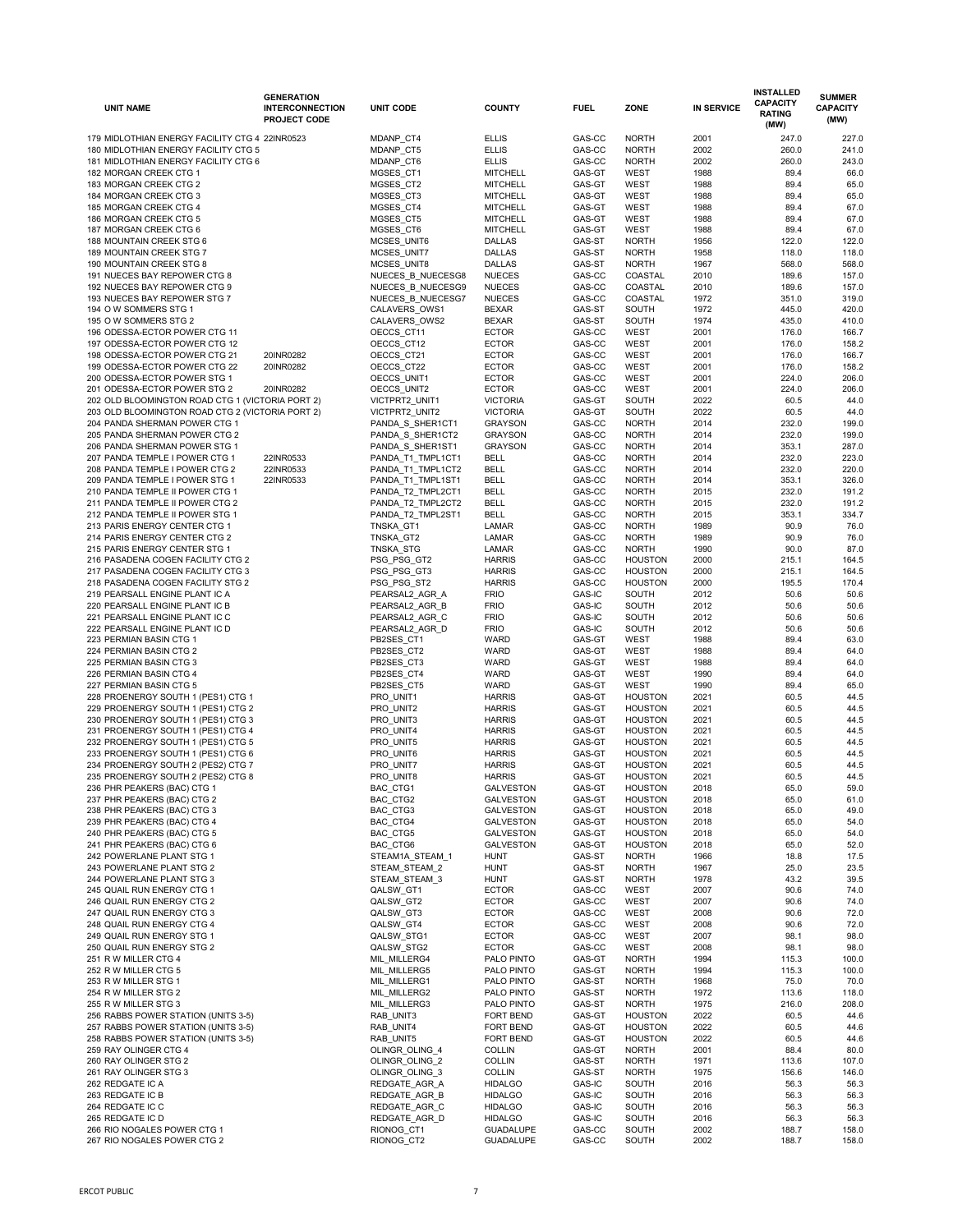| <b>UNIT NAME</b>                                                      | <b>GENERATION</b><br><b>INTERCONNECTION</b><br><b>PROJECT CODE</b> | <b>UNIT CODE</b>                   | <b>COUNTY</b>                        | <b>FUEL</b>      | <b>ZONE</b>                      | <b>IN SERVICE</b> | <b>INSTALLED</b><br><b>CAPACITY</b><br><b>RATING</b><br>(MW) | <b>SUMMER</b><br><b>CAPACITY</b><br>(MW) |
|-----------------------------------------------------------------------|--------------------------------------------------------------------|------------------------------------|--------------------------------------|------------------|----------------------------------|-------------------|--------------------------------------------------------------|------------------------------------------|
| 268 RIO NOGALES POWER CTG 3                                           |                                                                    | RIONOG_CT3                         | <b>GUADALUPE</b>                     | GAS-CC           | <b>SOUTH</b>                     | 2002              | 188.7                                                        | 158.0                                    |
| 269 RIO NOGALES POWER STG 4                                           |                                                                    | RIONOG_ST1                         | <b>GUADALUPE</b>                     | GAS-CC           | <b>SOUTH</b>                     | 2002              | 373.2                                                        | 303.0                                    |
| 270 SAM RAYBURN POWER CTG 7                                           |                                                                    | RAYBURN_RAYBURG7                   | <b>VICTORIA</b>                      | GAS-CC           | <b>SOUTH</b>                     | 2003              | 60.5                                                         | 50.0                                     |
| 271 SAM RAYBURN POWER CTG 8                                           |                                                                    | RAYBURN_RAYBURG8                   | <b>VICTORIA</b>                      | GAS-CC           | <b>SOUTH</b>                     | 2003              | 60.5                                                         | 50.0                                     |
| 272 SAM RAYBURN POWER CTG 9                                           |                                                                    | RAYBURN_RAYBURG9                   | <b>VICTORIA</b>                      | GAS-CC           | <b>SOUTH</b>                     | 2003              | 60.5                                                         | 50.0                                     |
| 273 SAM RAYBURN POWER STG 10                                          |                                                                    | RAYBURN_RAYBURG10                  | <b>VICTORIA</b>                      | GAS-CC           | <b>SOUTH</b>                     | 2003              | 42.0                                                         | 40.0                                     |
| 274 SAN JACINTO SES CTG 1                                             |                                                                    | SJS_SJS_G1                         | <b>HARRIS</b>                        | GAS-GT           | <b>HOUSTON</b>                   | 1995              | 88.2                                                         | 80.0                                     |
| 275 SAN JACINTO SES CTG 2                                             |                                                                    | SJS_SJS_G2                         | <b>HARRIS</b>                        | GAS-GT           | <b>HOUSTON</b>                   | 1995              | 88.2                                                         | 80.0                                     |
| 276 SANDHILL ENERGY CENTER CTG 1                                      |                                                                    | SANDHSYD_SH1                       | <b>TRAVIS</b>                        | GAS-GT           | <b>SOUTH</b>                     | 2001              | 60.5                                                         | 47.0                                     |
| 277 SANDHILL ENERGY CENTER CTG 2                                      |                                                                    | SANDHSYD_SH2                       | <b>TRAVIS</b>                        | GAS-GT           | <b>SOUTH</b>                     | 2001              | 60.5                                                         | 47.0                                     |
| 278 SANDHILL ENERGY CENTER CTG 3                                      |                                                                    | SANDHSYD_SH3                       | <b>TRAVIS</b>                        | GAS-GT           | <b>SOUTH</b>                     | 2001              | 60.5                                                         | 47.0                                     |
| 279 SANDHILL ENERGY CENTER CTG 4<br>280 SANDHILL ENERGY CENTER CTG 5A |                                                                    | SANDHSYD_SH4<br>SANDHSYD_SH_5A     | <b>TRAVIS</b><br><b>TRAVIS</b>       | GAS-GT<br>GAS-CC | <b>SOUTH</b><br><b>SOUTH</b>     | 2001<br>2004      | 60.5<br>198.9                                                | 47.0<br>142.0                            |
| 281 SANDHILL ENERGY CENTER CTG 6                                      |                                                                    | SANDHSYD_SH6                       | <b>TRAVIS</b>                        | GAS-GT           | <b>SOUTH</b>                     | 2010              | 60.5                                                         | 47.0                                     |
| 282 SANDHILL ENERGY CENTER CTG 7                                      |                                                                    | SANDHSYD_SH7                       | <b>TRAVIS</b>                        | GAS-GT           | <b>SOUTH</b>                     | 2010              | 60.5                                                         | 47.0                                     |
| 283 SANDHILL ENERGY CENTER STG 5C                                     |                                                                    | SANDHSYD_SH_5C                     | <b>TRAVIS</b>                        | GAS-CC           | <b>SOUTH</b>                     | 2004              | 191.0                                                        | 139.0                                    |
| 284 SILAS RAY CTG 10                                                  |                                                                    | SILASRAY_SILAS_10                  | <b>CAMERON</b>                       | GAS-GT           | COASTAL                          | 2004              | 60.5                                                         | 46.0                                     |
| 285 SILAS RAY POWER CTG 9                                             |                                                                    | SILASRAY_SILAS_9                   | <b>CAMERON</b>                       | GAS-CC           | COASTAL                          | 1996              | 50.0                                                         | 38.0                                     |
| 286 SILAS RAY POWER STG 6                                             |                                                                    | SILASRAY_SILAS_6                   | <b>CAMERON</b>                       | GAS-CC           | COASTAL                          | 1962              | 25.0                                                         | 20.0                                     |
| 287 SIM GIDEON STG 1                                                  |                                                                    | GIDEON_GIDEONG1                    | <b>BASTROP</b>                       | GAS-ST           | <b>SOUTH</b>                     | 1965              | 136.0                                                        | 130.0                                    |
| 288 SIM GIDEON STG 2                                                  |                                                                    | GIDEON_GIDEONG2                    | <b>BASTROP</b>                       | GAS-ST           | <b>SOUTH</b>                     | 1968              | 136.0                                                        | 135.0                                    |
| 289 SIM GIDEON STG 3                                                  |                                                                    | GIDEON_GIDEONG3                    | <b>BASTROP</b>                       | GAS-ST           | <b>SOUTH</b>                     | 1972              | 351.0                                                        | 336.0                                    |
| 290 SKY GLOBAL POWER ONE IC A<br>291 SKY GLOBAL POWER ONE IC B        |                                                                    | SKY1_SKY1A<br>SKY1_SKY1B           | COLORADO<br>COLORADO                 | GAS-IC<br>GAS-IC | <b>SOUTH</b><br><b>SOUTH</b>     | 2016<br>2016      | 25.7<br>25.7                                                 | 26.7<br>26.7                             |
| 292 SPENCER STG U4                                                    |                                                                    | SPNCER_SPNCE_4                     | <b>DENTON</b>                        | GAS-ST           | <b>NORTH</b>                     | 1966              | 61.0                                                         | 57.0                                     |
| 293 SPENCER STG U5                                                    |                                                                    | SPNCER_SPNCE_5                     | <b>DENTON</b>                        | GAS-ST           | <b>NORTH</b>                     | 1973              | 65.0                                                         | 61.0                                     |
| 294 STRYKER CREEK STG 1                                               |                                                                    | SCSES_UNIT1A                       | <b>CHEROKEE</b>                      | GAS-ST           | <b>NORTH</b>                     | 1958              | 177.0                                                        | 167.0                                    |
| 295 STRYKER CREEK STG 2                                               |                                                                    | SCSES_UNIT2                        | <b>CHEROKEE</b>                      | GAS-ST           | <b>NORTH</b>                     | 1965              | 479.0                                                        | 502.0                                    |
| 296 T H WHARTON CTG 1                                                 |                                                                    | THW THWGT 1                        | <b>HARRIS</b>                        | GAS-GT           | <b>HOUSTON</b>                   | 1967              | 16.3                                                         | 14.0                                     |
| 297 T H WHARTON POWER CTG 31                                          |                                                                    | THW_THWGT31                        | <b>HARRIS</b>                        | GAS-CC           | <b>HOUSTON</b>                   | 1972              | 51.3                                                         | 54.0                                     |
| 298 T H WHARTON POWER CTG 32                                          |                                                                    | THW_THWGT32                        | <b>HARRIS</b>                        | GAS-CC           | <b>HOUSTON</b>                   | 1972              | 51.3                                                         | 54.0                                     |
| 299 T H WHARTON POWER CTG 33                                          |                                                                    | THW_THWGT33                        | <b>HARRIS</b>                        | GAS-CC           | <b>HOUSTON</b>                   | 1972              | 51.3                                                         | 54.0                                     |
| 300 T H WHARTON POWER CTG 34                                          |                                                                    | THW_THWGT34                        | <b>HARRIS</b>                        | GAS-CC           | <b>HOUSTON</b>                   | 1972              | 51.3                                                         | 54.0                                     |
| 301 T H WHARTON POWER CTG 41                                          |                                                                    | THW_THWGT41                        | <b>HARRIS</b>                        | GAS-CC           | <b>HOUSTON</b>                   | 1972              | 51.3                                                         | 54.0                                     |
| 302 T H WHARTON POWER CTG 42                                          |                                                                    | THW_THWGT42                        | <b>HARRIS</b><br><b>HARRIS</b>       | GAS-CC           | <b>HOUSTON</b>                   | 1972              | 51.3                                                         | 54.0                                     |
| 303 T H WHARTON POWER CTG 43<br>304 T H WHARTON POWER CTG 44          |                                                                    | THW_THWGT43<br>THW_THWGT44         | <b>HARRIS</b>                        | GAS-CC<br>GAS-CC | <b>HOUSTON</b><br><b>HOUSTON</b> | 1974<br>1974      | 62.0<br>62.0                                                 | 54.0<br>54.0                             |
| 305 T H WHARTON POWER CTG 51                                          |                                                                    | THW_THWGT51                        | <b>HARRIS</b>                        | GAS-GT           | <b>HOUSTON</b>                   | 1975              | 85.0                                                         | 56.0                                     |
| 306 T H WHARTON POWER CTG 52                                          |                                                                    | THW_THWGT52                        | <b>HARRIS</b>                        | GAS-GT           | <b>HOUSTON</b>                   | 1975              | 85.0                                                         | 56.0                                     |
| 307 T H WHARTON POWER CTG 53                                          |                                                                    | THW_THWGT53                        | <b>HARRIS</b>                        | GAS-GT           | <b>HOUSTON</b>                   | 1975              | 85.0                                                         | 56.0                                     |
| 308 T H WHARTON POWER CTG 54                                          |                                                                    | THW_THWGT54                        | <b>HARRIS</b>                        | GAS-GT           | <b>HOUSTON</b>                   | 1975              | 85.0                                                         | 56.0                                     |
| 309 T H WHARTON POWER CTG 55                                          |                                                                    | THW_THWGT55                        | <b>HARRIS</b>                        | GAS-GT           | <b>HOUSTON</b>                   | 1975              | 85.0                                                         | 56.0                                     |
| 310 T H WHARTON POWER CTG 56                                          |                                                                    | THW_THWGT56                        | <b>HARRIS</b>                        | GAS-GT           | <b>HOUSTON</b>                   | 1975              | 85.0                                                         | 56.0                                     |
| 311 TH WHARTON POWER STG 3                                            |                                                                    | THW_THWST_3                        | <b>HARRIS</b>                        | GAS-CC           | <b>HOUSTON</b>                   | 1974              | 113.1                                                        | 110.0                                    |
| 312 T H WHARTON POWER STG 4                                           |                                                                    | THW_THWST_4                        | <b>HARRIS</b>                        | GAS-CC           | <b>HOUSTON</b>                   | 1974              | 113.1                                                        | 110.0                                    |
| 313 TEXAS CITY POWER CTG A                                            |                                                                    | TXCTY_CTA                          | <b>GALVESTON</b>                     | GAS-CC           | <b>HOUSTON</b>                   | 2000              | 129.1                                                        | 80.3                                     |
| 314 TEXAS CITY POWER CTG B                                            |                                                                    | TXCTY_CTB                          | <b>GALVESTON</b>                     | GAS-CC           | <b>HOUSTON</b>                   | 2000              | 129.1                                                        | 80.3                                     |
| 315 TEXAS CITY POWER CTG C<br>316 TEXAS CITY POWER STG                |                                                                    | TXCTY_CTC<br>TXCTY_ST              | <b>GALVESTON</b><br><b>GALVESTON</b> | GAS-CC<br>GAS-CC | <b>HOUSTON</b><br><b>HOUSTON</b> | 2000<br>2000      | 129.1<br>143.7                                               | 80.3<br>124.9                            |
| 317 TRINIDAD STG 6                                                    |                                                                    | TRSES_UNIT6                        | <b>HENDERSON</b>                     | GAS-ST           | <b>NORTH</b>                     | 1965              | 239.0                                                        | 235.0                                    |
| 318 TOPAZ POWER PLANT U1                                              |                                                                    | TOPAZ_UNIT1                        | <b>GALVESTON</b>                     | GAS-GT           | <b>HOUSTON</b>                   | 2021              | 60.5                                                         | 44.5                                     |
| 319 TOPAZ POWER PLANT U2                                              |                                                                    | TOPAZ_UNIT2                        | <b>GALVESTON</b>                     | GAS-GT           | <b>HOUSTON</b>                   | 2021              | 60.5                                                         | 44.5                                     |
| 320 TOPAZ POWER PLANT U3                                              |                                                                    | TOPAZ_UNIT3                        | <b>GALVESTON</b>                     | GAS-GT           | <b>HOUSTON</b>                   | 2021              | 60.5                                                         | 44.5                                     |
| 321 TOPAZ POWER PLANT U4                                              |                                                                    | TOPAZ_UNIT4                        | <b>GALVESTON</b>                     | GAS-GT           | <b>HOUSTON</b>                   | 2021              | 60.5                                                         | 44.5                                     |
| 322 TOPAZ POWER PLANT U5                                              |                                                                    | TOPAZ_UNIT5                        | <b>GALVESTON</b>                     | GAS-GT           | <b>HOUSTON</b>                   | 2021              | 60.5                                                         | 44.5                                     |
| 323 TOPAZ POWER PLANT U6                                              |                                                                    | TOPAZ_UNIT6                        | <b>GALVESTON</b>                     | GAS-GT           | <b>HOUSTON</b>                   | 2021              | 60.5                                                         | 44.5                                     |
| 324 TOPAZ POWER PLANT U7                                              |                                                                    | TOPAZ_UNIT7                        | <b>GALVESTON</b>                     | GAS-GT           | <b>HOUSTON</b>                   | 2021              | 60.5                                                         | 44.5                                     |
| 325 TOPAZ POWER PLANT U8                                              |                                                                    | TOPAZ_UNIT8                        | <b>GALVESTON</b>                     | GAS-GT           | <b>HOUSTON</b>                   | 2021              | 60.5                                                         | 44.5                                     |
| 326 TOPAZ POWER PLANT U9                                              |                                                                    | TOPAZ_UNIT9                        | <b>GALVESTON</b>                     | GAS-GT           | <b>HOUSTON</b>                   | 2021              | 60.5                                                         | 44.5                                     |
| 327 TOPAZ POWER PLANT U10<br>328 V H BRAUNIG CTG 5                    |                                                                    | TOPAZ_UNIT10                       | <b>GALVESTON</b>                     | GAS-GT<br>GAS-GT | <b>HOUSTON</b>                   | 2021              | 60.5                                                         | 44.5<br>48.0                             |
| 329 V H BRAUNIG CTG 6                                                 |                                                                    | BRAUNIG_VHB6CT5<br>BRAUNIG_VHB6CT6 | <b>BEXAR</b><br><b>BEXAR</b>         | GAS-GT           | <b>SOUTH</b><br><b>SOUTH</b>     | 2009<br>2009      | 64.5<br>64.5                                                 | 48.0                                     |
| 330 V H BRAUNIG CTG 7                                                 |                                                                    | BRAUNIG_VHB6CT7                    | <b>BEXAR</b>                         | GAS-GT           | <b>SOUTH</b>                     | 2009              | 64.5                                                         | 48.0                                     |
| 331 V H BRAUNIG CTG 8                                                 |                                                                    | BRAUNIG_VHB6CT8                    | <b>BEXAR</b>                         | GAS-GT           | <b>SOUTH</b>                     | 2009              | 64.5                                                         | 47.0                                     |
| 332 V H BRAUNIG STG 1                                                 |                                                                    | BRAUNIG_VHB1                       | <b>BEXAR</b>                         | GAS-ST           | <b>SOUTH</b>                     | 1966              | 225.0                                                        | 217.0                                    |
| 333 V H BRAUNIG STG 2                                                 |                                                                    | BRAUNIG_VHB2                       | <b>BEXAR</b>                         | GAS-ST           | <b>SOUTH</b>                     | 1968              | 240.0                                                        | 230.0                                    |
| 334 V H BRAUNIG STG 3                                                 |                                                                    | BRAUNIG_VHB3                       | <b>BEXAR</b>                         | GAS-ST           | <b>SOUTH</b>                     | 1970              | 420.0                                                        | 412.0                                    |
| 335 VICTORIA CITY (CITYVICT) CTG 1                                    |                                                                    | CITYVICT CTG01                     | <b>VICTORIA</b>                      | GAS-GT           | <b>SOUTH</b>                     | 2020              | 60.5                                                         | 44.0                                     |
| 336 VICTORIA CITY (CITYVICT) CTG 2                                    |                                                                    | CITYVICT CTG02                     | <b>VICTORIA</b>                      | GAS-GT           | <b>SOUTH</b>                     | 2020              | 60.5                                                         | 44.0                                     |
| 337 VICTORIA PORT (VICTPORT) CTG 1                                    |                                                                    | VICTPORT_CTG01                     | <b>VICTORIA</b>                      | GAS-GT           | <b>SOUTH</b>                     | 2019              | 60.5                                                         | 44.0                                     |
| 338 VICTORIA PORT (VICTPORT) CTG 2                                    |                                                                    | VICTPORT_CTG02                     | <b>VICTORIA</b>                      | GAS-GT           | <b>SOUTH</b>                     | 2019              | 60.5                                                         | 44.0                                     |
| 339 VICTORIA POWER CTG 6                                              |                                                                    | VICTORIA_VICTORG6                  | <b>VICTORIA</b><br><b>VICTORIA</b>   | GAS-CC<br>GAS-CC | <b>SOUTH</b><br><b>SOUTH</b>     | 2009              | 196.9                                                        | 160.0                                    |
| 340 VICTORIA POWER STG 5<br>341 W A PARISH CTG 1                      |                                                                    | VICTORIA_VICTORG5<br>WAP_WAPGT_1   | FORT BEND                            | GAS-GT           | <b>HOUSTON</b>                   | 2009<br>1967      | 180.2<br>16.3                                                | 125.0<br>13.0                            |
| 342 W A PARISH STG 1                                                  |                                                                    | WAP_WAP_G1                         | FORT BEND                            | GAS-ST           | <b>HOUSTON</b>                   | 1958              | 187.9                                                        | 169.0                                    |
| 343 W A PARISH STG 2                                                  |                                                                    | WAP_WAP_G2                         | FORT BEND                            | GAS-ST           | <b>HOUSTON</b>                   | 1958              | 187.9                                                        | 169.0                                    |
| 344 W A PARISH STG 3                                                  |                                                                    | WAP_WAP_G3                         | FORT BEND                            | GAS-ST           | <b>HOUSTON</b>                   | 1961              | 299.2                                                        | 240.0                                    |
| 345 W A PARISH STG 4                                                  |                                                                    | WAP_WAP_G4                         | FORT BEND                            | GAS-ST           | <b>HOUSTON</b>                   | 1968              | 580.5                                                        | 527.0                                    |
| 346 WICHITA FALLS CTG 1                                               |                                                                    | <b>WFCOGEN_UNIT1</b>               | <b>WICHITA</b>                       | GAS-CC           | <b>WEST</b>                      | 1987              | 20.0                                                         | 20.0                                     |
| 347 WICHITA FALLS CTG 2                                               |                                                                    | WFCOGEN_UNIT2                      | <b>WICHITA</b>                       | GAS-CC           | <b>WEST</b>                      | 1987              | 20.0                                                         | 20.0                                     |
| 348 WICHITA FALLS CTG 3                                               |                                                                    | <b>WFCOGEN UNIT3</b>               | <b>WICHITA</b>                       | GAS-CC           | <b>WEST</b>                      | 1987              | 20.0                                                         | 20.0                                     |
| 349 WICHITA FALLS STG 4                                               |                                                                    | <b>WFCOGEN_UNIT4</b>               | <b>WICHITA</b>                       | GAS-CC           | <b>WEST</b>                      | 1987              | 20.0                                                         | 17.0                                     |
| 350 WINCHESTER POWER PARK CTG 1                                       |                                                                    | WIPOPA_WPP_G1                      | <b>FAYETTE</b>                       | GAS-GT           | <b>SOUTH</b>                     | 2009              | 60.5                                                         | 44.0                                     |
| 351 WINCHESTER POWER PARK CTG 2                                       |                                                                    | WIPOPA_WPP_G2                      | <b>FAYETTE</b>                       | GAS-GT           | <b>SOUTH</b>                     | 2009              | 60.5                                                         | 44.0                                     |
| 352 WINCHESTER POWER PARK CTG 3                                       |                                                                    | WIPOPA_WPP_G3                      | <b>FAYETTE</b>                       | GAS-GT           | <b>SOUTH</b>                     | 2009              | 60.5                                                         | 44.0                                     |
| 353 WINCHESTER POWER PARK CTG 4<br>354 WISE-TRACTEBEL POWER CTG 1     | 20INR0286                                                          | WIPOPA_WPP_G4<br>WCPP_CT1          | <b>FAYETTE</b><br><b>WISE</b>        | GAS-GT<br>GAS-CC | <b>SOUTH</b><br><b>NORTH</b>     | 2009<br>2004      | 60.5<br>275.0                                                | 44.0<br>241.4                            |
| 355 WISE-TRACTEBEL POWER CTG 2                                        | 20INR0286                                                          | WCPP_CT2                           | <b>WISE</b>                          | GAS-CC           | <b>NORTH</b>                     | 2004              | 275.0                                                        | 241.4                                    |
| 356 WISE-TRACTEBEL POWER STG 1                                        | 20INR0286                                                          | WCPP ST1                           | <b>WISE</b>                          | GAS-CC           | <b>NORTH</b>                     | 2004              | 290.0                                                        | 298.0                                    |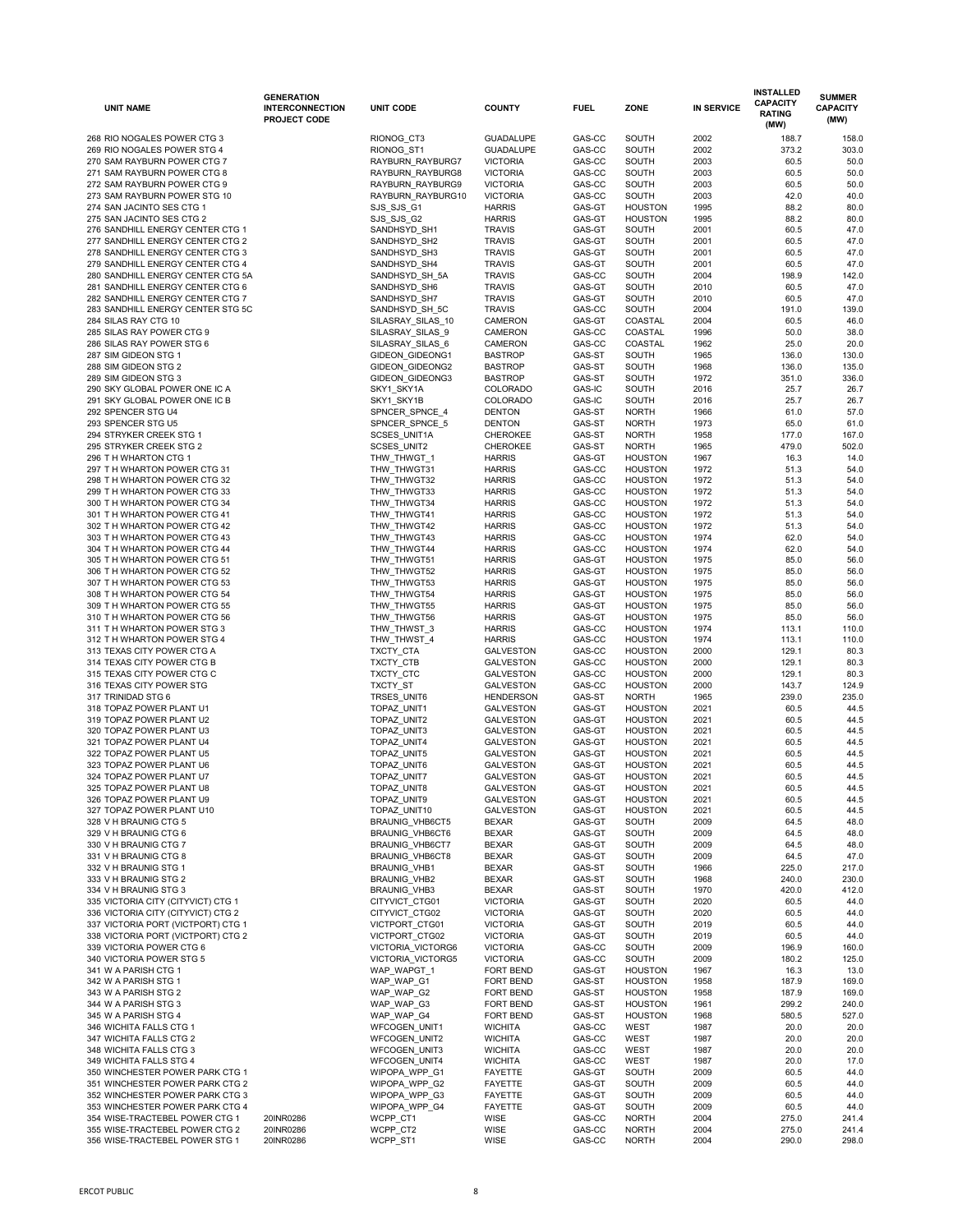|     | <b>UNIT NAME</b>                                                                                                                       | <b>GENERATION</b><br><b>INTERCONNECTION</b><br><b>PROJECT CODE</b> | <b>UNIT CODE</b>                     | <b>COUNTY</b>                     | <b>FUEL</b>                      | <b>ZONE</b>                          | <b>IN SERVICE</b> | <b>INSTALLED</b><br><b>CAPACITY</b><br><b>RATING</b><br>(MW) | <b>SUMMER</b><br><b>CAPACITY</b><br>(MW) |
|-----|----------------------------------------------------------------------------------------------------------------------------------------|--------------------------------------------------------------------|--------------------------------------|-----------------------------------|----------------------------------|--------------------------------------|-------------------|--------------------------------------------------------------|------------------------------------------|
|     | 357 WOLF HOLLOW POWER CTG 1                                                                                                            |                                                                    | <b>WHCCS CT1</b>                     | <b>HOOD</b>                       | GAS-CC                           | <b>NORTH</b>                         | 2002              | 264.5                                                        | 238.5                                    |
|     | 358 WOLF HOLLOW POWER CTG 2                                                                                                            |                                                                    | WHCCS_CT2                            | <b>HOOD</b>                       | GAS-CC                           | <b>NORTH</b>                         | 2002              | 264.5                                                        | 230.5                                    |
|     | 359 WOLF HOLLOW POWER STG                                                                                                              |                                                                    | WHCCS_STG                            | <b>HOOD</b>                       | GAS-CC                           | <b>NORTH</b>                         | 2002              | 300.0                                                        | 268.0                                    |
|     | 360 NACOGDOCHES POWER                                                                                                                  |                                                                    | NACPW_UNIT1                          | <b>NACOGDOCHES</b>                | <b>BIOMASS</b>                   | <b>NORTH</b>                         | 2012              | 116.5                                                        | 105.0                                    |
|     | 361 BIOENERGY AUSTIN WALZEM RD LFG                                                                                                     |                                                                    | DG_WALZE_4UNITS                      | <b>BEXAR</b>                      | <b>BIOMASS</b>                   | <b>SOUTH</b>                         | 2002              | 9.8                                                          | 9.8                                      |
|     | 362 BIOENERGY TEXAS COVEL GARDENS LFG                                                                                                  |                                                                    | DG_MEDIN_1UNIT                       | <b>BEXAR</b>                      | <b>BIOMASS</b>                   | <b>SOUTH</b>                         | 2005              | 9.6                                                          | 9.6                                      |
|     | 363 FARMERS BRANCH LANDFILL GAS TO ENERGY<br>364 GRAND PRAIRIE LFG                                                                     |                                                                    | DG_HBR_2UNITS<br>DG_TRIRA_1UNIT      | <b>DENTON</b><br><b>DALLAS</b>    | <b>BIOMASS</b><br><b>BIOMASS</b> | <b>NORTH</b><br><b>NORTH</b>         | 2011<br>2015      | 3.2<br>4.0                                                   | 3.2<br>4.0                               |
|     | 365 NELSON GARDENS LFG                                                                                                                 |                                                                    | DG_78252_4UNITS                      | <b>BEXAR</b>                      | <b>BIOMASS</b>                   | <b>SOUTH</b>                         | 2013              | 4.2                                                          | 4.2                                      |
|     | 366 WM RENEWABLE-AUSTIN LFG                                                                                                            |                                                                    | DG_SPRIN_4UNITS                      | <b>TRAVIS</b>                     | <b>BIOMASS</b>                   | <b>SOUTH</b>                         | 2007              | 6.4                                                          | 6.4                                      |
|     | 367 WM RENEWABLE-BIOENERGY PARTNERS LFG                                                                                                |                                                                    | DG_BIOE_2UNITS                       | <b>DENTON</b>                     | <b>BIOMASS</b>                   | <b>NORTH</b>                         | 1988              | 6.2                                                          | 6.2                                      |
|     | 368 WM RENEWABLE-DFW GAS RECOVERY LFG                                                                                                  |                                                                    | DG_BIO2_4UNITS                       | <b>DENTON</b>                     | <b>BIOMASS</b>                   | <b>NORTH</b>                         | 2009              | 6.4                                                          | 6.4                                      |
|     | 369 WM RENEWABLE-MESQUITE CREEK LFG                                                                                                    |                                                                    | DG_FREIH_2UNITS                      | <b>COMAL</b>                      | <b>BIOMASS</b>                   | <b>SOUTH</b>                         | 2011              | 3.2                                                          | 3.2                                      |
|     | 370 WM RENEWABLE-WESTSIDE LFG                                                                                                          |                                                                    | DG WSTHL 3UNITS                      | <b>PARKER</b>                     | <b>BIOMASS</b>                   | <b>NORTH</b>                         | 2010              | 4.8                                                          | 4.8                                      |
| 372 | 371 Operational Capacity Total (Nuclear, Coal, Gas, Biomass)                                                                           |                                                                    |                                      |                                   |                                  |                                      |                   | 70,937.9                                                     | 63,325.4                                 |
|     | 373 Operational Resources - Synchronized but not Approved for Commercial Operations (Thermal)                                          |                                                                    |                                      |                                   |                                  |                                      |                   |                                                              |                                          |
|     | 374 BRANDON (LP&L) (DGR)                                                                                                               | 21INR0201                                                          | <b>BRANDON UNIT1</b>                 | <b>LUBBOCK</b><br><b>LUBBOCK</b>  | GAS-GT<br>GAS-CC                 | <b>PANHANDLE</b><br><b>PANHANDLE</b> | 2021              | 25.0                                                         | 20.0<br>18.0                             |
|     | 375 R MASSENGALE CTG 1 (LP&L)<br>376 R MASSENGALE CTG 2 (LP&L)                                                                         | 21INR0202<br>21INR0202                                             | MASSENGL_G6<br>MASSENGL_G7           | <b>LUBBOCK</b>                    | GAS-CC                           | <b>PANHANDLE</b>                     | 2021<br>2021      | 20.0<br>20.0                                                 | 18.0                                     |
|     | 377 R MASSENGALE STG (LP&L)                                                                                                            | 21INR0202                                                          | MASSENGL_G8                          | <b>LUBBOCK</b>                    | GAS-CC                           | PANHANDLE                            | 2021              | 58.9                                                         | 38.0                                     |
|     | 378 RABBS POWER STATION (UNITS 6-8)                                                                                                    | 22INR0597                                                          | RAB_UNIT6                            | FORT BEND                         | GAS-GT                           | <b>HOUSTON</b>                       | 2022              | 60.5                                                         | 44.6                                     |
|     | 379 RABBS POWER STATION (UNITS 6-8)                                                                                                    | 22INR0597                                                          | RAB UNIT7                            | <b>FORT BEND</b>                  | GAS-GT                           | <b>HOUSTON</b>                       | 2022              | 60.5                                                         | 44.6                                     |
|     | 380 RABBS POWER STATION (UNITS 6-8)                                                                                                    | 22INR0597                                                          | RAB UNIT8                            | <b>FORT BEND</b>                  | GAS-GT                           | <b>HOUSTON</b>                       | 2022              | 60.5                                                         | 44.6                                     |
|     | 381 TY COOKE CTG 1 (LP&L)                                                                                                              | 21INR0506                                                          | TY_COOKE_GT2                         | <b>LUBBOCK</b>                    | GAS-GT                           | <b>PANHANDLE</b>                     | 2021              | 18.7                                                         | 14.0                                     |
|     | 382 TY COOKE CTG 2 (LP&L)                                                                                                              | 21INR0506                                                          | TY_COOKE_GT3                         | <b>LUBBOCK</b>                    | GAS-GT                           | <b>PANHANDLE</b>                     | 2021              | 26.6                                                         | 17.0                                     |
|     | 383 Operational Capacity - Synchronized but not Approved for Commercial Operations Total (Nuclear, Coal, Gas, Biomass)                 |                                                                    |                                      |                                   |                                  |                                      |                   | 350.7                                                        | 258.8                                    |
| 384 | 385 Operational Capacity Thermal Unavailable due to Extended Outage or THERMAL UNAVAIL                                                 |                                                                    |                                      |                                   |                                  |                                      |                   | (75.0)                                                       | (70.0)                                   |
| 387 | 386 Operational Capacity Thermal Total                                                                                                 |                                                                    | THERMAL_OPERATIONAL                  |                                   |                                  |                                      |                   | 71,213.6                                                     | 63,514.2                                 |
|     | 388 Operational Resources (Hydro)<br>389 AMISTAD HYDRO 1                                                                               |                                                                    |                                      | <b>VAL VERDE</b>                  | <b>HYDRO</b>                     | <b>WEST</b>                          | 1983              | 34.7                                                         | 37.9                                     |
|     | 390 AMISTAD HYDRO 2                                                                                                                    |                                                                    | AMISTAD_AMISTAG1<br>AMISTAD_AMISTAG2 | <b>VAL VERDE</b>                  | <b>HYDRO</b>                     | <b>WEST</b>                          | 1983              | 34.7                                                         | 37.9                                     |
|     | 391 AUSTIN HYDRO 1                                                                                                                     |                                                                    | AUSTPL_AUSTING1                      | <b>TRAVIS</b>                     | <b>HYDRO</b>                     | <b>SOUTH</b>                         | 1940              | 9.0                                                          | 8.0                                      |
|     | 392 AUSTIN HYDRO 2                                                                                                                     |                                                                    | AUSTPL_AUSTING2                      | <b>TRAVIS</b>                     | <b>HYDRO</b>                     | <b>SOUTH</b>                         | 1940              | 9.0                                                          | 9.0                                      |
|     | 393 BUCHANAN HYDRO 1                                                                                                                   |                                                                    | <b>BUCHAN_BUCHANG1</b>               | <b>LLANO</b>                      | <b>HYDRO</b>                     | <b>SOUTH</b>                         | 1938              | 18.3                                                         | 16.0                                     |
|     | 394 BUCHANAN HYDRO 2                                                                                                                   |                                                                    | BUCHAN_BUCHANG2                      | <b>LLANO</b>                      | <b>HYDRO</b>                     | <b>SOUTH</b>                         | 1938              | 18.3                                                         | 16.0                                     |
|     | 395 BUCHANAN HYDRO 3                                                                                                                   |                                                                    | <b>BUCHAN_BUCHANG3</b>               | <b>LLANO</b>                      | <b>HYDRO</b>                     | <b>SOUTH</b>                         | 1950              | 18.3                                                         | 17.0                                     |
|     | 396 DENISON DAM 1                                                                                                                      |                                                                    | DNDAM_DENISOG1                       | <b>GRAYSON</b>                    | <b>HYDRO</b>                     | <b>NORTH</b>                         | 1944              | 50.8                                                         | 49.5                                     |
|     | 397 DENISON DAM 2                                                                                                                      |                                                                    | DNDAM_DENISOG2                       | <b>GRAYSON</b>                    | <b>HYDRO</b>                     | <b>NORTH</b>                         | 1948              | 50.8                                                         | 49.5                                     |
|     | 398 EAGLE PASS HYDRO                                                                                                                   |                                                                    | EAGLE_HY_EAGLE_HY1                   | <b>MAVERICK</b>                   | <b>HYDRO</b>                     | <b>SOUTH</b>                         | 2005              | 9.6                                                          | 9.6                                      |
|     | 399 FALCON HYDRO 1                                                                                                                     |                                                                    | FALCON_FALCONG1                      | <b>STARR</b>                      | <b>HYDRO</b>                     | <b>SOUTH</b>                         | 1954              | 10.5                                                         | 12.0                                     |
|     | 400 FALCON HYDRO 2<br>401 FALCON HYDRO 3                                                                                               |                                                                    | FALCON_FALCONG2                      | <b>STARR</b>                      | <b>HYDRO</b>                     | <b>SOUTH</b>                         | 1954              | 10.5                                                         | 12.0<br>12.0                             |
|     | 402 GRANITE SHOALS HYDRO 1                                                                                                             |                                                                    | FALCON_FALCONG3<br>WIRTZ_WIRTZ_G1    | <b>STARR</b><br><b>BURNET</b>     | <b>HYDRO</b><br><b>HYDRO</b>     | <b>SOUTH</b><br><b>SOUTH</b>         | 1954<br>1951      | 10.5<br>27.0                                                 | 29.0                                     |
|     | 403 GRANITE SHOALS HYDRO 2                                                                                                             |                                                                    | WIRTZ_WIRTZ_G2                       | <b>BURNET</b>                     | <b>HYDRO</b>                     | <b>SOUTH</b>                         | 1951              | 27.0                                                         | 29.0                                     |
|     | 404 GUADALUPE BLANCO RIVER AUTH-CANYON                                                                                                 |                                                                    | CANYHY_CANYHYG1                      | <b>COMAL</b>                      | <b>HYDRO</b>                     | <b>SOUTH</b>                         | 1989              | 6.0                                                          | 6.0                                      |
|     | 405 INKS HYDRO 1                                                                                                                       |                                                                    | INKSDA_INKS_G1                       | <b>LLANO</b>                      | <b>HYDRO</b>                     | <b>SOUTH</b>                         | 1938              | 15.0                                                         | 14.0                                     |
|     | 406 MARBLE FALLS HYDRO 1                                                                                                               |                                                                    | MARBFA_MARBFAG1                      | <b>BURNET</b>                     | <b>HYDRO</b>                     | <b>SOUTH</b>                         | 1951              | 19.8                                                         | 21.0                                     |
|     | 407 MARBLE FALLS HYDRO 2                                                                                                               |                                                                    | MARBFA_MARBFAG2                      | <b>BURNET</b>                     | <b>HYDRO</b>                     | <b>SOUTH</b>                         | 1951              | 19.8                                                         | 20.0                                     |
|     | 408 MARSHALL FORD HYDRO 1                                                                                                              |                                                                    | MARSFO_MARSFOG1                      | <b>TRAVIS</b>                     | <b>HYDRO</b>                     | <b>SOUTH</b>                         | 1941              | 36.0                                                         | 36.0                                     |
|     | 409 MARSHALL FORD HYDRO 2                                                                                                              |                                                                    | MARSFO_MARSFOG2                      | <b>TRAVIS</b>                     | <b>HYDRO</b>                     | <b>SOUTH</b>                         | 1941              | 36.0                                                         | 36.0                                     |
|     | 410 MARSHALL FORD HYDRO 3                                                                                                              |                                                                    | MARSFO_MARSFOG3                      | <b>TRAVIS</b>                     | <b>HYDRO</b>                     | <b>SOUTH</b>                         | 1941              | 36.0                                                         | 36.0                                     |
|     | 411 WHITNEY DAM HYDRO                                                                                                                  |                                                                    | WND_WHITNEY1                         | <b>BOSQUE</b>                     | <b>HYDRO</b>                     | <b>NORTH</b>                         | 1953              | 21.0                                                         | 22.0                                     |
|     | 412 WHITNEY DAM HYDRO 2                                                                                                                |                                                                    | WND_WHITNEY2                         | <b>BOSQUE</b>                     | <b>HYDRO</b>                     | <b>NORTH</b>                         | 1953              | 21.0                                                         | 22.0                                     |
|     | 413 Operational Capacity Total (Hydro)                                                                                                 |                                                                    |                                      |                                   |                                  |                                      |                   | 549.6                                                        | 557.4                                    |
| 415 | 414 Hydro Capacity Contribution (Top 20 Hours)                                                                                         |                                                                    | HYDRO_CAP_CONT                       |                                   |                                  |                                      |                   | 549.6                                                        | 464.0                                    |
|     | 416 Operational Hydro Resources, Settlement Only Distributed Generators (SODGs)<br>417 ARLINGTON OUTLET HYDROELECTRIC FACILITY         |                                                                    |                                      |                                   |                                  |                                      |                   |                                                              |                                          |
|     | 418 GUADALUPE BLANCO RIVER AUTH-LAKEWOOD TAP                                                                                           |                                                                    | DG_OAKHL_1UNIT<br>DG_LKWDT_2UNITS    | <b>TARRANT</b><br><b>GONZALES</b> | <b>HYDRO</b><br><b>HYDRO</b>     | <b>NORTH</b><br><b>SOUTH</b>         | 2014<br>1931      | 1.4<br>4.8                                                   | 1.4<br>4.8                               |
|     | 419 GUADALUPE BLANCO RIVER AUTH-MCQUEENEY                                                                                              |                                                                    | DG_MCQUE_5UNITS                      | <b>GUADALUPE</b>                  | <b>HYDRO</b>                     | <b>SOUTH</b>                         | 1928              | 7.7                                                          | 7.7                                      |
|     | 420 GUADALUPE BLANCO RIVER AUTH-SCHUMANSVILLE                                                                                          |                                                                    | DG_SCHUM_2UNITS                      | <b>GUADALUPE</b>                  | <b>HYDRO</b>                     | <b>SOUTH</b>                         | 1928              | 3.6                                                          | 3.6                                      |
|     | 421 LEWISVILLE HYDRO-CITY OF GARLAND                                                                                                   |                                                                    | DG_LWSVL_1UNIT                       | <b>DENTON</b>                     | <b>HYDRO</b>                     | <b>NORTH</b>                         | 1991              | 2.2                                                          | 2.2                                      |
|     | 422 Operational Hydro Resources Total, Settlement Only Distributed Generators (SODGs)                                                  |                                                                    |                                      |                                   |                                  |                                      |                   | 19.7                                                         | 19.7                                     |
| 424 | 423 Hydro SODG Capacity Contribution (Highest 20 Peak Load Hours)                                                                      |                                                                    | DG_HYDRO_CAP_CONT                    |                                   |                                  |                                      |                   | 19.7                                                         | 16.4                                     |
|     | 425 Operational Capacity Hydroelectric Unavailable due to Extended Outag HYDRO_UNAVAIL<br>426 Operational Capacity Hydroelectric Total |                                                                    | HYDRO OPERATIONAL                    |                                   |                                  |                                      |                   | (6.0)<br>563.3                                               | (5.0)<br>475.4                           |
| 427 | 428 Operational Resources (Switchable)                                                                                                 |                                                                    |                                      |                                   |                                  |                                      |                   |                                                              |                                          |
|     | 429 ANTELOPE IC 1                                                                                                                      |                                                                    | AEEC_ANTLP_1                         | <b>HALE</b>                       | GAS-IC                           | <b>PANHANDLE</b>                     | 2016              | 56.0                                                         | 54.0                                     |
|     | 430 ANTELOPE IC 2                                                                                                                      |                                                                    | AEEC_ANTLP_2                         | <b>HALE</b>                       | <b>GAS-IC</b>                    | <b>PANHANDLE</b>                     | 2016              | 56.0                                                         | 54.0                                     |
|     | 431 ANTELOPE IC 3                                                                                                                      |                                                                    | AEEC_ANTLP_3                         | <b>HALE</b>                       | GAS-IC                           | <b>PANHANDLE</b>                     | 2016              | 56.0                                                         | 54.0                                     |
|     | 432 ELK STATION CTG 1                                                                                                                  |                                                                    | AEEC_ELK_1                           | <b>HALE</b>                       | GAS-GT                           | <b>PANHANDLE</b>                     | 2016              | 202.0                                                        | 190.0                                    |
|     | 433 ELK STATION CTG 2                                                                                                                  |                                                                    | AEEC_ELK_2                           | <b>HALE</b>                       | GAS-GT                           | <b>PANHANDLE</b>                     | 2016              | 202.0                                                        | 190.0                                    |
|     | 434 TENASKA FRONTIER STATION CTG 1                                                                                                     |                                                                    | FTR_FTR_G1                           | <b>GRIMES</b>                     | GAS-CC                           | <b>NORTH</b>                         | 2000              | 185.0                                                        | 160.0                                    |
|     | 435 TENASKA FRONTIER STATION CTG 2                                                                                                     |                                                                    | FTR_FTR_G2                           | <b>GRIMES</b>                     | GAS-CC                           | <b>NORTH</b>                         | 2000              | 185.0                                                        | 160.0                                    |
|     | 436 TENASKA FRONTIER STATION CTG 3                                                                                                     |                                                                    | FTR FTR G3                           | <b>GRIMES</b>                     | GAS-CC                           | <b>NORTH</b>                         | 2000              | 185.0                                                        | 160.0                                    |
|     | 437 TENASKA FRONTIER STATION STG 4                                                                                                     |                                                                    | FTR_FTR_G4                           | <b>GRIMES</b>                     | GAS-CC                           | <b>NORTH</b>                         | 2000              | 400.0                                                        | 400.0                                    |
|     | 438 TENASKA GATEWAY STATION CTG 1                                                                                                      |                                                                    | TGCCS_CT1                            | <b>RUSK</b>                       | GAS-CC                           | <b>NORTH</b>                         | 2001              | 179.0                                                        | 156.0                                    |
|     | 439 TENASKA GATEWAY STATION CTG 2                                                                                                      |                                                                    | TGCCS_CT2                            | <b>RUSK</b>                       | GAS-CC                           | <b>NORTH</b>                         | 2001              | 179.0                                                        | 135.0                                    |
|     | 440 TENASKA GATEWAY STATION CTG 3                                                                                                      |                                                                    | TGCCS_CT3                            | <b>RUSK</b>                       | GAS-CC<br>GAS-CC                 | <b>NORTH</b>                         | 2001              | 179.0                                                        | 153.0                                    |
|     | 441 TENASKA GATEWAY STATION STG 4<br>442 TENASKA KIAMICHI STATION 1CT101                                                               |                                                                    | TGCCS_UNIT4<br>KMCHI_1CT101          | <b>RUSK</b><br><b>FANNIN</b>      | GAS-CC                           | <b>NORTH</b><br><b>NORTH</b>         | 2001<br>2003      | 400.0<br>185.0                                               | 402.0<br>151.0                           |
|     | 443 TENASKA KIAMICHI STATION 1CT201                                                                                                    |                                                                    | KMCHI_1CT201                         | <b>FANNIN</b>                     | GAS-CC                           | <b>NORTH</b>                         | 2003              | 185.0                                                        | 148.0                                    |
|     | 444 TENASKA KIAMICHI STATION 1ST                                                                                                       |                                                                    | KMCHI_1ST                            | <b>FANNIN</b>                     | GAS-CC                           | <b>NORTH</b>                         | 2003              | 318.0                                                        | 310.0                                    |
|     | 445 TENASKA KIAMICHI STATION 2CT101                                                                                                    |                                                                    | KMCHI_2CT101                         | <b>FANNIN</b>                     | GAS-CC                           | <b>NORTH</b>                         | 2003              | 185.0                                                        | 150.0                                    |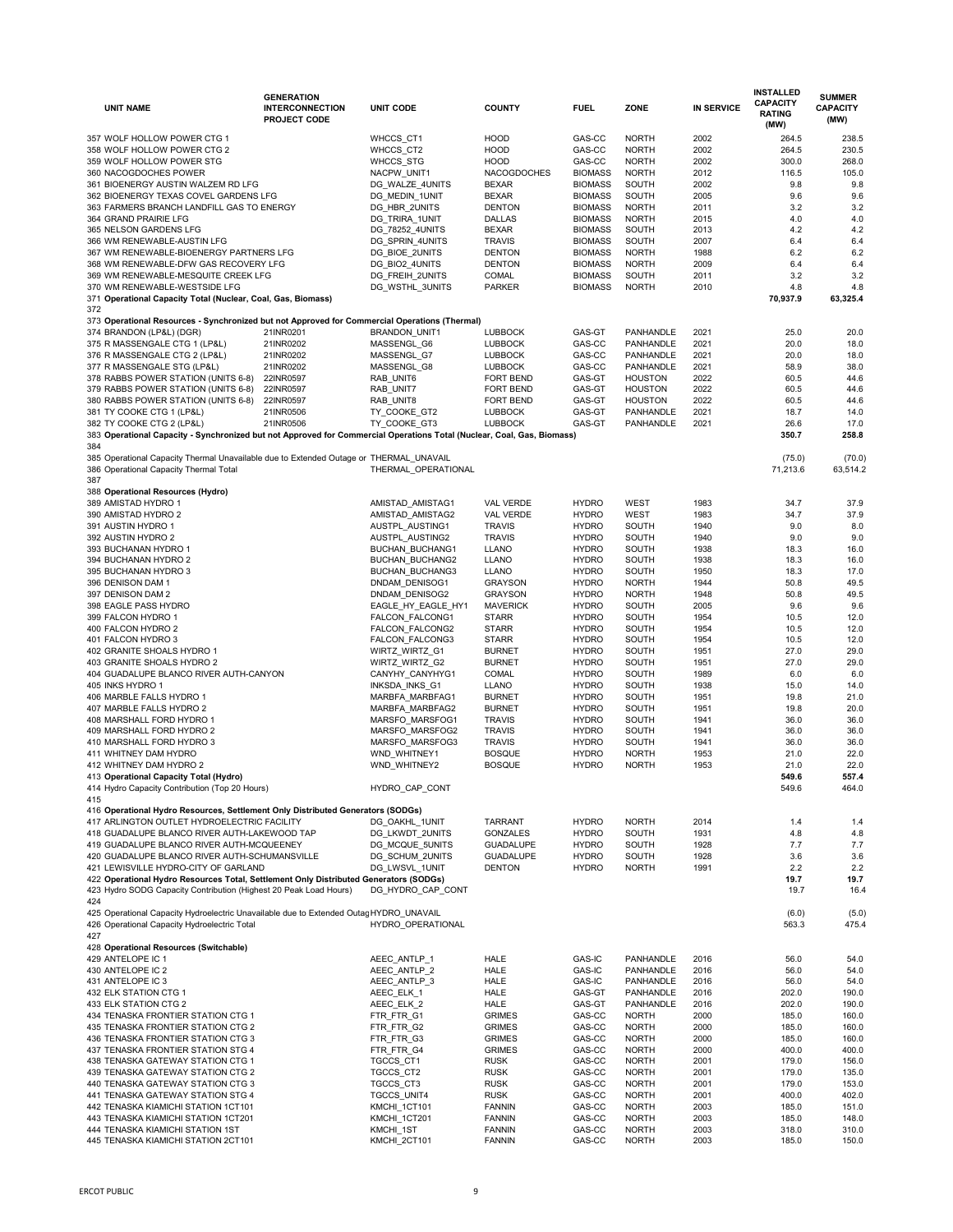| <b>UNIT NAME</b>                                                                                                                    | <b>GENERATION</b><br><b>INTERCONNECTION</b><br><b>PROJECT CODE</b> | <b>UNIT CODE</b>                             | <b>COUNTY</b>                        | <b>FUEL</b>             | <b>ZONE</b>                   | <b>IN SERVICE</b> | <b>INSTALLED</b><br><b>CAPACITY</b><br><b>RATING</b><br>(MW) | <b>SUMMER</b><br><b>CAPACITY</b><br>(MW) |
|-------------------------------------------------------------------------------------------------------------------------------------|--------------------------------------------------------------------|----------------------------------------------|--------------------------------------|-------------------------|-------------------------------|-------------------|--------------------------------------------------------------|------------------------------------------|
| 446 TENASKA KIAMICHI STATION 2CT201<br>447 TENASKA KIAMICHI STATION 2ST<br>448 Switchable Capacity Total                            |                                                                    | KMCHI_2CT201<br>KMCHI 2ST                    | <b>FANNIN</b><br><b>FANNIN</b>       | GAS-CC<br>GAS-CC        | <b>NORTH</b><br><b>NORTH</b>  | 2003<br>2003      | 185.0<br>318.0<br>3,840.1                                    | 152.0<br>311.0<br>3,490.0                |
| 449<br>450 Switchable Capacity Unavailable to ERCOT                                                                                 |                                                                    |                                              |                                      |                         |                               |                   |                                                              |                                          |
| 451 ANTELOPE IC 1                                                                                                                   |                                                                    | AEEC_ANTLP_1_UNAVAIL                         | <b>HALE</b>                          | GAS-IC                  | PANHANDLE                     | 2017              | (56.0)                                                       | (54.0)                                   |
| 452 ANTELOPE IC 2<br>453 ANTELOPE IC 3                                                                                              |                                                                    | AEEC_ANTLP_2_UNAVAIL<br>AEEC_ANTLP_3_UNAVAIL | <b>HALE</b><br><b>HALE</b>           | GAS-IC<br><b>GAS-IC</b> | <b>PANHANDLE</b><br>PANHANDLE | 2017<br>2017      | (56.0)<br>(56.0)                                             | (54.0)<br>(54.0)                         |
| 454 ELK STATION CTG 1                                                                                                               |                                                                    | AEEC_ELK_1_UNAVAIL                           | <b>HALE</b>                          | GAS-GT                  | PANHANDLE                     | 2017              | (202.0)                                                      | (190.0)                                  |
| 455 ELK STATION CTG 2                                                                                                               |                                                                    | AEEC_ELK_2_UNAVAIL                           | <b>HALE</b>                          | GAS-GT                  | <b>PANHANDLE</b>              | 2017              | (202.0)                                                      | (190.0)                                  |
| 456 Switchable Capacity Unavailable to ERCOT Total<br>457                                                                           |                                                                    |                                              |                                      |                         |                               |                   | (572.1)                                                      | (542.0)                                  |
| 458 Available Mothball Capacity based on Owner's Return Probability<br>459                                                          |                                                                    | MOTH_AVAIL                                   |                                      |                         |                               |                   | 470.0                                                        | 365.0                                    |
| 460 Private-Use Network Capacity Contribution (Top 20 Hours)<br>461 Private-Use Network Forecast Adjustment (per Protocol 10.3.2.4) |                                                                    | PUN_CAP_CONT<br>PUN_CAP_ADJUST               |                                      | GAS<br>GAS              |                               |                   | 11,249.0                                                     | 4,407.0<br>(145.0)                       |
| 462<br>463 Operational Resources (Wind)                                                                                             |                                                                    |                                              |                                      |                         |                               |                   |                                                              |                                          |
| 464 WESTERN TRAIL WIND (AJAX WIND)                                                                                                  |                                                                    | AJAXWIND_UNIT1                               | <b>WILBARGER</b>                     | WIND-O                  | <b>WEST</b>                   | 2022              | 225.6                                                        | 225.6                                    |
| 465 WESTERN TRAIL WIND (AJAX WIND) U2                                                                                               |                                                                    | AJAXWIND_UNIT2                               | <b>WILBARGER</b>                     | WIND-O                  | <b>WEST</b>                   | 2022              | 141.0                                                        | 141.0                                    |
| 466 AMADEUS WIND 1 U1                                                                                                               |                                                                    | AMADEUS1_UNIT1                               | <b>FISHER</b>                        | WIND-O                  | <b>WEST</b>                   | 2021              | 36.7                                                         | 36.7                                     |
| 467 AMADEUS WIND 1 U2<br>468 AMADEUS WIND 2 U1                                                                                      |                                                                    | AMADEUS1_UNIT2<br>AMADEUS2_UNIT3             | <b>FISHER</b><br><b>FISHER</b>       | WIND-O<br>WIND-O        | <b>WEST</b><br><b>WEST</b>    | 2021<br>2021      | 35.8<br>177.7                                                | 35.8<br>177.7                            |
| 469 ANACACHO WIND                                                                                                                   |                                                                    | ANACACHO_ANA                                 | <b>KINNEY</b>                        | WIND-O                  | <b>SOUTH</b>                  | 2012              | 99.8                                                         | 99.8                                     |
| 470 AVIATOR WIND U1                                                                                                                 |                                                                    | AVIATOR_UNIT1                                | <b>COKE</b>                          | WIND-O                  | <b>WEST</b>                   | 2021              | 180.1                                                        | 180.1                                    |
| 471 AVIATOR WIND U2                                                                                                                 |                                                                    | AVIATOR_UNIT2                                | COKE<br>COKE                         | WIND-O<br>WIND-O        | <b>WEST</b><br><b>WEST</b>    | 2021<br>2021      | 145.6<br>199.3                                               | 145.6<br>199.3                           |
| 472 AVIATOR WIND U3<br>473 BAFFIN WIND UNIT1                                                                                        |                                                                    | DEWOLF_UNIT1<br><b>BAFFIN_UNIT1</b>          | <b>KENEDY</b>                        | WIND-C                  | COASTAL                       | 2016              | 100.0                                                        | 100.0                                    |
| 474 BAFFIN WIND UNIT2                                                                                                               |                                                                    | <b>BAFFIN_UNIT2</b>                          | <b>KENEDY</b>                        | WIND-C                  | <b>COASTAL</b>                | 2016              | 102.0                                                        | 102.0                                    |
| 475 BARROW RANCH (JUMBO HILL WIND) 1                                                                                                |                                                                    | BARROW_UNIT1                                 | <b>ANDREWS</b>                       | WIND-O                  | <b>WEST</b>                   | 2021              | 90.2                                                         | 90.2                                     |
| 476 BARROW RANCH (JUMBO HILL WIND) 2<br>477 BARTON CHAPEL WIND                                                                      |                                                                    | BARROW_UNIT2<br>BRTSW_BCW1                   | <b>ANDREWS</b><br><b>JACK</b>        | WIND-O<br>WIND-O        | <b>WEST</b><br><b>NORTH</b>   | 2021<br>2007      | 70.5<br>120.0                                                | 70.5<br>120.0                            |
| 478 BLUE SUMMIT WIND 1 A                                                                                                            | 22INR0550                                                          | BLSUMMIT_BLSMT1_5                            | <b>WILBARGER</b>                     | WIND-O                  | <b>WEST</b>                   | 2013              | 9.0                                                          | 8.8                                      |
| 479 BLUE SUMMIT WIND 1 B                                                                                                            | 22INR0550                                                          | BLSUMMIT_BLSMT1_6                            | <b>WILBARGER</b>                     | WIND-O                  | <b>WEST</b>                   | 2013              | 126.4                                                        | 124.3                                    |
| 480 BLUE SUMMIT WIND 2 A                                                                                                            |                                                                    | BLSUMMIT_UNIT2_25                            | <b>WILBARGER</b>                     | WIND-O                  | WEST                          | 2020              | 92.5                                                         | 89.7                                     |
| 481 BLUE SUMMIT WIND 2 B<br>482 BLUE SUMMIT WIND 3 A                                                                                |                                                                    | BLSUMMIT_UNIT2_17<br>BLSUMIT3_UNIT_17        | <b>WILBARGER</b><br><b>WILBARGER</b> | WIND-O<br>WIND-O        | WEST<br><b>WEST</b>           | 2020<br>2020      | 6.9<br>13.7                                                  | 6.7<br>13.4                              |
| 483 BLUE SUMMIT WIND 3 B                                                                                                            |                                                                    | BLSUMIT3_UNIT_25                             | WILBARGER                            | WIND-O                  | WEST                          | 2020              | 186.5                                                        | 182.4                                    |
| 484 BOBCAT BLUFF WIND                                                                                                               |                                                                    | BCATWIND_WIND_1                              | <b>ARCHER</b>                        | WIND-O                  | <b>WEST</b>                   | 2020              | 162.0                                                        | 162.0                                    |
| 485 BRISCOE WIND                                                                                                                    |                                                                    | BRISCOE_WIND                                 | <b>BRISCOE</b><br><b>WILLACY</b>     | WIND-P<br>WIND-C        | PANHANDLE                     | 2015<br>2017      | 149.9                                                        | 149.8<br>120.0                           |
| 486 BRUENNING'S BREEZE A<br>487 BRUENNING'S BREEZE B                                                                                |                                                                    | BBREEZE_UNIT1<br>BBREEZE_UNIT2               | <b>WILLACY</b>                       | WIND-C                  | COASTAL<br>COASTAL            | 2017              | 120.0<br>108.0                                               | 108.0                                    |
| 488 BUCKTHORN WIND 1 A                                                                                                              |                                                                    | BUCKTHRN_UNIT1                               | <b>ERATH</b>                         | WIND-O                  | <b>NORTH</b>                  | 2017              | 44.9                                                         | 44.9                                     |
| 489 BUCKTHORN WIND 1 B                                                                                                              |                                                                    | <b>BUCKTHRN_UNIT2</b>                        | <b>ERATH</b>                         | WIND-O                  | <b>NORTH</b>                  | 2017              | 55.7                                                         | 55.7                                     |
| 490 BUFFALO GAP WIND 1<br>491 BUFFALO GAP WIND 2_1                                                                                  |                                                                    | BUFF_GAP_UNIT1<br>BUFF_GAP_UNIT2_1           | <b>TAYLOR</b><br><b>TAYLOR</b>       | WIND-O<br>WIND-O        | <b>WEST</b><br><b>WEST</b>    | 2006<br>2007      | 120.6<br>115.5                                               | 120.6<br>115.5                           |
| 492 BUFFALO GAP WIND 2_2                                                                                                            |                                                                    | BUFF_GAP_UNIT2_2                             | <b>TAYLOR</b>                        | WIND-O                  | <b>WEST</b>                   | 2007              | 117.0                                                        | 117.0                                    |
| 493 BUFFALO GAP WIND 3                                                                                                              |                                                                    | BUFF_GAP_UNIT3                               | <b>TAYLOR</b>                        | WIND-O                  | <b>WEST</b>                   | 2008              | 170.2                                                        | 170.2                                    |
| 494 BULL CREEK WIND U1                                                                                                              |                                                                    | BULLCRK_WND1                                 | <b>BORDEN</b>                        | WIND-O                  | <b>WEST</b>                   | 2009              | 89.0                                                         | 88.0                                     |
| 495 BULL CREEK WIND U2<br>496 CABEZON WIND (RIO BRAVO I WIND) 1 A                                                                   |                                                                    | BULLCRK_WND2<br>CABEZON_WIND1                | <b>BORDEN</b><br><b>STARR</b>        | WIND-O<br>WIND-O        | <b>WEST</b><br><b>SOUTH</b>   | 2009<br>2019      | 91.0<br>115.2                                                | 90.0<br>115.2                            |
| 497 CABEZON WIND (RIO BRAVO I WIND) 1 B                                                                                             |                                                                    | CABEZON_WIND2                                | <b>STARR</b>                         | WIND-O                  | <b>SOUTH</b>                  | 2019              | 122.4                                                        | 122.4                                    |
| 498 CALLAHAN WIND                                                                                                                   |                                                                    | CALLAHAN_WND1                                | CALLAHAN                             | WIND-O                  | <b>WEST</b>                   | 2004              | 123.1                                                        | 123.1                                    |
| 499 CAMERON COUNTY WIND                                                                                                             |                                                                    | CAMWIND_UNIT1                                | <b>CAMERON</b>                       | WIND-C                  | COASTAL                       | 2016              | 165.0                                                        | 165.0                                    |
| 500 CAMP SPRINGS WIND 1<br>501 CAMP SPRINGS WIND 2                                                                                  |                                                                    | CSEC_CSECG1                                  | <b>SCURRY</b><br><b>SCURRY</b>       | WIND-O<br>WIND-O        | WEST<br><b>WEST</b>           | 2007<br>2007      | 134.4                                                        | 130.5                                    |
| 502 CANADIAN BREAKS WIND                                                                                                            |                                                                    | CSEC_CSECG2<br>CN_BRKS_UNIT_1                | <b>OLDHAM</b>                        | WIND-P                  | PANHANDLE                     | 2019              | 123.6<br>210.1                                               | 120.0<br>210.1                           |
| 503 CAPRICORN RIDGE WIND 1                                                                                                          | 17INR0054                                                          | CAPRIDGE_CR1                                 | <b>STERLING</b>                      | WIND-O                  | <b>WEST</b>                   | 2007              | 231.7                                                        | 231.7                                    |
| 504 CAPRICORN RIDGE WIND 2                                                                                                          | 17INR0054                                                          | CAPRIDGE_CR2                                 | <b>STERLING</b>                      | WIND-O                  | <b>WEST</b>                   | 2007              | 149.5                                                        | 149.5                                    |
| 505 CAPRICORN RIDGE WIND 3<br>506 CAPRICORN RIDGE WIND 4                                                                            | 17INR0054<br>17INR0061                                             | CAPRIDGE_CR3<br>CAPRIDG4_CR4                 | <b>STERLING</b><br><b>STERLING</b>   | WIND-O<br>WIND-O        | <b>WEST</b><br><b>WEST</b>    | 2008<br>2008      | 200.9<br>121.5                                               | 200.9<br>121.5                           |
| 507 CEDRO HILL WIND 1                                                                                                               |                                                                    | CEDROHIL_CHW1                                | <b>WEBB</b>                          | WIND-O                  | <b>SOUTH</b>                  | 2010              | 75.0                                                         | 75.0                                     |
| 508 CEDRO HILL WIND 2                                                                                                               |                                                                    | CEDROHIL_CHW2                                | WEBB                                 | WIND-O                  | <b>SOUTH</b>                  | 2010              | 75.0                                                         | 75.0                                     |
| 509 CHALUPA WIND                                                                                                                    |                                                                    | CHALUPA_UNIT1                                | CAMERON                              | WIND-C                  | COASTAL                       | 2021              | 173.3                                                        | 173.3                                    |
| 510 CHAMPION WIND<br>511 CHAPMAN RANCH WIND IA (SANTA CRUZ)                                                                         |                                                                    | CHAMPION_UNIT1<br>SANTACRU_UNIT1             | <b>NOLAN</b><br><b>NUECES</b>        | WIND-O<br>WIND-C        | <b>WEST</b><br>COASTAL        | 2008<br>2017      | 126.5<br>150.6                                               | 126.5<br>150.6                           |
| 512 CHAPMAN RANCH WIND IB (SANTA CRUZ)                                                                                              |                                                                    | SANTACRU_UNIT2                               | <b>NUECES</b>                        | WIND-C                  | COASTAL                       | 2017              | 98.4                                                         | 98.4                                     |
| 513 COTTON PLAINS WIND                                                                                                              |                                                                    | COTPLNS_COTTONPL                             | <b>FLOYD</b>                         | WIND-P                  | <b>PANHANDLE</b>              | 2017              | 50.4                                                         | 50.4                                     |
| 514 CRANELL WIND                                                                                                                    |                                                                    | CRANELL_UNIT1                                | <b>REFUGIO</b>                       | WIND-C                  | COASTAL                       | 2022              | 220.0                                                        | 220.0                                    |
| 515 DERMOTT WIND 1 1<br>516 DERMOTT WIND 1 2                                                                                        |                                                                    | DERMOTT_UNIT1<br>DERMOTT_UNIT2               | <b>SCURRY</b><br><b>SCURRY</b>       | WIND-O<br>WIND-O        | <b>WEST</b><br><b>WEST</b>    | 2017<br>2017      | 126.5<br>126.5                                               | 126.5<br>126.5                           |
| 517 DESERT SKY WIND 1 A                                                                                                             |                                                                    | DSKYWND1_UNIT_1A                             | <b>PECOS</b>                         | WIND-O                  | <b>WEST</b>                   | 2022              | 65.8                                                         | 64.5                                     |
| 518 DESERT SKY WIND 2 A                                                                                                             |                                                                    | DSKYWND1_UNIT_1B                             | <b>PECOS</b>                         | WIND-O                  | WEST                          | 2022              | 23.9                                                         | 23.4                                     |
| 519 DESERT SKY WIND 1 B                                                                                                             |                                                                    | DSKYWND2_UNIT_2A                             | <b>PECOS</b>                         | WIND-O                  | <b>WEST</b>                   | 2022              | 65.8                                                         | 64.5                                     |
| 520 DESERT SKY WIND 2 B<br>521 DOUG COLBECK'S CORNER (CONWAY) A                                                                     |                                                                    | DSKYWND2_UNIT_2B<br>GRANDVW1_COLA            | <b>PECOS</b><br><b>CARSON</b>        | WIND-O<br>WIND-P        | <b>WEST</b><br>PANHANDLE      | 2022<br>2016      | 14.7<br>100.2                                                | 14.4<br>100.2                            |
| 522 DOUG COLBECK'S CORNER (CONWAY) B                                                                                                |                                                                    | GRANDVW1_COLB                                | CARSON                               | WIND-P                  | PANHANDLE                     | 2016              | 100.2                                                        | 100.2                                    |
| 523 EAST RAYMOND WIND (EL RAYO) U1                                                                                                  |                                                                    | EL_RAYO_UNIT1                                | <b>WILLACY</b>                       | WIND-C                  | COASTAL                       | 2021              | 101.2                                                        | 98.0                                     |
| 524 EAST RAYMOND WIND (EL RAYO) U2                                                                                                  |                                                                    | EL_RAYO_UNIT2                                | <b>WILLACY</b>                       | WIND-C                  | COASTAL                       | 2021              | 99.0                                                         | 96.0                                     |
| 525 ELBOW CREEK WIND<br>526 ELECTRA WIND 1                                                                                          |                                                                    | ELB_ELBCREEK<br>DIGBY_UNIT1                  | <b>HOWARD</b><br><b>WILBARGER</b>    | WIND-O<br>WIND-O        | <b>WEST</b><br><b>WEST</b>    | 2008<br>2017      | 121.9<br>101.3                                               | 121.9<br>98.9                            |
| 527 ELECTRA WIND 2                                                                                                                  |                                                                    | DIGBY_UNIT2                                  | <b>WILBARGER</b>                     | WIND-O                  | <b>WEST</b>                   | 2017              | 134.3                                                        | 131.1                                    |
| 528 ESPIRITU WIND                                                                                                                   |                                                                    | CHALUPA_UNIT2                                | <b>CAMERON</b>                       | WIND-C                  | COASTAL                       | 2021              | 25.2                                                         | 25.2                                     |
| 529 FLAT TOP WIND I                                                                                                                 |                                                                    | FTWIND_UNIT_1                                | <b>MILLS</b>                         | WIND-O                  | <b>NORTH</b>                  | 2018              | 200.0                                                        | 200.0                                    |
| 530 FLUVANNA RENEWABLE 1 A<br>531 FLUVANNA RENEWABLE 1 B                                                                            |                                                                    | FLUVANNA_UNIT1<br>FLUVANNA UNIT2             | <b>SCURRY</b><br><b>SCURRY</b>       | WIND-O<br>WIND-O        | <b>WEST</b><br>WEST           | 2017<br>2017      | 79.8<br>75.6                                                 | 79.8<br>75.6                             |
| 532 FOARD CITY WIND 1 A                                                                                                             |                                                                    | FOARDCTY_UNIT1                               | <b>FOARD</b>                         | WIND-O                  | <b>WEST</b>                   | 2019              | 186.5                                                        | 186.5                                    |
| 533 FOARD CITY WIND 1 B                                                                                                             |                                                                    | FOARDCTY_UNIT2                               | <b>FOARD</b>                         | WIND-O                  | <b>WEST</b>                   | 2019              | 163.8                                                        | 163.8                                    |
| 534 FOREST CREEK WIND                                                                                                               |                                                                    | MCDLD_FCW1                                   | <b>GLASSCOCK</b>                     | WIND-O                  | <b>WEST</b>                   | 2007              | 124.2                                                        | 124.2                                    |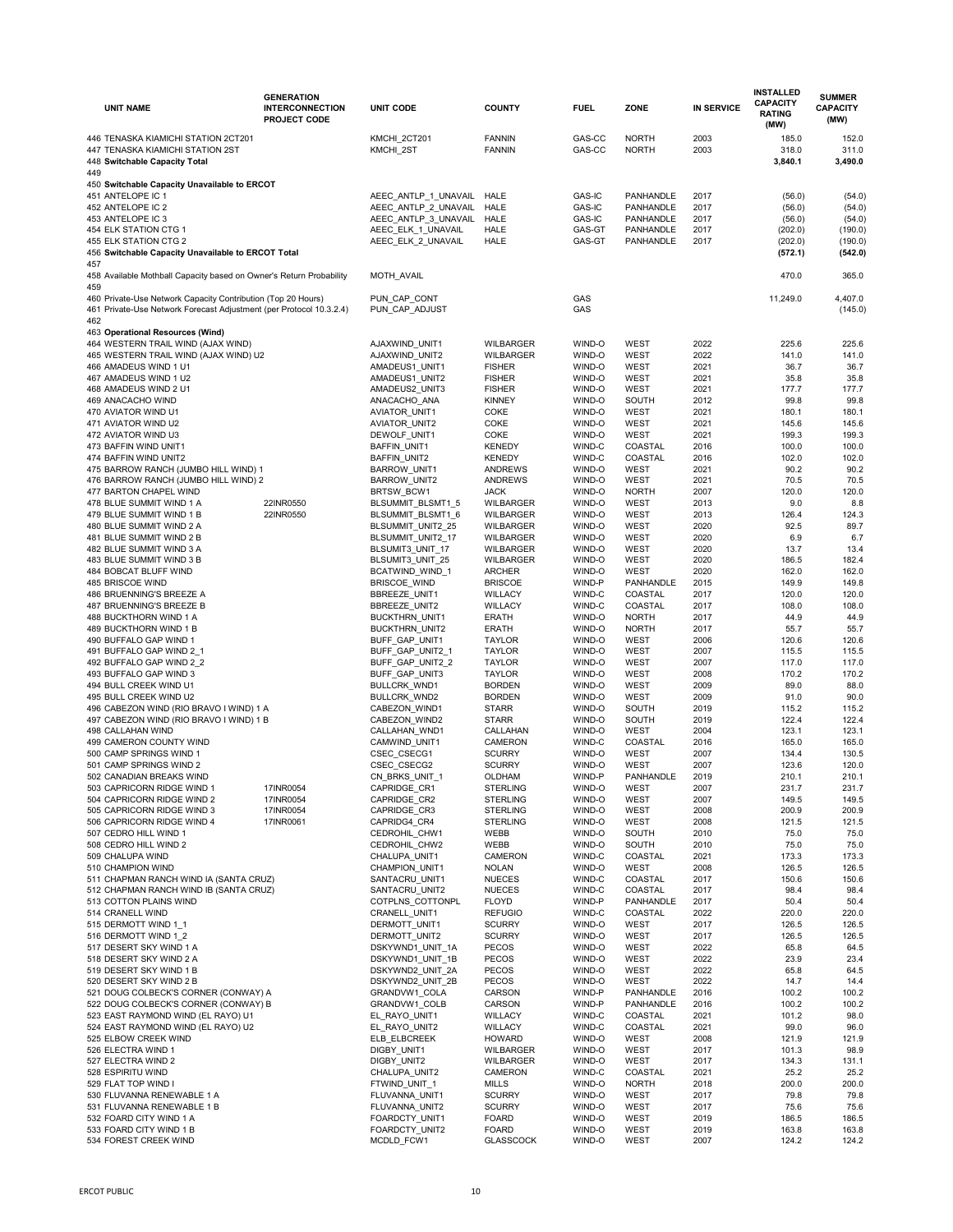| <b>UNIT NAME</b>                              | <b>GENERATION</b><br><b>INTERCONNECTION</b><br><b>PROJECT CODE</b> | <b>UNIT CODE</b>      | <b>COUNTY</b>              | <b>FUEL</b>      | <b>ZONE</b>            | <b>IN SERVICE</b> | <b>INSTALLED</b><br><b>CAPACITY</b><br><b>RATING</b><br>(MW) | <b>SUMMER</b><br><b>CAPACITY</b><br>(MW) |
|-----------------------------------------------|--------------------------------------------------------------------|-----------------------|----------------------------|------------------|------------------------|-------------------|--------------------------------------------------------------|------------------------------------------|
| 535 GOAT WIND                                 |                                                                    | GOAT_GOATWIND         | <b>STERLING</b>            | WIND-O           | <b>WEST</b>            | 2008              | 80.0                                                         | 80.0                                     |
| 536 GOAT WIND 2                               |                                                                    | GOAT_GOATWIN2         | <b>STERLING</b>            | WIND-O           | <b>WEST</b>            | 2010              | 69.6                                                         | 69.6                                     |
| 537 GOLDTHWAITE WIND 1                        |                                                                    | GWEC_GWEC_G1          | <b>MILLS</b>               | WIND-O           | <b>NORTH</b>           | 2014              | 148.6                                                        | 148.6                                    |
| 538 GOPHER CREEK WIND 1                       |                                                                    | GOPHER UNIT1          | <b>BORDEN</b>              | WIND-O           | <b>WEST</b>            | 2020              | 82.0                                                         | 82.0                                     |
| 539 GOPHER CREEK WIND 2                       |                                                                    | GOPHER_UNIT2          | <b>BORDEN</b>              | WIND-O           | <b>WEST</b>            | 2020              | 76.0                                                         | 76.0                                     |
| 540 GRANDVIEW WIND 1 (CONWAY) GV1A            |                                                                    | GRANDVW1_GV1A         | <b>CARSON</b>              | WIND-P           | <b>PANHANDLE</b>       | 2014              | 107.4                                                        | 107.4                                    |
| 541 GRANDVIEW WIND 1 (CONWAY) GV1B            |                                                                    | GRANDVW1_GV1B         | <b>CARSON</b>              | WIND-P           | <b>PANHANDLE</b>       | 2014              | 103.8                                                        | 103.8                                    |
| 542 GREEN MOUNTAIN WIND (BRAZOS) U1 21INR0532 |                                                                    | BRAZ_WND_WND1         | <b>SCURRY</b>              | WIND-O           | <b>WEST</b>            | 2003              | 99.0                                                         | 99.0                                     |
| 543 GREEN MOUNTAIN WIND (BRAZOS) U2 21INR0532 |                                                                    | BRAZ_WND_WND2         | <b>SCURRY</b>              | WIND-O           | <b>WEST</b>            | 2003              | 61.0                                                         | 61.0                                     |
| 544 GREEN PASTURES WIND I                     |                                                                    | GPASTURE_WIND_I       | <b>BAYLOR</b>              | WIND-O           | <b>WEST</b>            | 2015              | 150.0                                                        | 150.0                                    |
| 545 GRIFFIN TRAIL WIND U1                     |                                                                    | GRIF_TRL_UNIT1        | <b>KNOX</b>                | WIND-O           | <b>WEST</b>            | 2021              | 98.7                                                         | 98.7                                     |
| 546 GRIFFIN TRAIL WIND U2                     |                                                                    | GRIF_TRL_UNIT2        | <b>KNOX</b>                | WIND-O           | <b>WEST</b>            | 2021              | 126.9                                                        | 126.9                                    |
| 547 GULF WIND I                               |                                                                    | TGW_T1                | <b>KENEDY</b>              | WIND-C           | <b>COASTAL</b>         | 2021              | 141.6                                                        | 141.6                                    |
| 548 GULF WIND II                              |                                                                    | TGW_T2                | <b>KENEDY</b>              | WIND-C           | COASTAL                | 2021              | 141.6                                                        | 141.6                                    |
| 549 GUNSIGHT MOUNTAIN WIND                    |                                                                    | GUNMTN_G1             | <b>HOWARD</b>              | WIND-O           | <b>WEST</b>            | 2016              | 119.9                                                        | 119.9                                    |
| 550 HACKBERRY WIND                            |                                                                    | HWF HWFG1             | SHACKELFORD                | WIND-O           | <b>WEST</b>            | 2008              | 165.6                                                        | 163.5                                    |
| 551 HARBOR WIND                               |                                                                    | DG_NUECE_6UNITS       | <b>NUECES</b>              | WIND-C           | COASTAL                | 2012              | 9.0                                                          | 9.0                                      |
| 552 HEREFORD WIND G                           |                                                                    | HRFDWIND_WIND_G       | <b>DEAF SMITH</b>          | WIND-P           | <b>PANHANDLE</b>       | 2015              | 99.9                                                         | 99.9                                     |
| 553 HEREFORD WIND V                           |                                                                    | HRFDWIND_WIND_V       | <b>DEAF SMITH</b>          | WIND-P           | <b>PANHANDLE</b>       | 2015              | 100.0                                                        | 100.0                                    |
| 554 HICKMAN (SANTA RITA WIND) 1               |                                                                    | HICKMAN <sub>G1</sub> | <b>REAGAN</b>              | WIND-O           | <b>WEST</b>            | 2018              | 152.5                                                        | 152.5                                    |
| 555 HICKMAN (SANTA RITA WIND) 2               |                                                                    | HICKMAN <sub>G2</sub> | <b>REAGAN</b>              | WIND-O           | <b>WEST</b>            | 2018              | 147.5                                                        | 147.5                                    |
| 556 HIDALGO & STARR WIND 11                   |                                                                    | MIRASOLE_MIR11        | <b>HIDALGO</b>             | WIND-O           | <b>SOUTH</b>           | 2016              | 52.0                                                         | 52.0                                     |
| 557 HIDALGO & STARR WIND 12                   |                                                                    | MIRASOLE_MIR12        | <b>HIDALGO</b>             | WIND-O           | <b>SOUTH</b>           | 2016              | 98.0                                                         | 98.0                                     |
| 558 HIDALGO & STARR WIND 21                   |                                                                    | MIRASOLE_MIR21        | <b>HIDALGO</b>             | WIND-O           | <b>SOUTH</b>           | 2016              | 100.0                                                        | 100.0                                    |
| 559 HIDALGO II WIND                           |                                                                    | MIRASOLE_MIR13        | <b>HIDALGO</b>             | WIND-O           | <b>SOUTH</b>           | 2021              | 50.4                                                         | 50.4                                     |
| 560 HIGH LONESOME W 1A                        |                                                                    | HI_LONE_WGR1A         | <b>CROCKETT</b>            | WIND-O           | <b>WEST</b>            | 2021              | 46.0                                                         | 46.0                                     |
| 561 HIGH LONESOME W 1B                        |                                                                    | HI LONE WGR1B         | <b>CROCKETT</b>            | WIND-O           | <b>WEST</b>            | 2021              | 51.9                                                         | 52.0                                     |
| 562 HIGH LONESOME W 1C                        |                                                                    | HI_LONE_WGR1C         | <b>CROCKETT</b>            | WIND-O           | <b>WEST</b>            | 2021              | 25.3                                                         | 25.3                                     |
| 563 HIGH LONESOME W 2                         |                                                                    | HI LONE WGR2          | <b>CROCKETT</b>            | WIND-O           | <b>WEST</b>            | 2021              | 122.4                                                        | 122.5                                    |
| 564 HIGH LONESOME W 2A                        |                                                                    | HI_LONE_WGR2A         | <b>CROCKETT</b>            | WIND-O           | <b>WEST</b>            | 2021              | 25.3                                                         | 25.3                                     |
| 565 HIGH LONESOME W 3                         |                                                                    | HI_LONE_WGR3          | <b>CROCKETT</b>            | WIND-O           | <b>WEST</b>            | 2021              | 127.5                                                        | 127.6                                    |
| 566 HIGH LONESOME W 4                         |                                                                    | HI_LONE_WGR4          | <b>CROCKETT</b>            | WIND-O           | <b>WEST</b>            | 2021              | 101.5                                                        | 101.6                                    |
| 567 HORSE CREEK WIND 1                        |                                                                    | HORSECRK_UNIT1        | <b>HASKELL</b>             | WIND-O           | <b>WEST</b>            | 2017              | 134.8                                                        | 131.1                                    |
| 568 HORSE CREEK WIND 2                        |                                                                    | HORSECRK_UNIT2        | <b>HASKELL</b>             | WIND-O           | <b>WEST</b>            | 2017              | 101.7                                                        | 98.9                                     |
| 569 HORSE HOLLOW WIND 1                       | 17INR0052                                                          | H HOLLOW WND1         | <b>TAYLOR</b>              | WIND-O           | <b>WEST</b>            | 2005              | 230.0                                                        | 230.0                                    |
| 570 HORSE HOLLOW WIND 2                       | 17INR0053                                                          | HHOLLOW2_WIND1        | <b>TAYLOR</b>              | WIND-O           | <b>WEST</b>            | 2006              | 184.0                                                        | 184.0                                    |
| 571 HORSE HOLLOW WIND 3                       | 17INR0053                                                          | HHOLLOW3_WND_1        | <b>TAYLOR</b>              | WIND-O           | <b>WEST</b>            | 2006              | 241.4                                                        | 241.4                                    |
| 572 HORSE HOLLOW WIND 4                       | 17INR0053                                                          | HHOLLOW4_WND1         | <b>TAYLOR</b>              | WIND-O           | <b>WEST</b>            | 2006              | 115.0                                                        | 115.0                                    |
| 573 INADALE WIND 1                            |                                                                    | INDL_INADALE1         | <b>NOLAN</b>               | WIND-O           | <b>WEST</b>            | 2008              | 95.0                                                         | 95.0                                     |
| 574 INADALE WIND 2                            |                                                                    | INDL_INADALE2         | <b>NOLAN</b>               | WIND-O           | <b>WEST</b>            | 2008              | 102.0                                                        | 102.0                                    |
| 575 INDIAN MESA WIND                          |                                                                    | INDNNWP_INDNNWP2      | <b>PECOS</b>               | WIND-O           | <b>WEST</b>            | 2001              | 91.8                                                         | 91.8                                     |
| 576 JAVELINA I WIND 18                        |                                                                    | BORDAS_JAVEL18        | <b>WEBB</b>                | WIND-O           | <b>SOUTH</b>           | 2015              | 19.7                                                         | 19.7                                     |
| 577 JAVELINA I WIND 20                        |                                                                    | BORDAS_JAVEL20        | <b>WEBB</b>                | WIND-O           | <b>SOUTH</b>           | 2015              | 230.0                                                        | 230.0                                    |
| 578 JAVELINA II WIND 1                        |                                                                    | BORDAS2_JAVEL2_A      | WEBB                       | WIND-O           | <b>SOUTH</b>           | 2017              | 96.0                                                         | 96.0                                     |
| 579 JAVELINA II WIND 2                        |                                                                    | BORDAS2_JAVEL2_B      | WEBB                       | WIND-O           | <b>SOUTH</b>           | 2017              | 74.0                                                         | 74.0                                     |
| 580 JAVELINA II WIND 3                        |                                                                    | BORDAS2_JAVEL2_C      | WEBB                       | WIND-O           | <b>SOUTH</b>           | 2017              | 30.0                                                         | 30.0                                     |
| 581 JUMBO ROAD WIND 1                         |                                                                    | HRFDWIND_JRDWIND1     | <b>DEAF SMITH</b>          | WIND-P           | PANHANDLE              | 2015              | 146.2                                                        | 146.2                                    |
| 582 JUMBO ROAD WIND 2                         |                                                                    | HRFDWIND_JRDWIND2     | <b>DEAF SMITH</b>          | WIND-P           | <b>PANHANDLE</b>       | 2015              | 153.6                                                        | 153.6                                    |
| 583 KARANKAWA WIND 1A                         |                                                                    | KARAKAW1_UNIT1        | <b>SAN PATRICIO</b>        | WIND-C           | <b>COASTAL</b>         | 2019              | 103.3                                                        | 103.3                                    |
| 584 KARANKAWA WIND 1B                         |                                                                    | KARAKAW1_UNIT2        | <b>SAN PATRICIO</b>        | WIND-C           | <b>COASTAL</b>         | 2019              | 103.3                                                        | 103.3                                    |
| 585 KARANKAWA WIND 2                          |                                                                    | KARAKAW2_UNIT3        | <b>SAN PATRICIO</b>        | WIND-C           | <b>COASTAL</b>         | 2019              | 100.4                                                        | 100.4                                    |
| 586 KEECHI WIND                               |                                                                    | KEECHI_U1             | <b>JACK</b>                | WIND-O           | <b>NORTH</b>           | 2015              | 110.0                                                        | 110.0                                    |
| 587 LANGFORD WIND POWER                       |                                                                    | LGD_LANGFORD          | <b>TOM GREEN</b>           | WIND-O           | <b>WEST</b>            | 2009              | 160.0                                                        | 160.0                                    |
| 588 LOCKETT WIND FARM                         |                                                                    | LOCKETT_UNIT1         | WILBARGER                  | WIND-O           | <b>WEST</b>            | 2019              | 183.7                                                        | 183.7                                    |
| 589 LOGANS GAP WIND I U1                      |                                                                    | LGW_UNIT1             | <b>COMANCHE</b>            | WIND-O           | <b>NORTH</b>           | 2015              | 106.3                                                        | 106.3                                    |
| 590 LOGANS GAP WIND I U2                      |                                                                    | LGW_UNIT2             | <b>COMANCHE</b>            | WIND-O           | <b>NORTH</b>           | 2015              | 103.9                                                        | 103.8                                    |
| 591 LONE STAR WIND 1 (MESQUITE)               |                                                                    | LNCRK_G83             | SHACKELFORD                | WIND-O           | <b>WEST</b>            | 2006              | 194.0                                                        | 194.0                                    |
| 592 LONE STAR WIND 2 (POST OAK) U1            | 22INR0479                                                          | LNCRK2_G871           | SHACKELFORD                | WIND-O           | <b>WEST</b>            | 2007              | 98.0                                                         | 98.0                                     |
| 593 LONE STAR WIND 2 (POST OAK) U2            | 22INR0479                                                          | LNCRK2_G872           | <b>SHACKELFORD</b>         | WIND-O           | <b>WEST</b>            | 2007              | 100.0                                                        | 100.0                                    |
| 594 LONGHORN WIND NORTH U1                    |                                                                    | LHORN_N_UNIT1         | <b>FLOYD</b>               | WIND-P           | PANHANDLE              | 2015              | 100.0                                                        | 100.0                                    |
| 595 LONGHORN WIND NORTH U2                    |                                                                    | LHORN N UNIT2         | <b>FLOYD</b>               | WIND-P           | <b>PANHANDLE</b>       | 2015              | 100.0                                                        | 100.0                                    |
| 596 LORAINE WINDPARK I                        |                                                                    | LONEWOLF_G1           | <b>MITCHELL</b>            | WIND-O           | WEST                   | 2010              | 48.0                                                         | 48.0                                     |
| 597 LORAINE WINDPARK II                       |                                                                    | LONEWOLF_G2           | <b>MITCHELL</b>            | WIND-O           | <b>WEST</b>            | 2010              | 51.0                                                         | 51.0                                     |
| 598 LORAINE WINDPARK III                      |                                                                    | LONEWOLF_G3           | <b>MITCHELL</b>            | WIND-O           | <b>WEST</b>            | 2011              | 25.5                                                         | 25.5                                     |
| 599 LORAINE WINDPARK IV                       |                                                                    | LONEWOLF G4           | <b>MITCHELL</b>            | WIND-O           | <b>WEST</b>            | 2011              | 24.0                                                         | 24.0                                     |
| 600 LOS VIENTOS III WIND                      |                                                                    | LV3_UNIT_1            | <b>STARR</b>               | WIND-O           | <b>SOUTH</b>           | 2015              | 200.0                                                        | 200.0                                    |
| 601 LOS VIENTOS IV WIND                       |                                                                    | LV4_UNIT_1            | <b>STARR</b>               | WIND-O           | <b>SOUTH</b>           | 2016              | 200.0                                                        | 200.0                                    |
| 602 LOS VIENTOS V WIND                        |                                                                    | LV5_UNIT_1            | <b>STARR</b>               | WIND-O           | <b>SOUTH</b>           | 2016              | 110.0                                                        | 110.0                                    |
| 603 LOS VIENTOS WIND I                        |                                                                    | LV1_LV1A              | <b>WILLACY</b>             | WIND-C           | COASTAL                | 2013              | 200.1                                                        | 200.1                                    |
| 604 LOS VIENTOS WIND II                       |                                                                    | LV2_LV2               | <b>WILLACY</b>             | WIND-C           | COASTAL                | 2013              | 201.6                                                        | 201.6                                    |
| 605 MAGIC VALLEY WIND (REDFISH) 1A            |                                                                    | REDFISH_MV1A          | <b>WILLACY</b>             | WIND-C           | COASTAL                | 2012              | 99.8                                                         | 99.8                                     |
| 606 MAGIC VALLEY WIND (REDFISH) 1B            |                                                                    | REDFISH_MV1B          | <b>WILLACY</b>             | WIND-C           | COASTAL                | 2012              | 103.5                                                        | 103.5                                    |
| 607 MARIAH DEL NORTE 1                        |                                                                    | MARIAH_NORTE1         | <b>PARMER</b>              | WIND-P           | <b>PANHANDLE</b>       | 2017              | 115.2                                                        | 115.2                                    |
| 608 MARIAH DEL NORTE 2                        |                                                                    | MARIAH_NORTE2         | <b>PARMER</b>              | WIND-P           | PANHANDLE              | 2017              | 115.2                                                        | 115.2                                    |
| 609 MAVERICK CREEK WIND WEST U1               |                                                                    | MAVCRK W_UNIT1        | <b>CONCHO</b>              | WIND-O           | <b>WEST</b>            | 2022              | 201.6                                                        | 201.6                                    |
| 610 MAVERICK CREEK WIND WEST U2               |                                                                    | MAVCRK W_UNIT2        | <b>CONCHO</b>              | WIND-O           | <b>WEST</b>            | 2022              | 11.1                                                         | 11.1                                     |
| 611 MAVERICK CREEK WIND WEST U3               |                                                                    | MAVCRK_W_UNIT3        | <b>CONCHO</b>              | WIND-O           | <b>WEST</b>            | 2022              | 33.6                                                         | 33.6                                     |
| 612 MAVERICK CREEK WIND WEST U4               |                                                                    | MAVCRK_W_UNIT4        | <b>CONCHO</b>              | WIND-O           | <b>WEST</b>            | 2022              | 22.2                                                         | 22.2                                     |
| 613 MAVERICK CREEK WIND EAST U1               |                                                                    | MAVCRK_E_UNIT5        | <b>CONCHO</b>              | WIND-O           | <b>WEST</b>            | 2022              | 71.4                                                         | 71.4                                     |
| 614 MAVERICK CREEK WIND EAST U2               |                                                                    | MAVCRK E UNIT6        | <b>CONCHO</b>              | WIND-O           | <b>WEST</b>            | 2022              | 33.3                                                         | 33.3                                     |
| 615 MAVERICK CREEK WIND EAST U3               |                                                                    | MAVCRK E_UNIT7        | <b>CONCHO</b>              | WIND-O           | <b>WEST</b>            | 2022              | 22.0                                                         | 22.0                                     |
| 616 MAVERICK CREEK WIND EAST U4               |                                                                    | MAVCRK E_UNIT8        | <b>CONCHO</b>              | WIND-O           | <b>WEST</b>            | 2022              | 20.0                                                         | 20.0                                     |
| 617 MAVERICK CREEK WIND EAST U5               |                                                                    | MAVCRK E_UNIT9        | <b>CONCHO</b>              | WIND-O           | <b>WEST</b>            | 2022              | 76.8                                                         | 76.8                                     |
| 618 MCADOO WIND                               |                                                                    | MWEC_G1               | <b>DICKENS</b>             | WIND-P           | <b>PANHANDLE</b>       | 2008              | 150.0                                                        | 150.0                                    |
| 619 MESQUITE CREEK WIND 1                     |                                                                    | MESQCRK_WND1          | <b>DAWSON</b>              | WIND-O           | <b>WEST</b>            | 2015              | 105.6                                                        | 105.6                                    |
| 620 MESQUITE CREEK WIND 2                     |                                                                    | MESQCRK_WND2          | <b>DAWSON</b>              | WIND-O           | <b>WEST</b>            | 2015              | 105.6                                                        | 105.6                                    |
| 621 MIAMI WIND G1<br>622 MIAMI WIND G2        |                                                                    | MIAM1_G1<br>MIAM1_G2  | <b>GRAY</b><br><b>GRAY</b> | WIND-P<br>WIND-P | PANHANDLE<br>PANHANDLE | 2014              | 144.3<br>144.3                                               | 144.3                                    |
| 623 MIDWAY WIND                               |                                                                    | MIDWIND_UNIT1         | <b>SAN PATRICIO</b>        | WIND-C           | COASTAL                | 2014<br>2019      | 162.8                                                        | 144.3<br>162.8                           |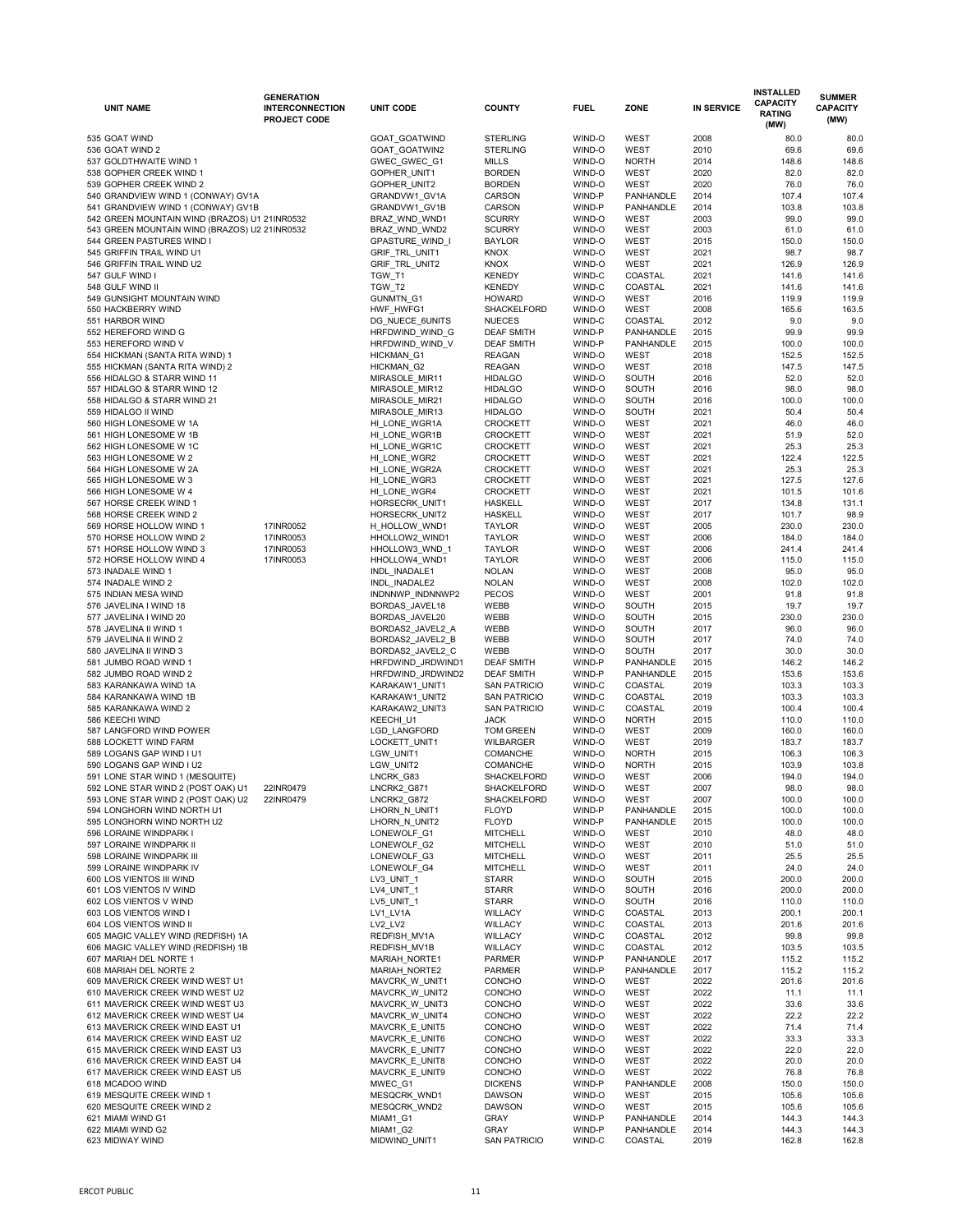| <b>UNIT NAME</b>                                               | <b>GENERATION</b><br><b>INTERCONNECTION</b><br><b>PROJECT CODE</b> | <b>UNIT CODE</b>                 | <b>COUNTY</b>                        | <b>FUEL</b>      | <b>ZONE</b>                | <b>IN SERVICE</b> | <b>INSTALLED</b><br><b>CAPACITY</b><br><b>RATING</b><br>(MW) | <b>SUMMER</b><br><b>CAPACITY</b><br>(MW) |
|----------------------------------------------------------------|--------------------------------------------------------------------|----------------------------------|--------------------------------------|------------------|----------------------------|-------------------|--------------------------------------------------------------|------------------------------------------|
| 624 NIELS BOHR WIND A (BEARKAT WIND A)                         |                                                                    | NBOHR_UNIT1                      | <b>GLASSCOCK</b>                     | WIND-O           | <b>WEST</b>                | 2018              | 196.6                                                        | 196.6                                    |
| 625 NOTREES WIND 1                                             |                                                                    | NWF_NWF1                         | <b>WINKLER</b>                       | WIND-O           | <b>WEST</b>                | 2009              | 92.6                                                         | 92.6                                     |
| 626 NOTREES WIND 2                                             |                                                                    | NWF_NWF2                         | <b>WINKLER</b>                       | WIND-O           | <b>WEST</b>                | 2009              | 60.0                                                         | 60.0                                     |
| 627 OCOTILLO WIND                                              |                                                                    | OWF_OWF                          | <b>HOWARD</b>                        | WIND-O           | <b>WEST</b>                | 2008              | 58.8                                                         | 58.8                                     |
| 628 OLD SETTLER WIND                                           |                                                                    | COTPLNS_OLDSETLR                 | <b>FLOYD</b>                         | WIND-P           | <b>PANHANDLE</b>           | 2017              | 151.2                                                        | 151.2                                    |
| 629 OVEJA WIND U1                                              |                                                                    | OVEJA_G1                         | <b>IRION</b>                         | WIND-O           | <b>WEST</b>                | 2021              | 151.2                                                        | 151.2                                    |
| 630 OVEJA WIND U2                                              |                                                                    | OVEJA G2                         | <b>IRION</b>                         | WIND-O           | <b>WEST</b>                | 2021              | 151.2                                                        | 151.2                                    |
| 631 PALMAS ALTAS WIND                                          |                                                                    | PALMWIND_UNIT1                   | <b>CAMERON</b>                       | WIND-C           | COASTAL                    | 2020              | 144.9                                                        | 144.9                                    |
| 632 PANHANDLE WIND 1 U1                                        |                                                                    | PH1_UNIT1                        | <b>CARSON</b>                        | WIND-P           | <b>PANHANDLE</b>           | 2014              | 109.2                                                        | 109.2                                    |
| 633 PANHANDLE WIND 1 U2                                        |                                                                    | PH1_UNIT2                        | CARSON                               | WIND-P           | <b>PANHANDLE</b>           | 2014              | 109.2                                                        | 109.2                                    |
| 634 PANHANDLE WIND 2 U1                                        |                                                                    | PH2_UNIT1                        | CARSON                               | WIND-P           | <b>PANHANDLE</b>           | 2014              | 94.2                                                         | 94.2                                     |
| 635 PANHANDLE WIND 2 U2                                        |                                                                    | PH2_UNIT2                        | CARSON                               | WIND-P           | <b>PANHANDLE</b>           | 2014              | 96.6                                                         | 96.6                                     |
| 636 PANTHER CREEK WIND 1                                       |                                                                    | PC_NORTH_PANTHER1                | <b>HOWARD</b>                        | WIND-O           | <b>WEST</b>                | 2008              | 142.5                                                        | 142.5                                    |
| 637 PANTHER CREEK WIND 2                                       |                                                                    | PC_SOUTH_PANTHER2                | <b>HOWARD</b>                        | WIND-O           | <b>WEST</b>                | 2019              | 115.5                                                        | 115.5                                    |
| 638 PANTHER CREEK WIND 3 A                                     |                                                                    | PC_SOUTH_PANTH31                 | <b>HOWARD</b>                        | WIND-O           | <b>WEST</b>                | 2022              | 106.9                                                        | 106.9                                    |
| 639 PANTHER CREEK WIND 3 B                                     |                                                                    | PC_SOUTH_PANTH32                 | <b>HOWARD</b>                        | WIND-O           | <b>WEST</b>                | 2022              | 108.5                                                        | 108.5                                    |
| 640 PAPALOTE CREEK WIND                                        |                                                                    | PAP1_PAP1                        | <b>SAN PATRICIO</b>                  | WIND-C           | COASTAL                    | 2009              | 179.9                                                        | 179.9                                    |
| 641 PAPALOTE CREEK WIND II                                     |                                                                    | COTTON_PAP2                      | <b>SAN PATRICIO</b>                  | WIND-C           | COASTAL                    | 2010              | 200.1                                                        | 200.1                                    |
| 642 PECOS WIND 1 (WOODWARD)                                    |                                                                    | WOODWRD1_WOODWRD1_PECOS          |                                      | WIND-O           | <b>WEST</b>                | 2001              | 91.7                                                         | 91.7                                     |
| 643 PECOS WIND 2 (WOODWARD)                                    |                                                                    | WOODWRD2_WOODWRD2_PECOS          |                                      | WIND-O           | <b>WEST</b>                | 2001              | 86.0                                                         | 85.8                                     |
| 644 PENASCAL WIND 1                                            |                                                                    | PENA_UNIT1                       | <b>KENEDY</b>                        | WIND-C           | COASTAL                    | 2009              | 160.8                                                        | 160.8                                    |
| 645 PENASCAL WIND 2                                            |                                                                    | PENA_UNIT2                       | <b>KENEDY</b>                        | WIND-C           | COASTAL                    | 2009              | 141.6                                                        | 141.6                                    |
| 646 PENASCAL WIND 3                                            |                                                                    | PENA3_UNIT3                      | <b>KENEDY</b>                        | WIND-C           | COASTAL                    | 2011              | 100.8                                                        | 100.8                                    |
| 647 PEYTON CREEK WIND                                          |                                                                    | PEY_UNIT1                        | <b>MATAGORDA</b>                     | WIND-C           | COASTAL                    | 2020              | 151.2                                                        | 151.2                                    |
| 648 PYRON WIND 1                                               |                                                                    | PYR PYRON1                       | <b>NOLAN</b>                         | WIND-O           | <b>WEST</b>                | 2008              | 121.5                                                        | 121.5                                    |
| 649 PYRON WIND 2<br>650 RANCHERO WIND                          |                                                                    | PYR_PYRON2                       | <b>NOLAN</b><br><b>CROCKETT</b>      | WIND-O           | <b>WEST</b>                | 2008<br>2020      | 127.5                                                        | 127.5<br>150.0                           |
| 651 RANCHERO WIND                                              |                                                                    | RANCHERO_UNIT1                   | <b>CROCKETT</b>                      | WIND-O<br>WIND-O | <b>WEST</b><br><b>WEST</b> |                   | 150.0                                                        |                                          |
|                                                                |                                                                    | RANCHERO_UNIT2                   |                                      | WIND-O           |                            | 2020<br>2015      | 150.0<br>104.3                                               | 150.0<br>104.3                           |
| 652 RATTLESNAKE I WIND ENERGY CENTER G1                        |                                                                    | RSNAKE_G1                        | <b>GLASSCOCK</b>                     |                  | <b>WEST</b>                |                   |                                                              |                                          |
| 653 RATTLESNAKE I WIND ENERGY CENTER G2<br>654 RED CANYON WIND |                                                                    | RSNAKE_G2                        | <b>GLASSCOCK</b><br><b>BORDEN</b>    | WIND-O<br>WIND-O | <b>WEST</b><br><b>WEST</b> | 2015<br>2006      | 103.0<br>89.6                                                | 103.0<br>89.6                            |
|                                                                |                                                                    | RDCANYON_RDCNY1                  |                                      |                  |                            |                   |                                                              |                                          |
| 655 ROCK SPRINGS VAL VERDE WIND (FERMI) 1                      |                                                                    | FERMI_WIND1                      | <b>VAL VERDE</b><br><b>VAL VERDE</b> | WIND-O<br>WIND-O | <b>WEST</b><br><b>WEST</b> | 2017<br>2017      | 121.9<br>27.4                                                | 121.9<br>27.4                            |
| 656 ROCK SPRINGS VAL VERDE WIND (FERMI) 2<br>657 ROSCOE WIND   |                                                                    | FERMI_WIND2                      | <b>NOLAN</b>                         | WIND-O           | <b>WEST</b>                | 2008              | 114.0                                                        | 114.0                                    |
| 658 ROSCOE WIND 2A                                             |                                                                    | TKWSW1_ROSCOE<br>TKWSW1_ROSCOE2A | <b>NOLAN</b>                         | WIND-O           | <b>WEST</b>                | 2008              | 95.0                                                         | 95.0                                     |
| 659 ROUTE 66 WIND                                              |                                                                    | ROUTE 66 WIND1                   | <b>CARSON</b>                        | WIND-P           | PANHANDLE                  | 2015              | 150.0                                                        | 150.0                                    |
| 660 RTS 2 WIND (HEART OF TEXAS WIND) U1                        |                                                                    | RTS2_U1                          | <b>MCCULLOCH</b>                     | WIND-O           | <b>SOUTH</b>               | 2021              | 89.9                                                         | 89.9                                     |
| 661 RTS 2 WIND (HEART OF TEXAS WIND) U2                        |                                                                    | RTS2_U2                          | <b>MCCULLOCH</b>                     | WIND-O           | <b>SOUTH</b>               | 2021              | 89.9                                                         | 89.9                                     |
| 662 RTS WIND                                                   |                                                                    | RTS_U1                           | <b>MCCULLOCH</b>                     | WIND-O           | <b>SOUTH</b>               | 2018              | 160.0                                                        | 160.0                                    |
| 663 SAGE DRAW WIND U1                                          |                                                                    | SAGEDRAW_UNIT1                   | <b>LYNN</b>                          | WIND-O           | <b>WEST</b>                | 2022              | 169.2                                                        | 169.2                                    |
| 664 SAGE DRAW WIND U2                                          |                                                                    | SAGEDRAW_UNIT2                   | <b>LYNN</b>                          | WIND-O           | <b>WEST</b>                | 2022              | 169.2                                                        | 169.2                                    |
| 665 SALT FORK 1 WIND U1                                        |                                                                    | SALTFORK_UNIT1                   | <b>DONLEY</b>                        | WIND-P           | PANHANDLE                  | 2017              | 64.0                                                         | 64.0                                     |
| 666 SALT FORK 1 WIND U2                                        |                                                                    | SALTFORK_UNIT2                   | <b>DONLEY</b>                        | WIND-P           | PANHANDLE                  | 2017              | 110.0                                                        | 110.0                                    |
| 667 SAN ROMAN WIND                                             |                                                                    | SANROMAN_WIND_1                  | <b>CAMERON</b>                       | WIND-C           | COASTAL                    | 2017              | 95.3                                                         | 95.2                                     |
| 668 SAND BLUFF WIND                                            | 20INR0296                                                          | MCDLD_SBW1                       | <b>GLASSCOCK</b>                     | WIND-O           | <b>WEST</b>                | 2008              | 90.0                                                         | 90.0                                     |
| 669 SENATE WIND                                                |                                                                    | SENATEWD_UNIT1                   | <b>JACK</b>                          | WIND-O           | <b>NORTH</b>               | 2012              | 150.0                                                        | 150.0                                    |
| 670 SENDERO WIND ENERGY                                        |                                                                    | EXGNSND_WIND_1                   | <b>JIM HOGG</b>                      | WIND-O           | SOUTH                      | 2015              | 78.0                                                         | 78.0                                     |
| 671 SEYMOUR HILLS WIND (S_HILLS WIND)                          |                                                                    | S_HILLS_UNIT1                    | <b>BAYLOR</b>                        | WIND-O           | <b>WEST</b>                | 2019              | 30.2                                                         | 30.2                                     |
| 672 SHAFFER (PATRIOT WIND/PETRONILLA)                          |                                                                    | SHAFFER_UNIT1                    | <b>NUECES</b>                        | WIND-C           | COASTAL                    | 2021              | 226.1                                                        | 226.1                                    |
| 673 SHANNON WIND                                               |                                                                    | SHANNONW_UNIT_1                  | <b>CLAY</b>                          | WIND-O           | <b>WEST</b>                | 2015              | 204.1                                                        | 204.1                                    |
| 674 SHERBINO 2 WIND                                            | 19INR0120                                                          | KEO_SHRBINO2                     | <b>PECOS</b>                         | WIND-O           | <b>WEST</b>                | 2011              | 132.0                                                        | 132.0                                    |
| 675 SILVER STAR WIND                                           | 18INR0064                                                          | FLTCK_SSI                        | <b>ERATH</b>                         | WIND-O           | <b>NORTH</b>               | 2008              | 52.8                                                         | 52.8                                     |
| 676 SOUTH PLAINS WIND 1 U1                                     |                                                                    | SPLAIN1_WIND1                    | <b>FLOYD</b>                         | WIND-P           | PANHANDLE                  | 2015              | 102.0                                                        | 102.0                                    |
| 677 SOUTH PLAINS WIND 1 U2                                     |                                                                    | SPLAIN1_WIND2                    | <b>FLOYD</b>                         | WIND-P           | PANHANDLE                  | 2015              | 98.0                                                         | 98.0                                     |
| 678 SOUTH PLAINS WIND 2 U1                                     |                                                                    | SPLAIN2_WIND21                   | <b>FLOYD</b>                         | WIND-P           | PANHANDLE                  | 2016              | 148.5                                                        | 148.5                                    |
| 679 SOUTH PLAINS WIND 2 U2                                     |                                                                    | SPLAIN2_WIND22                   | <b>FLOYD</b>                         | WIND-P           | PANHANDLE                  | 2016              | 151.8                                                        | 151.8                                    |
| 680 SOUTH TRENT WIND                                           |                                                                    | STWF_T1                          | <b>NOLAN</b>                         | WIND-O           | <b>WEST</b>                | 2008              | 101.2                                                        | 98.2                                     |
| 681 SPINNING SPUR WIND TWO A                                   |                                                                    | SSPURTWO_WIND_1                  | OLDHAM                               | WIND-P           | <b>PANHANDLE</b>           | 2014              | 161.0                                                        | 161.0                                    |
| 682 SPINNING SPUR WIND TWO B                                   |                                                                    | SSPURTWO_SS3WIND2                | <b>OLDHAM</b>                        | WIND-P           | PANHANDLE                  | 2015              | 98.0                                                         | 98.0                                     |
| 683 SPINNING SPUR WIND TWO C                                   |                                                                    | SSPURTWO_SS3WIND1                | <b>OLDHAM</b>                        | WIND-P           | PANHANDLE                  | 2015              | 96.0                                                         | 96.0                                     |
| 684 STANTON WIND ENERGY                                        |                                                                    | SWEC_G1                          | <b>MARTIN</b>                        | WIND-O           | WEST                       | 2008              | 123.6                                                        | 120.0                                    |
| 685 STELLA WIND                                                |                                                                    | STELLA_UNIT1                     | <b>KENEDY</b>                        | WIND-C           | COASTAL                    | 2018              | 201.0                                                        | 201.0                                    |
| 686 STEPHENS RANCH WIND 1                                      |                                                                    | SRWE1_UNIT1                      | <b>BORDEN</b>                        | WIND-O           | <b>WEST</b>                | 2014              | 213.8                                                        | 211.2                                    |
| 687 STEPHENS RANCH WIND 2                                      |                                                                    | SRWE1_SRWE2                      | <b>BORDEN</b>                        | WIND-O           | <b>WEST</b>                | 2015              | 166.5                                                        | 164.7                                    |
| 688 SWEETWATER WIND 1                                          | 18INR0073                                                          | SWEETWND_WND1                    | <b>NOLAN</b>                         | WIND-O           | <b>WEST</b>                | 2003              | 37.5                                                         | 42.5                                     |
| 689 SWEETWATER WIND 2A                                         | 17INR0068                                                          | SWEETWN2_WND24                   | <b>NOLAN</b>                         | WIND-O           | <b>WEST</b>                | 2006              | 16.0                                                         | 16.8                                     |
| 690 SWEETWATER WIND 2B                                         | 17INR0068                                                          | SWEETWN2 WND2                    | <b>NOLAN</b>                         | WIND-O           | <b>WEST</b>                | 2004              | 105.3                                                        | 110.8                                    |
| 691 SWEETWATER WIND 3A                                         |                                                                    | SWEETWN3_WND3A                   | <b>NOLAN</b>                         | WIND-O           | <b>WEST</b>                | 2011              | 30.8                                                         | 33.6                                     |
| 692 SWEETWATER WIND 3B                                         |                                                                    | SWEETWN3_WND3B                   | <b>NOLAN</b>                         | WIND-O           | <b>WEST</b>                | 2011              | 108.5                                                        | 118.6                                    |
| 693 SWEETWATER WIND 4-4A                                       |                                                                    | SWEETWN4_WND4A                   | <b>NOLAN</b>                         | WIND-O           | <b>WEST</b>                | 2007              | 119.0                                                        | 125.0                                    |
| 694 SWEETWATER WIND 4-4B                                       |                                                                    | SWEETWN4_WND4B                   | <b>NOLAN</b>                         | WIND-O           | <b>WEST</b>                | 2007              | 105.8                                                        | 112.0                                    |
| 695 SWEETWATER WIND 4-5                                        |                                                                    | SWEETWN5_WND5                    | <b>NOLAN</b>                         | WIND-O           | <b>WEST</b>                | 2007              | 80.5                                                         | 85.0                                     |
| 696 TAHOKA WIND 1                                              |                                                                    | TAHOKA_UNIT_1                    | <b>LYNN</b>                          | WIND-O           | <b>WEST</b>                | 2019              | 150.0                                                        | 150.0                                    |
| 697 TAHOKA WIND 2                                              |                                                                    | TAHOKA_UNIT_2                    | <b>LYNN</b>                          | WIND-O           | <b>WEST</b>                | 2019              | 150.0                                                        | 150.0                                    |
| 698 TEXAS BIG SPRING WIND A<br>699 TEXAS BIG SPRING WIND B     |                                                                    | SGMTN_SIGNALMT<br>SGMTN_SIGNALM2 | <b>HOWARD</b><br><b>HOWARD</b>       | WIND-O<br>WIND-O | <b>WEST</b><br><b>WEST</b> | 1999<br>1999      | 27.7<br>6.6                                                  | 27.7<br>6.6                              |
| 700 TORRECILLAS WIND 1                                         |                                                                    | TORR_UNIT1_25                    | <b>WEBB</b>                          | WIND-O           | <b>SOUTH</b>               | 2019              | 150.0                                                        | 150.0                                    |
| 701 TORRECILLAS WIND 2                                         |                                                                    | TORR_UNIT2_23                    | WEBB                                 | WIND-O           | <b>SOUTH</b>               | 2019              | 23.0                                                         | 23.0                                     |
| 702 TORRECILLAS WIND 3                                         |                                                                    | TORR_UNIT2_25                    | WEBB                                 | WIND-O           | <b>SOUTH</b>               | 2019              | 127.5                                                        | 127.5                                    |
| 703 TRENT WIND 1 A                                             | 17INR0069                                                          | TRENT_TRENT                      | <b>NOLAN</b>                         | WIND-O           | <b>WEST</b>                | 2001              | 38.3                                                         | 38.3                                     |
| 704 TRENT WIND 1 B                                             |                                                                    | TRENT_UNIT_1B                    | <b>NOLAN</b>                         | WIND-O           | <b>WEST</b>                | 2018              | 15.6                                                         | 15.6                                     |
| 705 TRENT WIND 2                                               |                                                                    | TRENT_UNIT_2                     | <b>NOLAN</b>                         | WIND-O           | <b>WEST</b>                | 2018              | 50.5                                                         | 50.5                                     |
| 706 TRENT WIND 3 A                                             |                                                                    | TRENT_UNIT_3A                    | <b>NOLAN</b>                         | WIND-O           | <b>WEST</b>                | 2018              | 38.3                                                         | 38.3                                     |
| 707 TRENT WIND 3 B                                             |                                                                    | TRENT_UNIT_3B                    | <b>NOLAN</b>                         | WIND-O           | <b>WEST</b>                | 2018              | 13.8                                                         | 13.8                                     |
| 708 TRINITY HILLS WIND 1                                       | 20INR0019                                                          | TRINITY_TH1_BUS1                 | <b>ARCHER</b>                        | WIND-O           | <b>WEST</b>                | 2012              | 103.4                                                        | 103.4                                    |
| 709 TRINITY HILLS WIND 2                                       | 20INR0019                                                          | TRINITY_TH1_BUS2                 | <b>ARCHER</b>                        | WIND-O           | <b>WEST</b>                | 2012              | 94.6                                                         | 94.6                                     |
| 710 TSTC WEST TEXAS WIND                                       |                                                                    | DG_ROSC2_1UNIT                   | <b>NOLAN</b>                         | WIND-O           | <b>WEST</b>                | 2008              | 2.0                                                          | 2.0                                      |
| 711 TURKEY TRACK WIND                                          |                                                                    | TTWEC_G1                         | <b>NOLAN</b>                         | WIND-O           | <b>WEST</b>                | 2008              | 174.6                                                        | 169.5                                    |
| 712 TYLER BLUFF WIND                                           |                                                                    | TYLRWIND_UNIT1                   | COOKE                                | WIND-O           | <b>NORTH</b>               | 2017              | 125.6                                                        | 125.6                                    |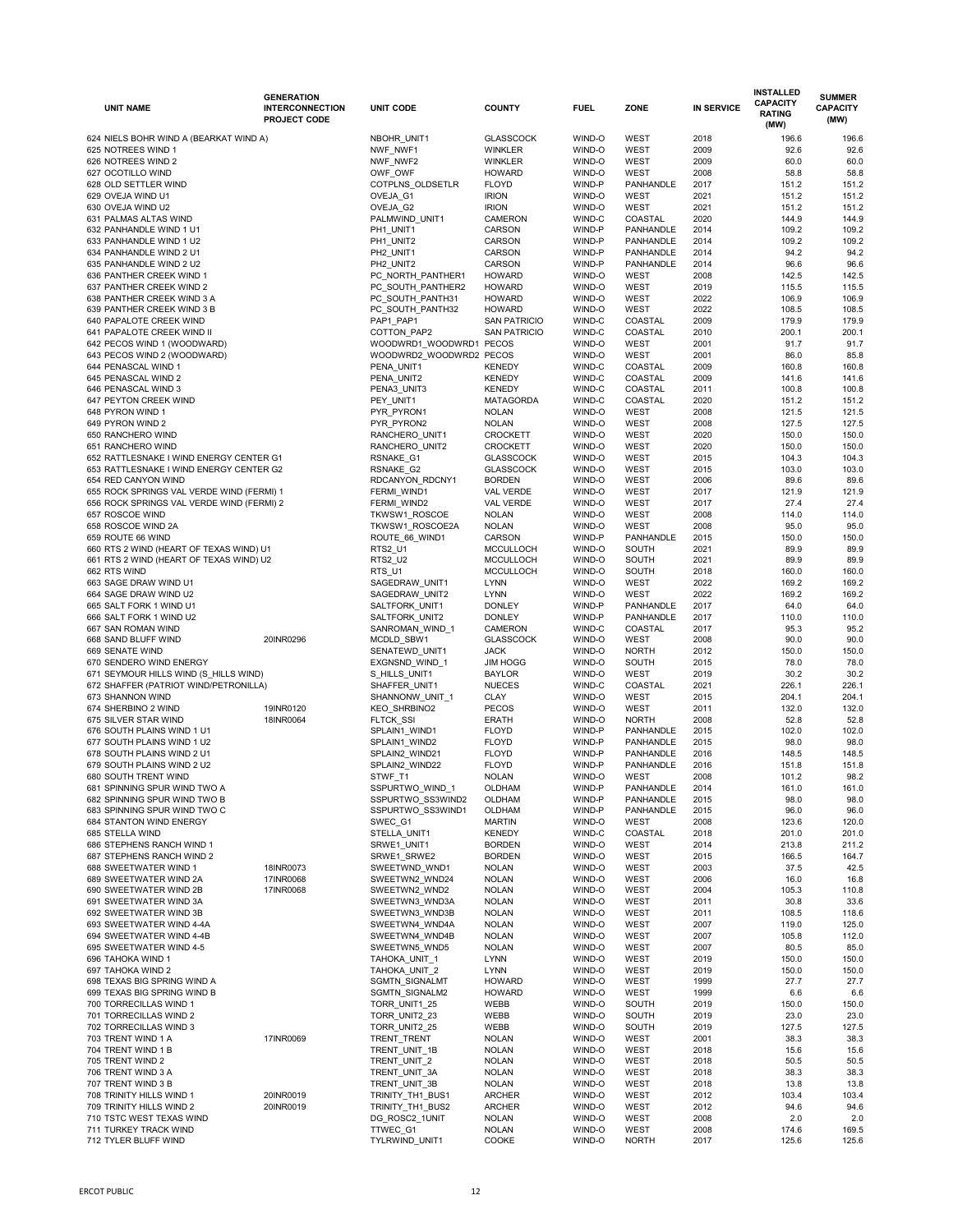| <b>UNIT NAME</b>                                                                                                      | <b>GENERATION</b><br><b>INTERCONNECTION</b><br><b>PROJECT CODE</b> | <b>UNIT CODE</b>                      | <b>COUNTY</b>                  | <b>FUEL</b>      | <b>ZONE</b>                  | <b>IN SERVICE</b> | <b>INSTALLED</b><br><b>CAPACITY</b><br><b>RATING</b> | <b>SUMMER</b><br><b>CAPACITY</b><br>(MW) |
|-----------------------------------------------------------------------------------------------------------------------|--------------------------------------------------------------------|---------------------------------------|--------------------------------|------------------|------------------------------|-------------------|------------------------------------------------------|------------------------------------------|
|                                                                                                                       |                                                                    |                                       |                                |                  |                              |                   | (MW)                                                 |                                          |
| 713 VENADO WIND U1<br>714 VENADO WIND U2                                                                              |                                                                    | VENADO_UNIT1<br><b>VENADO UNIT2</b>   | <b>ZAPATA</b><br><b>ZAPATA</b> | WIND-O<br>WIND-O | <b>SOUTH</b><br><b>SOUTH</b> | 2021<br>2021      | 105.0<br>96.6                                        | 105.0<br>96.6                            |
| 715 VERA WIND 1                                                                                                       |                                                                    | VERAWIND_UNIT1                        | <b>KNOX</b>                    | WIND-O           | <b>WEST</b>                  | 2021              | 12.0                                                 | 12.0                                     |
| 716 VERA WIND 2                                                                                                       |                                                                    | VERAWIND_UNIT2                        | <b>KNOX</b>                    | WIND-O           | <b>WEST</b>                  | 2021              | 7.2                                                  | 7.2                                      |
| 717 VERA WIND 3                                                                                                       |                                                                    | <b>VERAWIND UNIT3</b>                 | <b>KNOX</b>                    | WIND-O           | <b>WEST</b>                  | 2021              | 100.8                                                | 100.8                                    |
| 718 VERA WIND 4                                                                                                       |                                                                    | VERAWIND_UNIT4                        | <b>KNOX</b>                    | WIND-O           | <b>WEST</b>                  | 2021              | 22.0                                                 | 22.0                                     |
| 719 VERA WIND 5                                                                                                       |                                                                    | VERAWIND_UNIT5                        | <b>KNOX</b>                    | WIND-O           | <b>WEST</b>                  | 2021              | 100.8                                                | 100.8                                    |
| 720 VERTIGO WIND (FORMERLY GREEN PASTURES WIND 2)                                                                     |                                                                    | VERTIGO_WIND_I                        | <b>BAYLOR</b>                  | WIND-O           | <b>WEST</b>                  | 2015              | 150.0                                                | 150.0                                    |
| 721 WAKE WIND 1                                                                                                       |                                                                    | WAKEWE_G1                             | <b>DICKENS</b>                 | WIND-P           | <b>PANHANDLE</b>             | 2016              | 114.9                                                | 114.9                                    |
| 722 WAKE WIND 2                                                                                                       |                                                                    | WAKEWE_G2                             | <b>DICKENS</b>                 | WIND-P           | <b>PANHANDLE</b>             | 2016              | 142.4                                                | 142.3                                    |
| 723 WEST RAYMOND (EL TRUENO) WIND U1                                                                                  |                                                                    | TRUENO_UNIT1                          | <b>WILLACY</b>                 | WIND-C           | COASTAL                      | 2021              | 116.6                                                | 116.6                                    |
| 724 WEST RAYMOND (EL TRUENO) WIND U2                                                                                  |                                                                    | TRUENO_UNIT2                          | <b>WILLACY</b>                 | WIND-C           | COASTAL                      | 2021              | 123.2                                                | 123.2                                    |
| 725 WHIRLWIND ENERGY                                                                                                  |                                                                    | WEC WECG1                             | <b>FLOYD</b>                   | WIND-P           | <b>PANHANDLE</b>             | 2007              | 59.8                                                 | 57.0                                     |
| 726 WHITETAIL WIND<br>727 WILLOW SPRINGS WIND A                                                                       |                                                                    | EXGNWTL_WIND_1<br>SALVTION_UNIT1      | <b>WEBB</b><br><b>HASKELL</b>  | WIND-O<br>WIND-O | <b>SOUTH</b><br><b>WEST</b>  | 2012<br>2017      | 92.3<br>125.0                                        | 92.3<br>125.0                            |
| 728 WILLOW SPRINGS WIND B                                                                                             |                                                                    | SALVTION_UNIT2                        | <b>HASKELL</b>                 | WIND-O           | <b>WEST</b>                  | 2017              | 125.0                                                | 125.0                                    |
| 729 WILSON RANCH (INFINITY LIVE OAK WIND)                                                                             |                                                                    | <b>WL_RANCH_UNIT1</b>                 | <b>SCHLEICHER</b>              | WIND-O           | <b>WEST</b>                  | 2020              | 199.5                                                | 199.5                                    |
| 730 WINDTHORST 2 WIND                                                                                                 |                                                                    | WNDTHST2_UNIT1                        | <b>ARCHER</b>                  | WIND-O           | <b>WEST</b>                  | 2014              | 67.6                                                 | 67.6                                     |
| 731 WKN MOZART WIND                                                                                                   |                                                                    | MOZART_WIND_1                         | <b>KENT</b>                    | WIND-O           | <b>WEST</b>                  | 2012              | 30.0                                                 | 30.0                                     |
| 732 WOLF RIDGE WIND                                                                                                   | 21INR0511                                                          | WHTTAIL_WR1                           | <b>COOKE</b>                   | WIND-O           | <b>NORTH</b>                 | 2008              | 112.5                                                | 112.5                                    |
| 733 Operational Capacity Total (Wind)                                                                                 |                                                                    |                                       |                                |                  |                              |                   | 29,418.9                                             | 29,398.0                                 |
| 734                                                                                                                   |                                                                    |                                       |                                |                  |                              |                   |                                                      |                                          |
| 735 Operational Wind Capacity Sub-total (Coastal Counties)                                                            |                                                                    | WIND OPERATIONAL C                    |                                |                  |                              |                   | 4,664.9                                              | 4,664.9                                  |
| 736 Wind Peak Average Capacity Percentage (Coastal)                                                                   |                                                                    | WIND PEAK PCT C                       | %                              |                  |                              |                   | 100.0                                                | 57.0                                     |
| 737                                                                                                                   |                                                                    |                                       |                                |                  |                              |                   |                                                      |                                          |
| 738 Operational Wind Capacity Sub-total (Panhandle Counties)<br>739 Wind Peak Average Capacity Percentage (Panhandle) |                                                                    | WIND OPERATIONAL P<br>WIND PEAK PCT P | %                              |                  |                              |                   | 4,244.5<br>100.0                                     | 4,244.5<br>30.0                          |
| 740                                                                                                                   |                                                                    |                                       |                                |                  |                              |                   |                                                      |                                          |
| 741 Operational Wind Capacity Sub-total (Other Counties)                                                              |                                                                    | WIND OPERATIONAL O                    |                                |                  |                              |                   | 20,488.6                                             | 20,488.6                                 |
| 742 Wind Peak Average Capacity Percentage (Other)                                                                     |                                                                    | WIND_PEAK_PCT_O                       | $\%$                           |                  |                              |                   | 100.0                                                | 20.0                                     |
| 743                                                                                                                   |                                                                    |                                       |                                |                  |                              |                   |                                                      |                                          |
| 744 Operational Resources (Wind) - Synchronized but not Approved for Commercial Operations                            |                                                                    |                                       |                                |                  |                              |                   |                                                      |                                          |
| 745 ANCHOR WIND I                                                                                                     | 21INR0387                                                          | ANCHOR WIND2                          | <b>EASTLAND</b>                | WIND-O           | <b>WEST</b>                  | 2022              | 98.9                                                 | 98.9                                     |
| 746 ANCHOR WIND II                                                                                                    | 21INR0539                                                          | ANCHOR_WIND3                          | <b>EASTLAND</b>                | WIND-O           | <b>WEST</b>                  | 2022              | 90.0                                                 | 90.0                                     |
| 747 ANCHOR WIND II B                                                                                                  | 21INR0539                                                          | ANCHOR_WIND4                          | <b>EASTLAND</b>                | WIND-O           | <b>WEST</b>                  | 2022              | 38.7                                                 | 38.7                                     |
| 748 ANCHOR WIND IV                                                                                                    | 22INR0562                                                          | ANCHOR WIND5                          | <b>EASTLAND</b>                | WIND-O           | <b>NORTH</b>                 | 2022              | 19.3                                                 | 19.3                                     |
| 749 APOGEE WIND U1                                                                                                    | 21INR0467                                                          | APOGEE_UNIT1                          | <b>THROCKMORTON</b>            | WIND-O           | <b>WEST</b>                  | 2022              | 25.0                                                 | 25.0                                     |
| 750 APOGEE WIND U2                                                                                                    | 21INR0467                                                          | APOGEE_UNIT2                          | <b>THROCKMORTON</b>            | WIND-O           | <b>WEST</b>                  | 2022              | 14.0                                                 | 14.0                                     |
| 751 APOGEE WIND U3                                                                                                    | 21INR0467                                                          | APOGEE_UNIT3                          | <b>THROCKMORTON</b>            | WIND-O           | <b>WEST</b>                  | 2022              | 30.2                                                 | 30.2                                     |
| 752 APOGEE WIND U4                                                                                                    | 21INR0467                                                          | APOGEE_UNIT4                          | <b>THROCKMORTON</b>            | WIND-O           | <b>WEST</b>                  | 2022              | 115.0                                                | 115.0                                    |
| 753 APOGEE WIND U5                                                                                                    | 21INR0467                                                          | APOGEE_UNIT5                          | <b>THROCKMORTON</b>            | WIND-O           | <b>WEST</b>                  | 2022              | 110.0                                                | 110.0                                    |
| 754 APOGEE WIND U6                                                                                                    | 21INR0467                                                          | APOGEE_UNIT6                          | <b>THROCKMORTON</b>            | WIND-O           | <b>WEST</b>                  | 2022              | 24.0                                                 | 24.0                                     |
| 755 APOGEE WIND U7<br>756 AQUILLA LAKE WIND U1                                                                        | 21INR0467<br>19INR0145                                             | APOGEE_UNIT7                          | <b>THROCKMORTON</b>            | WIND-O<br>WIND-O | <b>WEST</b><br><b>NORTH</b>  | 2022<br>2022      | 75.0<br>13.9                                         | 75.0<br>13.9                             |
| 757 AQUILLA LAKE WIND U2                                                                                              | 19INR0145                                                          | AQUILLA_U1_23<br>AQUILLA_U1_28        | <b>HILL</b><br><b>HILL</b>     | WIND-O           | <b>NORTH</b>                 | 2022              | 135.4                                                | 135.4                                    |
| 758 AQUILLA LAKE 2 WIND                                                                                               | 20INR0256                                                          | AQUILLA_U2_23                         | <b>HILL</b>                    | WIND-O           | <b>NORTH</b>                 | 2022              | 7.0                                                  | 7.0                                      |
| 759 AQUILLA LAKE 2 WIND U2                                                                                            | 20INR0256                                                          | AQUILLA_U2_28                         | <b>HILL</b>                    | WIND-O           | <b>NORTH</b>                 | 2022              | 143.8                                                | 143.8                                    |
| 760 BAIRD NORTH WIND U1                                                                                               | 20INR0083                                                          | BAIRDWND_UNIT1                        | CALLAHAN                       | WIND-O           | <b>WEST</b>                  | 2022              | 195.0                                                | 195.0                                    |
| 761 BAIRD NORTH WIND U2                                                                                               | 20INR0083                                                          | BAIRDWND_UNIT2                        | CALLAHAN                       | WIND-O           | <b>WEST</b>                  | 2022              | 145.0                                                | 145.0                                    |
| 762 BLACKJACK CREEK WIND U1                                                                                           | 20INR0068                                                          | BLACKJAK_UNIT1                        | <b>BEE</b>                     | WIND-O           | <b>SOUTH</b>                 | 2022              | 120.0                                                | 120.0                                    |
| 763 BLACKJACK CREEK WIND U2                                                                                           | 20INR0068                                                          | BLACKJAK_UNIT2                        | <b>BEE</b>                     | WIND-O           | <b>SOUTH</b>                 | 2022              | 120.0                                                | 120.0                                    |
| 764 CACTUS FLATS WIND U1                                                                                              | 16INR0086                                                          | CFLATS U1                             | <b>CONCHO</b>                  | WIND-O           | <b>WEST</b>                  | 2022              | 148.4                                                | 148.4                                    |
| 765 COYOTE WIND U1                                                                                                    | 17INR0027b                                                         | COYOTE W UNIT1                        | <b>SCURRY</b>                  | WIND-O           | <b>WEST</b>                  | 2022              | 90.0                                                 | 90.0                                     |
| 766 COYOTE WIND U2                                                                                                    | 17INR0027b                                                         | COYOTE W UNIT2                        | <b>SCURRY</b>                  | WIND-O           | <b>WEST</b>                  | 2022              | 26.6                                                 | 26.6                                     |
| 767 COYOTE WIND U3                                                                                                    | 17INR0027b                                                         | COYOTE W UNIT3                        | <b>SCURRY</b><br><b>BEE</b>    | WIND-O<br>WIND-O | <b>WEST</b><br><b>SOUTH</b>  | 2022<br>2022      | 126.0                                                | 126.0                                    |
| 768 FOXTROT WIND U1                                                                                                   | 20INR0129                                                          | FOXTROT_UNIT1                         |                                |                  |                              |                   | 130.2                                                | 130.2                                    |
| 769 FOXTROT WIND U2                                                                                                   | 20INR0129                                                          | FOXTROT_UNIT2                         | <b>BEE</b>                     | WIND-O           | <b>SOUTH</b>                 | 2022              | 84.0                                                 | 84.0                                     |
| 770 FOXTROT WIND U3                                                                                                   | 20INR0129                                                          | FOXTROT_UNIT3                         | <b>BEE</b><br><b>GLASSCOCK</b> | WIND-O<br>WIND-O | <b>SOUTH</b><br><b>WEST</b>  | 2022              | 54.0                                                 | 54.0<br>162.1                            |
| 771 HARALD (BEARKAT WIND B)<br>772 LAS MAJADAS WIND U1                                                                | 15INR0064b<br>17INR0035                                            | HARALD_UNIT1<br>LMAJADAS_UNIT1        | <b>WILLACY</b>                 | WIND-C           | COASTAL                      | 2022<br>2022      | 162.1<br>110.0                                       | 110.0                                    |
| 773 LAS MAJADAS WIND U2                                                                                               | 17INR0035                                                          | LMAJADAS UNIT2                        | <b>WILLACY</b>                 | WIND-C           | COASTAL                      | 2022              | 24.0                                                 | 24.0                                     |
| 774 LAS MAJADAS WIND U3                                                                                               | 17INR0035                                                          | LMAJADAS_UNIT3                        | <b>WILLACY</b>                 | WIND-C           | COASTAL                      | 2022              | 138.6                                                | 138.6                                    |
| 775 EL ALGODON ALTO W U1                                                                                              | 15INR0034                                                          | ALGODON_UNIT1                         | <b>WILLACY</b>                 | WIND-C           | COASTAL                      | 2022              | 171.6                                                | 171.6                                    |
| 776 EL ALGODON ALTO W U2                                                                                              | 15INR0034                                                          | ALGODON_UNIT2                         | <b>WILLACY</b>                 | WIND-C           | COASTAL                      | 2022              | 28.6                                                 | 28.6                                     |
| 777 MARYNEAL WINDPOWER                                                                                                | 18INR0031                                                          | MARYNEAL_UNIT1                        | <b>NOLAN</b>                   | WIND-O           | <b>WEST</b>                  | 2022              | 182.4                                                | 182.4                                    |
| 778 MESTENO WIND                                                                                                      | 16INR0081                                                          | MESTENO UNIT 1                        | <b>STARR</b>                   | WIND-O           | <b>SOUTH</b>                 | 2022              | 201.6                                                | 201.6                                    |
| 779 PRAIRIE HILL WIND U1                                                                                              | 19INR0100                                                          | PHILLWND_UNIT1                        | <b>LIMESTONE</b>               | WIND-O           | <b>NORTH</b>                 | 2022              | 153.0                                                | 153.0                                    |
| 780 PRAIRIE HILL WIND U2                                                                                              | 19INR0100                                                          | PHILLWND_UNIT2                        | <b>LIMESTONE</b>               | WIND-O           | <b>NORTH</b>                 | 2022              | 147.0                                                | 147.0                                    |
| 781 PRIDDY WIND U1                                                                                                    | 16INR0085                                                          | PRIDDY_UNIT1                          | <b>MILLS</b>                   | WIND-O           | <b>NORTH</b>                 | 2022              | 187.2                                                | 187.2                                    |
| 782 PRIDDY WIND U2                                                                                                    | 16INR0085                                                          | PRIDDY_UNIT2                          | <b>MILLS</b>                   | WIND-O           | <b>NORTH</b>                 | 2022              | 115.2                                                | 115.2                                    |
| 783 RELOJ DEL SOL WIND U1                                                                                             | 17INR0025                                                          | RELOJ_UNIT1                           | <b>ZAPATA</b>                  | WIND-O           | <b>SOUTH</b>                 | 2022              | 55.4                                                 | 55.4                                     |
| 784 RELOJ DEL SOL WIND U2<br>785 RELOJ DEL SOL WIND U3                                                                | 17INR0025<br>17INR0025                                             | RELOJ_UNIT2<br>RELOJ_UNIT3            | ZAPATA<br>ZAPATA               | WIND-O<br>WIND-O | SOUTH<br><b>SOUTH</b>        | 2022<br>2022      | 48.0<br>83.1                                         | 48.0<br>83.1                             |
| 786 RELOJ DEL SOL WIND U4                                                                                             | 17INR0025                                                          | RELOJ UNIT4                           | <b>ZAPATA</b>                  | WIND-O           | <b>SOUTH</b>                 | 2022              | 22.8                                                 | 22.8                                     |
| 787 TG EAST WIND U1                                                                                                   | 19INR0052                                                          | TRUSGILL_UNIT1                        | <b>KNOX</b>                    | WIND-O           | <b>WEST</b>                  | 2022              | 42.0                                                 | 42.0                                     |
| 788 TG EAST WIND U2                                                                                                   | 19INR0052                                                          | TRUSGILL_UNIT2                        | <b>KNOX</b>                    | WIND-O           | <b>WEST</b>                  | 2022              | 44.8                                                 | 44.8                                     |
| 789 TG EAST WIND U3                                                                                                   | 19INR0052                                                          | TRUSGILL_UNIT3                        | <b>KNOX</b>                    | WIND-O           | <b>WEST</b>                  | 2022              | 42.0                                                 | 42.0                                     |
| 790 TG EAST WIND U4                                                                                                   | 19INR0052                                                          | TRUSGILL_UNIT4                        | <b>KNOX</b>                    | WIND-O           | <b>WEST</b>                  | 2022              | 207.2                                                | 207.2                                    |
| 791 VORTEX WIND                                                                                                       | 20INR0120                                                          | VORTEX_WIND1                          | <b>THROCKMORTON</b>            | WIND-O           | <b>WEST</b>                  | 2022              | 153.6                                                | 153.6                                    |
| 792 VORTEX WIND U2                                                                                                    | 20INR0120                                                          | VORTEX_WIND2                          | <b>THROCKMORTON</b>            | WIND-O           | <b>WEST</b>                  | 2022              | 24.2                                                 | 24.2                                     |
| 793 VORTEX WIND U3                                                                                                    | 20INR0120                                                          | VORTEX_WIND3                          | <b>THROCKMORTON</b>            | WIND-O           | <b>WEST</b>                  | 2022              | 158.4                                                | 158.4                                    |
| 794 VORTEX WIND U4                                                                                                    | 20INR0120                                                          | VORTEX_WIND4                          | <b>THROCKMORTON</b>            | WIND-O           | <b>WEST</b>                  | 2022              | 14.0                                                 | 14.0                                     |
| 795 WHITE MESA WIND U1                                                                                                | 19INR0128                                                          | WHMESA_UNIT1                          | <b>CROCKETT</b>                | WIND-O           | <b>WEST</b>                  | 2022              | 152.3                                                | 152.3                                    |
| 796 WHITE MESA 2 WIND                                                                                                 | 21INR0521                                                          | WHMESA_UNIT2_23                       | <b>CROCKETT</b>                | WIND-O           | <b>WEST</b>                  | 2022              | 13.9                                                 | 13.9                                     |
| 797 WHITE MESA 2 WIND U2                                                                                              | 21INR0521                                                          | WHMESA_UNIT2_28                       | <b>CROCKETT</b>                | WIND-O           | <b>WEST</b>                  | 2022              | 183.3                                                | 183.3                                    |
| 798 WHITE MESA 2 WIND U3                                                                                              | 21INR0521                                                          | WHMESA UNIT3 23                       | <b>CROCKETT</b>                | WIND-O           | <b>WEST</b>                  | 2022              | 18.6                                                 | 18.6                                     |
| 799 WHITE MESA 2 WIND U4                                                                                              | 21INR0521                                                          | WHMESA_UNIT3_28                       | <b>CROCKETT</b>                | WIND-O           | <b>WEST</b>                  | 2022              | 132.5                                                | 132.5                                    |
| 800 WHITEHORSE WIND U1                                                                                                | 19INR0080                                                          | WH_WIND_UNIT1                         | <b>FISHER</b>                  | WIND-O           | <b>WEST</b>                  | 2020              | 209.4                                                | 209.4                                    |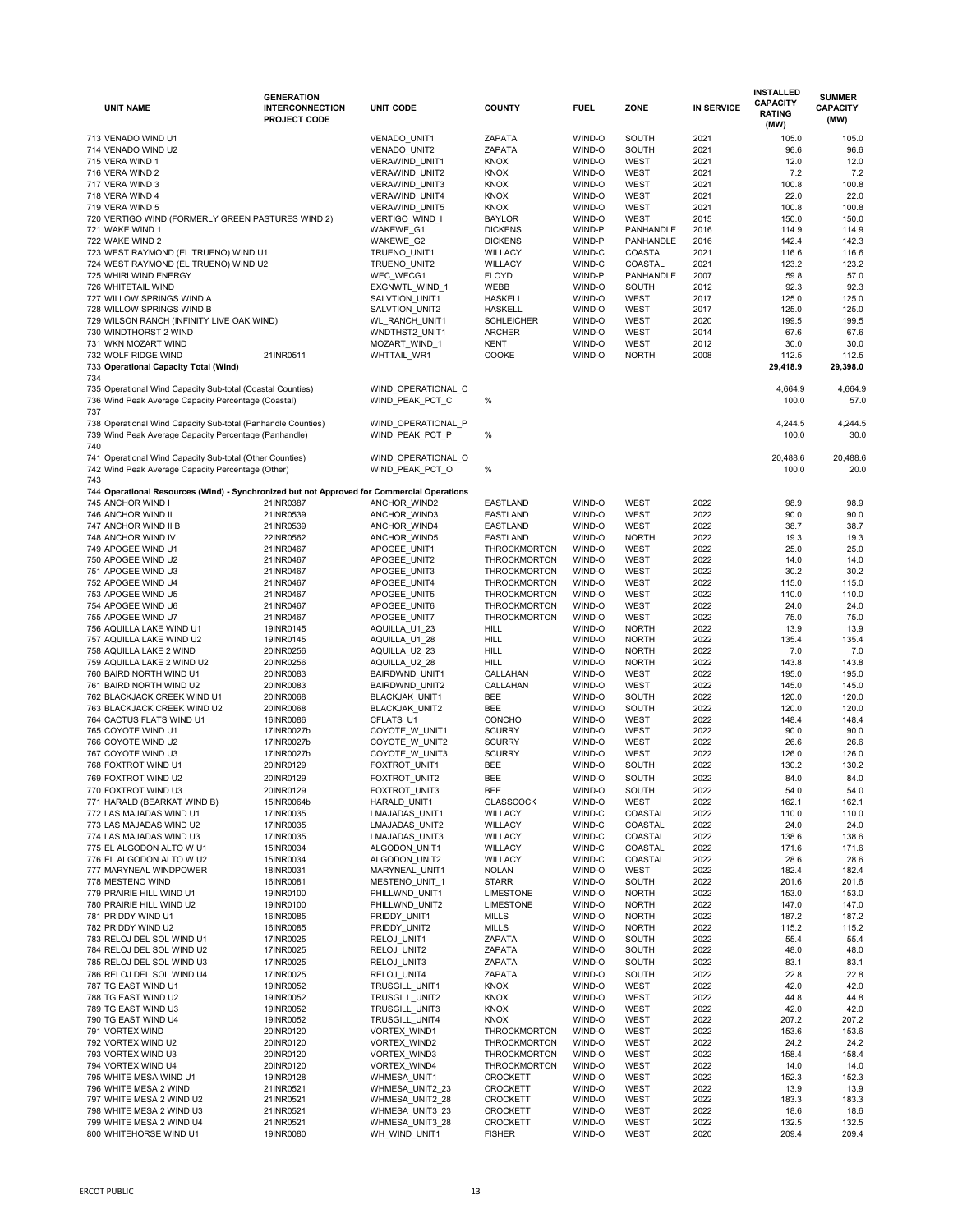|     |                                                                                                                                                  | <b>GENERATION</b>                             |                                      |                                |                              |                                  |                   | <b>INSTALLED</b>                 | <b>SUMMER</b>           |
|-----|--------------------------------------------------------------------------------------------------------------------------------------------------|-----------------------------------------------|--------------------------------------|--------------------------------|------------------------------|----------------------------------|-------------------|----------------------------------|-------------------------|
|     | <b>UNIT NAME</b>                                                                                                                                 | <b>INTERCONNECTION</b><br><b>PROJECT CODE</b> | <b>UNIT CODE</b>                     | <b>COUNTY</b>                  | <b>FUEL</b>                  | <b>ZONE</b>                      | <b>IN SERVICE</b> | <b>CAPACITY</b><br><b>RATING</b> | <b>CAPACITY</b><br>(MW) |
|     |                                                                                                                                                  |                                               |                                      |                                |                              |                                  |                   | (MW)                             |                         |
|     | 801 WHITEHORSE WIND U2                                                                                                                           | 19INR0080                                     | WH_WIND_UNIT2                        | <b>FISHER</b>                  | WIND-O                       | <b>WEST</b>                      | 2020              | 209.5                            | 209.5                   |
|     | 802 WILDWIND                                                                                                                                     | 20INR0033                                     | WILDWIND UNIT1                       | COOKE                          | WIND-O                       | <b>NORTH</b>                     | 2022              | 18.4                             | 18.4                    |
|     | 803 WILDWIND U2                                                                                                                                  | 20INR0033                                     | WILDWIND_UNIT2                       | COOKE                          | WIND-O                       | <b>NORTH</b>                     | 2022              | 48.0                             | 48.0                    |
|     | 804 WILDWIND U3                                                                                                                                  | 20INR0033                                     | <b>WILDWIND UNIT3</b>                | COOKE                          | WIND-O                       | <b>NORTH</b>                     | 2022              | 6.3                              | 6.3                     |
|     | 805 WILDWIND U4                                                                                                                                  | 20INR0033                                     | <b>WILDWIND UNIT4</b>                | COOKE                          | WIND-O                       | <b>NORTH</b>                     | 2022              | 54.6                             | 54.6                    |
|     | 806 WILDWIND U5                                                                                                                                  | 20INR0033                                     | WILDWIND_UNIT5                       | COOKE                          | WIND-O                       | <b>NORTH</b>                     | 2022              | 52.8                             | 52.8                    |
| 808 | 807 Operational Capacity - Synchronized but not Approved for Commercial Operations Total (Wind)                                                  |                                               |                                      |                                |                              |                                  |                   | 5,795.8                          | 5,795.8                 |
|     | 809 Operational Wind Capacity Synchronized but not Approved for Comme WIND_SYNCHRONIZED_C<br>810 Wind Peak Average Capacity Percentage (Coastal) |                                               | WIND SYNC PEAK PCT C %               |                                |                              |                                  |                   | 472.8<br>100.0                   | 472.8<br>57.0           |
| 811 | 812 Operational Wind Capacity Synchronized but not Approved for Comme WIND_SYNCHRONIZED_P                                                        |                                               |                                      |                                |                              |                                  |                   | 0.0                              | 0.0                     |
| 814 | 813 Wind Peak Average Capacity Percentage (Panhandle)                                                                                            |                                               | WIND_SYNC_PEAK_PCT_P %               |                                |                              |                                  |                   | 100.0                            | 30.0                    |
| 817 | 815 Operational Wind Capacity Synchronized but not Approved for Comme WIND_SYNCHRONIZED_O<br>816 Wind Peak Average Capacity Percentage (Other)   |                                               | WIND SYNC PEAK PCT O %               |                                |                              |                                  |                   | 5,323.0<br>100.0                 | 5,323.0<br>20.0         |
|     | 818 Operational Resources (Solar)<br>819 ACACIA SOLAR                                                                                            |                                               | ACACIA_UNIT_1                        | <b>PRESIDIO</b>                | <b>SOLAR</b>                 | <b>WEST</b>                      | 2012              | 10.0                             | 10.0                    |
|     | 820 ALEXIS SOLAR                                                                                                                                 |                                               | DG_ALEXIS_ALEXIS                     | <b>BROOKS</b>                  | <b>SOLAR</b>                 | <b>SOUTH</b>                     | 2019              | 10.0                             | 10.0                    |
|     | 821 ANSON SOLAR U1                                                                                                                               |                                               | ANSON1_UNIT1                         | <b>JONES</b>                   | <b>SOLAR</b>                 | <b>WEST</b>                      | 2022              | 100.8                            | 100.0                   |
|     | 822 ANSON SOLAR U2                                                                                                                               |                                               | ANSON1_UNIT2                         | <b>JONES</b>                   | <b>SOLAR</b>                 | <b>WEST</b>                      | 2022              | 100.8                            | 100.0                   |
|     | 823 ARAGORN SOLAR                                                                                                                                |                                               | ARAGORN_UNIT1                        | <b>CULBERSON</b>               | <b>SOLAR</b>                 | <b>WEST</b>                      | 2021              | 188.2                            | 185.0                   |
|     | 824 AZURE SKY SOLAR U1                                                                                                                           |                                               | AZURE_SOLAR1                         | <b>HASKELL</b>                 | <b>SOLAR</b>                 | <b>WEST</b>                      | 2021              | 74.9                             | 74.9                    |
|     | 825 AZURE SKY SOLAR U2                                                                                                                           |                                               | AZURE_SOLAR2                         | <b>HASKELL</b>                 | <b>SOLAR</b>                 | <b>WEST</b>                      | 2021              | 153.5                            | 153.5                   |
|     | 826 BECK 1                                                                                                                                       |                                               | DG_CECSOLAR_DG_BECK1BEXAR            |                                | <b>SOLAR</b>                 | <b>SOUTH</b>                     | 2016              | 1.0                              | 1.0                     |
|     | 827 BHE SOLAR PEARL PROJECT (SIRIUS 2)                                                                                                           |                                               | SIRIUS_UNIT2                         | <b>PECOS</b>                   | <b>SOLAR</b>                 | <b>WEST</b>                      | 2017              | 50.0                             | 49.1                    |
|     | 828 BLUE WING 1 SOLAR                                                                                                                            |                                               | DG_BROOK_1UNIT                       | <b>BEXAR</b>                   | <b>SOLAR</b>                 | <b>SOUTH</b>                     | 2010              | 7.6                              | 7.6                     |
|     | 829 BLUE WING 2 SOLAR                                                                                                                            |                                               | DG_ELMEN_1UNIT                       | <b>BEXAR</b>                   | <b>SOLAR</b>                 | <b>SOUTH</b>                     | 2010              | 7.3                              | 7.3                     |
|     | 830 BLUEBELL SOLAR (CAPRICORN RIDGE SOLAR)                                                                                                       |                                               | CAPRIDG4_BB_PV                       | <b>STERLING</b>                | <b>SOLAR</b>                 | <b>WEST</b>                      | 2019              | 30.0                             | 30.0                    |
|     | 831 BLUEBELL SOLAR II 1 (CAPRICORN RIDGE 4)                                                                                                      |                                               | CAPRIDG4_BB2_PV1                     | <b>STERLING</b>                | <b>SOLAR</b>                 | <b>WEST</b>                      | 2021              | 100.0                            | 100.0                   |
|     | 832 BLUEBELL SOLAR II 2 (CAPRICORN RIDGE 4)                                                                                                      |                                               | CAPRIDG4_BB2_PV2                     | <b>STERLING</b>                | <b>SOLAR</b>                 | <b>WEST</b>                      | 2021              | 15.0                             | 15.0                    |
|     | 833 BNB LAMESA SOLAR (PHASE I)                                                                                                                   |                                               | LMESASLR_UNIT1                       | <b>DAWSON</b>                  | <b>SOLAR</b>                 | WEST                             | 2018              | 101.6                            | 101.6                   |
|     | 834 BNB LAMESA SOLAR (PHASE II)                                                                                                                  |                                               | LMESASLR_IVORY                       | <b>DAWSON</b>                  | <b>SOLAR</b>                 | WEST                             | 2018              | 50.0                             | 50.0                    |
|     | 835 BOVINE SOLAR LLC                                                                                                                             |                                               | DG_BOVINE_BOVINE                     | <b>AUSTIN</b>                  | <b>SOLAR</b>                 | <b>SOUTH</b>                     | 2018              | 5.0                              | 5.0                     |
|     | 836 BOVINE SOLAR LLC                                                                                                                             |                                               | DG_BOVINE2_BOVINE2                   | <b>AUSTIN</b>                  | <b>SOLAR</b>                 | <b>SOUTH</b>                     | 2018              | $5.0$                            | 5.0                     |
|     | 837 BRONSON SOLAR I<br>838 BRONSON SOLAR II                                                                                                      |                                               | DG_BRNSN_BRNSN<br>DG_BRNSN2_BRNSN2   | FORT BEND<br>FORT BEND         | <b>SOLAR</b><br><b>SOLAR</b> | <b>HOUSTON</b><br><b>HOUSTON</b> | 2018<br>2018      | 5.0<br>5.0                       | 5.0<br>5.0              |
|     | 839 CASCADE SOLAR I                                                                                                                              |                                               | DG_CASCADE_CASCADE                   | <b>WHARTON</b>                 | <b>SOLAR</b>                 | <b>SOUTH</b>                     | 2018              | 5.0                              | $5.0$                   |
|     | 840 CASCADE SOLAR II                                                                                                                             |                                               | DG_CASCADE2_CASCADE2 WHARTON         |                                | <b>SOLAR</b>                 | <b>SOUTH</b>                     | 2018              | 5.0                              | 5.0                     |
|     | 841 CASTLE GAP SOLAR                                                                                                                             |                                               | CASL_GAP_UNIT1                       | <b>UPTON</b>                   | <b>SOLAR</b>                 | WEST                             | 2018              | 180.0                            | 180.0                   |
|     | 842 CATAN SOLAR                                                                                                                                  |                                               | DG_CS10_CATAN                        | <b>KARNES</b>                  | <b>SOLAR</b>                 | <b>SOUTH</b>                     | 2020              | 10.0                             | 10.0                    |
|     | 843 CHISUM SOLAR                                                                                                                                 |                                               | DG_CHISUM_CHISUM                     | LAMAR                          | <b>SOLAR</b>                 | <b>NORTH</b>                     | 2018              | 10.0                             | 10.0                    |
|     | 844 COMMERCE_SOLAR                                                                                                                               |                                               | DG_X443PV1_SWRI_PV1                  | <b>BEXAR</b>                   | <b>SOLAR</b>                 | <b>SOUTH</b>                     | 2019              | 5.0                              | 5.0                     |
|     | 845 CONIGLIO SOLAR                                                                                                                               |                                               | CONIGLIO_UNIT1                       | <b>FANNIN</b>                  | <b>SOLAR</b>                 | <b>NORTH</b>                     | 2021              | 125.7                            | 125.7                   |
|     | 846 CORAZON SOLAR PHASE I                                                                                                                        |                                               | CORAZON_UNIT1                        | WEBB                           | <b>SOLAR</b>                 | <b>SOUTH</b>                     | 2021              | 202.6                            | 202.6                   |
|     | 847 EAST BLACKLAND SOLAR (PFLUGERVILLE SOLAR)                                                                                                    |                                               | E_BLACK_UNIT_1                       | <b>TRAVIS</b>                  | <b>SOLAR</b>                 | <b>SOUTH</b>                     | 2021              | 144.0                            | 144.0                   |
|     | 848 EDDY SOLAR II                                                                                                                                |                                               | DG_EDDYII_EDDYII                     | <b>MCLENNAN</b>                | <b>SOLAR</b>                 | <b>NORTH</b>                     | 2018              | 10.0                             | 10.0                    |
|     | 849 ELARA SOLAR                                                                                                                                  |                                               | ELARA_SL_UNIT1                       | <b>FRIO</b>                    | <b>SOLAR</b>                 | <b>SOUTH</b>                     | 2022              | 132.4                            | 132.4                   |
|     | 850 EUNICE SOLAR U1                                                                                                                              |                                               | EUNICE_PV1                           | <b>ANDREWS</b>                 | <b>SOLAR</b>                 | <b>WEST</b>                      | 2021              | 189.6                            | 189.6                   |
|     | 851 EUNICE SOLAR U2                                                                                                                              |                                               | EUNICE_PV2                           | <b>ANDREWS</b>                 | <b>SOLAR</b>                 | <b>WEST</b>                      | 2021              | 237.1                            | 237.1                   |
|     | 852 FIFTH GENERATION SOLAR 1                                                                                                                     |                                               | DG_FIFTHGS1_FGSOLAR1                 | TRAVIS                         | <b>SOLAR</b>                 | <b>SOUTH</b>                     | 2016              | 1.6                              | 1.6                     |
|     | 853 FOWLER RANCH                                                                                                                                 |                                               | FWLR_SLR_UNIT1                       | <b>CRANE</b>                   | <b>SOLAR</b>                 | <b>WEST</b>                      | 2020              | 152.5                            | 150.0                   |
|     | 854 FS BARILLA SOLAR-PECOS                                                                                                                       |                                               | HOVEY_UNIT1                          | PECOS                          | <b>SOLAR</b>                 | <b>WEST</b>                      | 2015              | 22.0                             | 22.0                    |
|     | 855 FS EAST PECOS SOLAR<br>856 GALLOWAY 1 SOLAR                                                                                                  |                                               | BOOTLEG_UNIT1<br>GALLOWAY_SOLAR1     | <b>PECOS</b><br><b>CONCHO</b>  | <b>SOLAR</b><br><b>SOLAR</b> | <b>WEST</b><br><b>WEST</b>       | 2017<br>2021      | 126.0<br>250.0                   | 121.1<br>250.0          |
|     | 857 GREASEWOOD SOLAR 1                                                                                                                           |                                               | GREASWOD_UNIT1                       | <b>PECOS</b>                   | <b>SOLAR</b>                 | <b>WEST</b>                      | 2021              | 126.3                            | 124.6                   |
|     | 858 GREASEWOOD SOLAR 2                                                                                                                           |                                               | <b>GREASWOD_UNIT2</b>                | <b>PECOS</b>                   | <b>SOLAR</b>                 | <b>WEST</b>                      | 2021              | 132.2                            | 130.4                   |
|     | 859 GRIFFIN SOLAR                                                                                                                                |                                               | DG_GRIFFIN_GRIFFIN                   | <b>MCLENNAN</b>                | <b>SOLAR</b>                 | <b>NORTH</b>                     | 2019              | 5.0                              | 5.0                     |
|     | 860 HIGHWAY 56                                                                                                                                   |                                               | DG_HWY56_HWY56                       | <b>GRAYSON</b>                 | <b>SOLAR</b>                 | <b>NORTH</b>                     | 2017              | 5.3                              | 5.3                     |
|     | 861 HM SEALY SOLAR 1                                                                                                                             |                                               | DG_SEALY_1UNIT                       | <b>AUSTIN</b>                  | <b>SOLAR</b>                 | <b>SOUTH</b>                     | 2015              | 1.6                              | 1.6                     |
|     | 862 HOLSTEIN SOLAR 1                                                                                                                             |                                               | HOLSTEIN_SOLAR1                      | <b>NOLAN</b>                   | <b>SOLAR</b>                 | <b>WEST</b>                      | 2020              | 102.2                            | 102.2                   |
|     | 863 HOLSTEIN SOLAR 2                                                                                                                             |                                               | HOLSTEIN_SOLAR2                      | <b>NOLAN</b>                   | <b>SOLAR</b>                 | WEST                             | 2020              | 102.3                            | 102.3                   |
|     | 864 IMPACT SOLAR                                                                                                                                 |                                               | IMPACT_UNIT1                         | LAMAR                          | <b>SOLAR</b>                 | <b>NORTH</b>                     | 2021              | 198.5                            | 198.5                   |
|     | 865 JUNO SOLAR PHASE I                                                                                                                           |                                               | JUNO_UNIT1                           | <b>BORDEN</b>                  | <b>SOLAR</b>                 | <b>WEST</b>                      | 2021              | 162.1                            | 162.1                   |
|     | 866 JUNO SOLAR PHASE II                                                                                                                          |                                               | JUNO_UNIT2                           | <b>BORDEN</b>                  | <b>SOLAR</b>                 | <b>WEST</b>                      | 2021              | 143.5                            | 143.5                   |
|     | 867 KELLAM SOLAR                                                                                                                                 |                                               | KELAM_SL_UNIT1                       | <b>VAN ZANDT</b>               | <b>SOLAR</b>                 | <b>NORTH</b>                     | 2020              | 59.8                             | 59.8                    |
|     | 868 LAMPWICK SOLAR                                                                                                                               |                                               | DG_LAMPWICK_LAMPWICK MENARD          |                                | <b>SOLAR</b>                 | <b>WEST</b>                      | 2019              | 7.5                              | 7.5                     |
|     | 869 LAPETUS SOLAR                                                                                                                                |                                               | LAPETUS_UNIT_1                       | <b>ANDREWS</b>                 | <b>SOLAR</b>                 | <b>WEST</b>                      | 2020              | 100.7                            | 100.7                   |
|     | 870 LEON                                                                                                                                         |                                               | DG_LEON_LEON                         | <b>HUNT</b>                    | <b>SOLAR</b>                 | <b>NORTH</b>                     | 2017              | 10.0                             | 10.0                    |
|     | 871 LILY SOLAR                                                                                                                                   |                                               | LILY_SOLAR1                          | <b>KAUFMAN</b>                 | <b>SOLAR</b>                 | <b>NORTH</b>                     | 2021              | 147.6                            | 147.6                   |
|     | 872 LONG DRAW SOLAR U1<br>873 LONG DRAW SOLAR U2                                                                                                 |                                               | LGDRAW S UNIT1 1<br>LGDRAW S UNIT1 2 | <b>BORDEN</b><br><b>BORDEN</b> | <b>SOLAR</b><br><b>SOLAR</b> | <b>WEST</b><br><b>WEST</b>       | 2021<br>2021      | 98.5<br>128.3                    | 98.5<br>128.3           |
|     | 874 MARLIN                                                                                                                                       |                                               | DG_MARLIN_MARLIN                     | <b>FALLS</b>                   | <b>SOLAR</b>                 | <b>NORTH</b>                     | 2017              | 5.3                              | 5.3                     |
|     | 875 MARS SOLAR (DG)                                                                                                                              |                                               | DG_MARS_MARS                         | WEBB                           | <b>SOLAR</b>                 | <b>SOUTH</b>                     | 2019              | 10.0                             | 10.0                    |
|     | 876 MISAE SOLAR U1                                                                                                                               |                                               | MISAE_UNIT1                          | <b>CHILDRESS</b>               | <b>SOLAR</b>                 | <b>PANHANDLE</b>                 | 2021              | 121.4                            | 121.4                   |
|     | 877 MISAE SOLAR U2                                                                                                                               |                                               | MISAE_UNIT2                          | <b>CHILDRESS</b>               | <b>SOLAR</b>                 | PANHANDLE                        | 2021              | 118.6                            | 118.6                   |
|     | 878 NORTH GAINESVILLE                                                                                                                            |                                               | DG NGNSVL NGAINESV                   | <b>COOKE</b>                   | <b>SOLAR</b>                 | <b>NORTH</b>                     | 2017              | 5.2                              | $5.2\,$                 |
|     | 879 OBERON SOLAR                                                                                                                                 |                                               | OBERON_UNIT_1                        | <b>ECTOR</b>                   | <b>SOLAR</b>                 | <b>WEST</b>                      | 2020              | 180.0                            | 180.0                   |
|     | 880 OCI ALAMO 1 SOLAR                                                                                                                            |                                               | OCI_ALM1_UNIT1                       | <b>BEXAR</b>                   | <b>SOLAR</b>                 | <b>SOUTH</b>                     | 2013              | 39.2                             | 39.2                    |
|     | 881 OCI ALAMO 2 SOLAR-ST. HEDWIG                                                                                                                 |                                               | DG_STHWG_UNIT1                       | <b>BEXAR</b>                   | <b>SOLAR</b>                 | <b>SOUTH</b>                     | 2014              | 4.4                              | 4.4                     |
|     | 882 OCI ALAMO 3-WALZEM SOLAR                                                                                                                     |                                               | DG_WALZM_UNIT1                       | <b>BEXAR</b>                   | <b>SOLAR</b>                 | <b>SOUTH</b>                     | 2014              | 5.5                              | 5.5                     |
|     | 883 OCI ALAMO 4 SOLAR-BRACKETVILLE                                                                                                               |                                               | ECLIPSE_UNIT1                        | <b>KINNEY</b>                  | <b>SOLAR</b>                 | <b>SOUTH</b>                     | 2014              | 37.6                             | 37.6                    |
|     | 884 OCI ALAMO 5 (DOWNIE RANCH)                                                                                                                   |                                               | HELIOS_UNIT1                         | <b>UVALDE</b>                  | <b>SOLAR</b>                 | <b>SOUTH</b>                     | 2015              | 100.0                            | 100.0                   |
|     | 885 OCI ALAMO 6 (SIRIUS/WEST TEXAS)                                                                                                              |                                               | SIRIUS_UNIT1                         | <b>PECOS</b>                   | <b>SOLAR</b>                 | WEST                             | 2017              | 110.2                            | 110.2                   |
|     | 886 OCI ALAMO 7 (PAINT CREEK)                                                                                                                    |                                               | SOLARA_UNIT1                         | <b>HASKELL</b>                 | <b>SOLAR</b>                 | <b>WEST</b>                      | 2016              | 112.0                            | 112.0                   |
|     | 887 PHOEBE SOLAR 1                                                                                                                               |                                               | PHOEBE_UNIT1                         | <b>WINKLER</b>                 | <b>SOLAR</b>                 | <b>WEST</b>                      | 2019              | 125.0                            | 125.1                   |
|     | 888 PHOEBE SOLAR 2                                                                                                                               |                                               | PHOEBE_UNIT2                         | <b>WINKLER</b>                 | <b>SOLAR</b>                 | <b>WEST</b>                      | 2019              | 128.0                            | 128.1                   |
|     | 889 PHOENIX SOLAR                                                                                                                                |                                               | PHOENIX_UNIT1                        | <b>FANNIN</b>                  | <b>SOLAR</b>                 | <b>NORTH</b>                     | 2021              | 83.9                             | 83.9                    |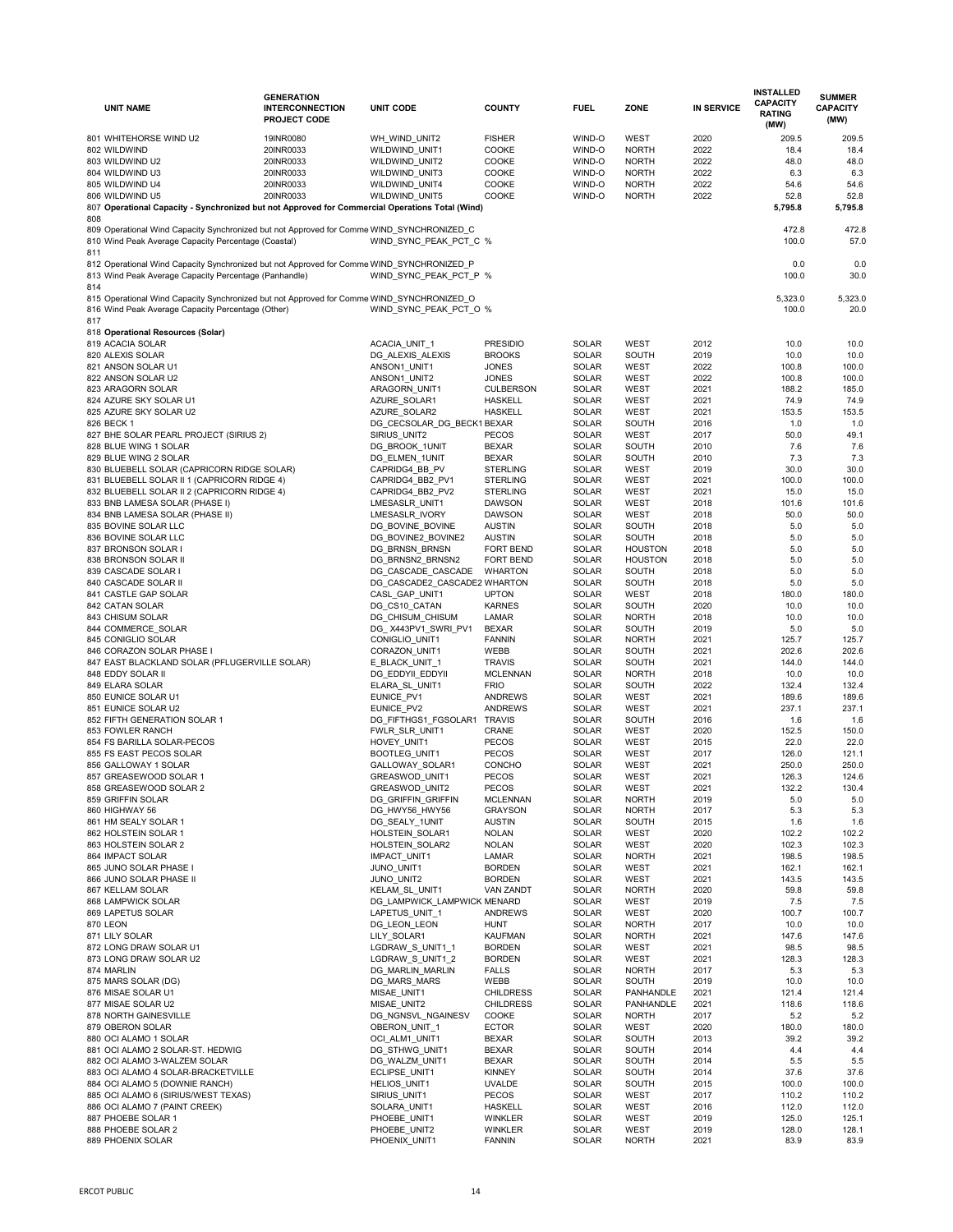|     | <b>UNIT NAME</b>                                                                                 | <b>GENERATION</b><br><b>INTERCONNECTION</b><br><b>PROJECT CODE</b> | <b>UNIT CODE</b>             | <b>COUNTY</b>    | <b>FUEL</b>    | <b>ZONE</b>    | <b>IN SERVICE</b> | <b>INSTALLED</b><br><b>CAPACITY</b><br><b>RATING</b><br>(MW) | <b>SUMMER</b><br><b>CAPACITY</b><br>(MW) |
|-----|--------------------------------------------------------------------------------------------------|--------------------------------------------------------------------|------------------------------|------------------|----------------|----------------|-------------------|--------------------------------------------------------------|------------------------------------------|
|     | 890 POWERFIN KINGSBERY                                                                           |                                                                    | DG_PFK_PFKPV                 | <b>TRAVIS</b>    | <b>SOLAR</b>   | <b>SOUTH</b>   | 2017              | 2.6                                                          | 2.6                                      |
|     | 891 PROSPERO SOLAR 1 U1                                                                          |                                                                    | PROSPERO_UNIT1               | <b>ANDREWS</b>   | <b>SOLAR</b>   | <b>WEST</b>    | 2020              | 153.6                                                        | 153.6                                    |
|     | 892 PROSPERO SOLAR 1 U2                                                                          |                                                                    | PROSPERO_UNIT2               | <b>ANDREWS</b>   | SOLAR          | <b>WEST</b>    | 2020              | 150.0                                                        | 150.0                                    |
|     | 893 PROSPERO SOLAR 2 U1                                                                          |                                                                    | PRSPERO2_UNIT1               | <b>ANDREWS</b>   | SOLAR          | <b>WEST</b>    | 2021              | 126.5                                                        | 126.5                                    |
|     | 894 PROSPERO SOLAR 2 U2                                                                          |                                                                    | PRSPERO2_UNIT2               | <b>ANDREWS</b>   | SOLAR          | <b>WEST</b>    | 2021              | 126.4                                                        | 126.4                                    |
|     | 895 QUEEN SOLAR PHASE I                                                                          |                                                                    | QUEEN_SL_SOLAR1              | <b>UPTON</b>     | SOLAR          | <b>WEST</b>    | 2020              | 102.5                                                        | 102.5                                    |
|     | 896 QUEEN SOLAR PHASE I                                                                          |                                                                    | QUEEN SL SOLAR2              | <b>UPTON</b>     | SOLAR          | <b>WEST</b>    | 2020              | 102.5                                                        | 102.5                                    |
|     | 897 QUEEN SOLAR PHASE II                                                                         |                                                                    | QUEEN SL_SOLAR3              | <b>UPTON</b>     | SOLAR          | <b>WEST</b>    | 2020              | 97.5                                                         | 97.5                                     |
|     | 898 QUEEN SOLAR PHASE II                                                                         |                                                                    | QUEEN SL_SOLAR4              | <b>UPTON</b>     | <b>SOLAR</b>   | <b>WEST</b>    | 2020              | 107.5                                                        | 107.5                                    |
|     | 899 RAMBLER SOLAR                                                                                |                                                                    | RAMBLER_UNIT1                | <b>TOM GREEN</b> | <b>SOLAR</b>   | <b>WEST</b>    | 2020              | 211.2                                                        | 200.0                                    |
|     | 900 RE ROSEROCK SOLAR 1                                                                          |                                                                    | REROCK_UNIT1                 | <b>PECOS</b>     | <b>SOLAR</b>   | <b>WEST</b>    | 2016              | 78.8                                                         | 78.8                                     |
|     | 901 RE ROSEROCK SOLAR 2                                                                          |                                                                    | REROCK_UNIT2                 | <b>PECOS</b>     | <b>SOLAR</b>   | <b>WEST</b>    | 2016              | 78.8                                                         | 78.8                                     |
|     | 902 REDBARN SOLAR 1 (RE MAPLEWOOD 2A SOLAR)                                                      |                                                                    | <b>REDBARN UNIT 1</b>        | <b>PECOS</b>     | <b>SOLAR</b>   | <b>WEST</b>    | 2021              | 222.0                                                        | 222.0                                    |
|     | 903 REDBARN SOLAR 2 (RE MAPLEWOOD 2B SOLAR)                                                      |                                                                    | REDBARN_UNIT_2               | <b>PECOS</b>     | <b>SOLAR</b>   | <b>WEST</b>    | 2021              | 28.0                                                         | 28.0                                     |
|     | 904 RENEWABLE ENERGY ALTERNATIVES-CCS1                                                           |                                                                    | DG_COSERVSS_CSS1             | <b>DENTON</b>    | SOLAR          | <b>NORTH</b>   | 2015              | 2.0                                                          | 2.0                                      |
|     | 905 RIGGINS (SE BUCKTHORN WESTEX SOLAR)                                                          |                                                                    | RIGGINS_UNIT1                | <b>PECOS</b>     | <b>SOLAR</b>   | <b>WEST</b>    | 2018              | 155.4                                                        | 150.0                                    |
|     | 906 RIPPEY SOLAR                                                                                 |                                                                    | RIPPEY_UNIT1                 | COOKE            | <b>SOLAR</b>   | <b>NORTH</b>   | 2020              | 59.8                                                         | 59.8                                     |
|     | 907 SOLAIREHOLMAN 1                                                                              |                                                                    | LASSO_UNIT1                  | <b>BREWSTER</b>  | <b>SOLAR</b>   | <b>WEST</b>    | 2018              | 50.0                                                         | 50.0                                     |
|     | 908 SP-TX-12-PHASE B                                                                             |                                                                    | SPTX12B_UNIT1                | <b>UPTON</b>     | SOLAR          | <b>WEST</b>    | 2017              | 157.5                                                        | 157.5                                    |
|     | 909 STERLING                                                                                     |                                                                    | DG_STRLING_STRLING           | <b>HUNT</b>      | <b>SOLAR</b>   | <b>NORTH</b>   | 2018              | 10.0                                                         | 10.0                                     |
|     | 910 SUNEDISON RABEL ROAD SOLAR                                                                   |                                                                    | DG_VALL1_1UNIT               | <b>BEXAR</b>     | <b>SOLAR</b>   | <b>SOUTH</b>   | 2012              | 9.9                                                          | 9.9                                      |
|     | 911 SUNEDISON VALLEY ROAD SOLAR                                                                  |                                                                    | DG_VALL2_1UNIT               | <b>BEXAR</b>     | SOLAR          | <b>SOUTH</b>   | 2012              | 9.9                                                          | 9.9                                      |
|     | 912 SUNEDISON CPS3 SOMERSET 1 SOLAR                                                              |                                                                    | DG_SOME1_1UNIT               | <b>BEXAR</b>     | <b>SOLAR</b>   | <b>SOUTH</b>   | 2012              | 5.6                                                          | 5.6                                      |
|     | 913 SUNEDISON SOMERSET 2 SOLAR                                                                   |                                                                    | DG_SOME2_1UNIT               | <b>BEXAR</b>     | <b>SOLAR</b>   | <b>SOUTH</b>   | 2012              | 5.0                                                          | 5.0                                      |
|     | 914 TAYGETE SOLAR 1 U1                                                                           |                                                                    | TAYGETE_UNIT1                | <b>PECOS</b>     | <b>SOLAR</b>   | <b>WEST</b>    | 2021              | 125.9                                                        | 125.9                                    |
|     | 915 TAYGETE SOLAR 1 U2                                                                           |                                                                    | TAYGETE_UNIT2                | <b>PECOS</b>     | SOLAR          | <b>WEST</b>    | 2021              | 128.9                                                        | 128.9                                    |
|     | 916 TITAN SOLAR (IP TITAN) U1                                                                    |                                                                    | TI_SOLAR_UNIT1               | <b>CULBERSON</b> | SOLAR          | <b>WEST</b>    | 2021              | 136.8                                                        | 136.8                                    |
|     | 917 TITAN SOLAR (IP TITAN) U2                                                                    |                                                                    | TI_SOLAR_UNIT2               | <b>CULBERSON</b> | <b>SOLAR</b>   | <b>WEST</b>    | 2021              | 131.1                                                        | 131.1                                    |
|     | 918 TPE ERATH SOLAR                                                                              |                                                                    | DG_ERATH_ERATH21             | <b>ERATH</b>     | <b>SOLAR</b>   | <b>NORTH</b>   | 2021              | 10.0                                                         | 10.0                                     |
|     | 919 WAGYU SOLAR                                                                                  |                                                                    | WGU UNIT1                    | <b>BRAZORIA</b>  | <b>SOLAR</b>   | COASTAL        | 2021              | 120.0                                                        | 120.0                                    |
|     | 920 WALNUT SPRINGS                                                                               |                                                                    | DG_WLNTSPRG_1UNIT            | <b>BOSQUE</b>    | SOLAR          | <b>NORTH</b>   | 2016              | 10.0                                                         | 10.0                                     |
|     | 921 WAYMARK SOLAR                                                                                |                                                                    | WAYMARK_UNIT1                | <b>UPTON</b>     | SOLAR          | WEST           | 2018              | 182.0                                                        | 182.0                                    |
|     | 922 WEBBERVILLE SOLAR                                                                            |                                                                    | WEBBER_S_WSP1                | <b>TRAVIS</b>    | SOLAR          | <b>SOUTH</b>   | 2011              | 26.7                                                         | 26.7                                     |
|     | 923 WEST MOORE II                                                                                |                                                                    | DG_WMOOREII_WMOOREII_GRAYSON |                  | <b>SOLAR</b>   | <b>NORTH</b>   | 2018              | 5.0                                                          | 5.0                                      |
|     | 924 WEST OF PECOS SOLAR                                                                          |                                                                    | W_PECOS_UNIT1                | <b>REEVES</b>    | SOLAR          | <b>WEST</b>    | 2019              | 100.0                                                        | 100.0                                    |
|     | 925 WHITESBORO                                                                                   |                                                                    | DG_WBORO_WHTSBORO GRAYSON    |                  | <b>SOLAR</b>   | <b>NORTH</b>   | 2017              | 5.0                                                          | 5.0                                      |
|     | 926 WHITESBORO II                                                                                |                                                                    | DG WBOROII WHBOROII          | <b>GRAYSON</b>   | <b>SOLAR</b>   | <b>NORTH</b>   | 2017              | 5.0                                                          | $5.0\,$                                  |
|     | 927 WHITEWRIGHT                                                                                  |                                                                    | DG_WHTRT_WHTRGHT             | <b>FANNIN</b>    | SOLAR          | <b>NORTH</b>   | 2017              | 10.0                                                         | 10.0                                     |
|     | 928 WHITNEY SOLAR                                                                                |                                                                    | DG_WHITNEY_SOLAR1            | <b>BOSQUE</b>    | SOLAR          | <b>NORTH</b>   | 2017              | 10.0                                                         | 10.0                                     |
|     | 929 YELLOW JACKET SOLAR                                                                          |                                                                    | DG_YLWJACKET_YLWJACKBOSQUE   |                  | <b>SOLAR</b>   | <b>NORTH</b>   | 2018              | 5.0                                                          | 5.0                                      |
|     | 930 Operational Capacity Total (Solar)                                                           |                                                                    |                              |                  |                |                |                   | 8,611.2                                                      | 8,578.3                                  |
|     | 931 Solar Peak Average Capacity Percentage                                                       |                                                                    | SOLAR_PEAK_PCT               | $\%$             |                |                |                   | 100.0                                                        | 81.0                                     |
| 932 |                                                                                                  |                                                                    |                              |                  |                |                |                   |                                                              |                                          |
|     | 933 Operational Resources (Solar) - Synchronized but not Approved for Commercial Operations      |                                                                    |                              |                  |                |                |                   |                                                              |                                          |
|     | 934 BLUE JAY SOLAR I                                                                             | 21INR0538                                                          | BLUEJAY_UNIT1                | <b>GRIMES</b>    | <b>SOLAR</b>   | <b>NORTH</b>   | 2022              | 69.0                                                         | 69.0                                     |
|     | 935 BRIGHTSIDE SOLAR                                                                             | 18INR0060                                                          | BRIGHTSD_UNIT1               | <b>BEE</b>       | <b>SOLAR</b>   | <b>SOUTH</b>   | 2022              | 53.4                                                         | 50.0                                     |
|     | 936 BUFFALO CREEK (OLD 300 SOLAR CEN 21INR0406                                                   |                                                                    | BCK_UNIT1                    | FORT BEND        | <b>SOLAR</b>   | <b>HOUSTON</b> | 2022              | 217.5                                                        | 217.5                                    |
|     | 937 BUFFALO CREEK (OLD 300 SOLAR CEN 21INR0406                                                   |                                                                    | BCK_UNIT2                    | <b>FORT BEND</b> | SOLAR          | <b>HOUSTON</b> | 2022              | 221.3                                                        | 221.3                                    |
|     | 938 EMERALD GROVE SOLAR (PECOS SOL 15INR0059                                                     |                                                                    | EGROVESL_UNIT1               | <b>CRANE</b>     | <b>SOLAR</b>   | <b>WEST</b>    | 2022              | 109.5                                                        | 108.0                                    |
|     | 939 FIGHTING JAYS SOLAR U1                                                                       | 21INR0278                                                          | JAY_UNIT1                    | FORT BEND        | <b>SOLAR</b>   | <b>HOUSTON</b> | 2022              | 179.5                                                        | 179.6                                    |
|     | 940 FIGHTING JAYS SOLAR U2                                                                       | 21INR0278                                                          | JAY_UNIT2                    | FORT BEND        | <b>SOLAR</b>   | <b>HOUSTON</b> | 2022              | 171.8                                                        | 171.9                                    |
|     | 941 NEBULA SOLAR (RAYOS DEL SOL) U1 19INR0045                                                    |                                                                    | NEBULA_UNIT1                 | <b>CAMERON</b>   | <b>SOLAR</b>   | COASTAL        | 2022              | 137.5                                                        | 137.5                                    |
|     | 942 NOBLE SOLAR U1                                                                               | 20INR0214                                                          | NOBLESLR_SOLAR1              | <b>DENTON</b>    | SOLAR          | <b>NORTH</b>   | 2022              | 148.8                                                        | 146.7                                    |
|     | 943 NOBLE SOLAR U2                                                                               | 20INR0214                                                          | NOBLESLR_SOLAR2              | <b>DENTON</b>    | SOLAR          | <b>NORTH</b>   | 2022              | 130.2                                                        | 128.3                                    |
|     | 944 PLAINVIEW SOLAR (RAMSEY SOLAR) U20INR0130                                                    |                                                                    | PLN_UNIT1                    | <b>WHARTON</b>   | <b>SOLAR</b>   | <b>SOUTH</b>   | 2022              | 257.0                                                        | 257.0                                    |
|     | 945 PLAINVIEW SOLAR (RAMSEY SOLAR) U20INR0130                                                    |                                                                    | PLN_UNIT2                    | <b>WHARTON</b>   | SOLAR          | <b>SOUTH</b>   | 2022              | 257.0                                                        | 257.0                                    |
|     | 946 SAMSON SOLAR 1 U1                                                                            | 21INR0221                                                          | SAMSON <sub>_1</sub> _G1     | <b>LAMAR</b>     | SOLAR          | <b>NORTH</b>   | 2022              | 128.4                                                        | 125.0                                    |
|     | 947 SAMSON SOLAR 1 U2                                                                            | 21INR0221                                                          | SAMSON <sub>_1</sub> _G2     | LAMAR            | SOLAR          | <b>NORTH</b>   | 2022              | 128.4                                                        | 125.0                                    |
|     | 948 SAMSON SOLAR 3 U1                                                                            | 21INR0491                                                          | SAMSON <sub>3</sub> G1       | LAMAR            | <b>SOLAR</b>   | <b>NORTH</b>   | 2022              | 128.4                                                        | 125.0                                    |
|     | 949 SAMSON SOLAR 3 U2                                                                            | 21INR0491                                                          | SAMSON_3_G2                  | LAMAR            | SOLAR          | <b>NORTH</b>   | 2022              | 128.4                                                        | 125.0                                    |
|     | 950 STRATEGIC SOLAR 1                                                                            | 20INR0081                                                          | STRATEGC_UNIT1               | <b>ELLIS</b>     | SOLAR          | <b>NORTH</b>   | 2022              | 135.0                                                        | 135.0                                    |
|     | 951 VISION SOLAR 1                                                                               | 20INR0082                                                          | VISION_UNIT1                 | <b>NAVARRO</b>   | <b>SOLAR</b>   | <b>NORTH</b>   | 2022              | 129.2                                                        | 127.0                                    |
|     | 952 Operational Capacity - Synchronized but not Approved for Commercial Operations Total (Solar) |                                                                    |                              |                  |                |                |                   | 2,730.4                                                      | 2,705.8                                  |
|     | 953 Solar Peak Average Capacity Percentage                                                       |                                                                    | SOLAR SYNC PEAK PCT %        |                  |                |                |                   | 100.0                                                        | 81.0                                     |
| 954 |                                                                                                  |                                                                    |                              |                  |                |                |                   |                                                              |                                          |
|     | 955 Operational Resources (Storage)                                                              |                                                                    |                              |                  |                |                |                   |                                                              |                                          |
|     | 956 BAT CAVE                                                                                     |                                                                    | BATCAVE_BES1                 | <b>MASON</b>     | STORAGE        | SOUTH          | 2021              | 100.5                                                        | 100.5                                    |
|     | 957 BLUE SUMMIT BATTERY                                                                          |                                                                    | <b>BLSUMMIT_BATTERY</b>      | <b>WILBARGER</b> | <b>STORAGE</b> | <b>WEST</b>    | 2017              | 30.0                                                         | 30.0                                     |
|     | 958 BRP ALVIN (DGR)                                                                              |                                                                    | BRPALVIN_UNIT1               | <b>BRAZORIA</b>  | <b>STORAGE</b> | COASTAL        | 2020              | 10.0                                                         | 9.9                                      |
|     | 959 BRP ANGELTON (DGR)                                                                           |                                                                    | BRPANGLE_UNIT1               | <b>BRAZORIA</b>  | <b>STORAGE</b> | COASTAL        | 2020              | 10.0                                                         | 9.9                                      |
|     | 960 BRP BRAZORIA (DGR)                                                                           |                                                                    | BRP_BRAZ_UNIT1               | <b>BRAZORIA</b>  | <b>STORAGE</b> | COASTAL        | 2020              | 10.0                                                         | 9.9                                      |
|     | 961 BRP DICKINSON (DGR)                                                                          |                                                                    | BRP_DIKN_UNIT1               | <b>GALVESTON</b> | <b>STORAGE</b> | <b>HOUSTON</b> | 2021              | 10.0                                                         | 9.9                                      |
|     | 962 BRP HEIGHTS (DGR)                                                                            |                                                                    | <b>BRHEIGHT_UNIT1</b>        | <b>GALVESTON</b> | <b>STORAGE</b> | <b>HOUSTON</b> | 2020              | 10.0                                                         | 9.9                                      |
|     | 963 BRP LOOP 463 (DGR)                                                                           |                                                                    | BRP_4631_UNIT1               | <b>VICTORIA</b>  | <b>STORAGE</b> | <b>SOUTH</b>   | 2021              | 10.0                                                         | 9.9                                      |
|     | 964 BRP LOPENO (DGR)                                                                             |                                                                    | BRP_LOP1_UNIT1               | <b>ZAPATA</b>    | <b>STORAGE</b> | SOUTH          | 2022              | 10.0                                                         | 9.9                                      |
|     | 965 BRP MAGNOLIA (DGR)                                                                           |                                                                    | BRPMAGNO_UNIT1               | <b>GALVESTON</b> | <b>STORAGE</b> | <b>HOUSTON</b> | 2020              | 10.0                                                         | 9.9                                      |
|     | 966 BRP ODESSA SW (DGR)                                                                          |                                                                    | BRPODESA_UNIT1               | <b>ECTOR</b>     | <b>STORAGE</b> | <b>WEST</b>    | 2020              | 10.0                                                         | 9.9                                      |
|     | 967 BRP PUEBLO I (DGR)                                                                           |                                                                    | BRP_PBL1_UNIT1               | <b>MAVERICK</b>  | <b>STORAGE</b> | SOUTH          | 2022              | 10.0                                                         | 9.9                                      |
|     |                                                                                                  |                                                                    |                              |                  |                |                |                   |                                                              | 9.9                                      |
|     | 968 BRP PUEBLO II (DGR)                                                                          |                                                                    | BRP_PBL2_UNIT1               | <b>MAVERICK</b>  | <b>STORAGE</b> | <b>SOUTH</b>   | 2022              | 10.0                                                         |                                          |
|     | 969 BRP RANCHTOWN (DGR)                                                                          |                                                                    | BRP_RNC1_UNIT1               | <b>BEXAR</b>     | <b>STORAGE</b> | SOUTH          | 2021              | 10.0                                                         | 9.9                                      |
|     | 970 BRP SWEENY (DGR)                                                                             |                                                                    | BRP SWNY UNIT1               | <b>BRAZORIA</b>  | <b>STORAGE</b> | <b>COASTAL</b> | 2020              | 10.0                                                         | 10.0                                     |
|     | 971 BRP ZAPATA I (DGR)                                                                           |                                                                    | BRP_ZPT1_UNIT1               | <b>ZAPATA</b>    | <b>STORAGE</b> | SOUTH          | 2022              | 10.0                                                         | 9.9                                      |
|     | 972 BRP ZAPATA II (DGR)                                                                          |                                                                    | BRP_ZPT2_UNIT1               | <b>ZAPATA</b>    | <b>STORAGE</b> | <b>SOUTH</b>   | 2022              | 10.0                                                         | 9.9                                      |
|     | 973 CASTLE GAP BATTERY                                                                           |                                                                    | CASL_GAP_BATTERY1            | <b>UPTON</b>     | <b>STORAGE</b> | <b>WEST</b>    | 2018              | 9.9                                                          | 9.9                                      |
|     | 974 CHISHOLM GRID                                                                                |                                                                    | CHISMGRD_BES1                | <b>TARRANT</b>   | <b>STORAGE</b> | <b>NORTH</b>   | 2021              | 101.7                                                        | 100.0                                    |
|     | 975 COMMERCE ST ESS (DGR)                                                                        |                                                                    | X443ESS1_SWRI                | <b>BEXAR</b>     | <b>STORAGE</b> | SOUTH          | 2020              | 10.0                                                         | 10.0                                     |
|     | 976 EUNICE STORAGE                                                                               |                                                                    | EUNICE_BES1                  | <b>ANDREWS</b>   | <b>STORAGE</b> | <b>WEST</b>    | 2021              | 40.3                                                         | 40.3                                     |
|     | 977 FLAT TOP BATTERY (DGR)                                                                       |                                                                    | FLTBES_BESS1                 | <b>REEVES</b>    | <b>STORAGE</b> | <b>WEST</b>    | 2020              | 9.9                                                          | 9.9                                      |
|     | 978 FLOWER VALLEY BATTERY (DGR)                                                                  |                                                                    | FLVABES1_FLATU1              | <b>REEVES</b>    | <b>STORAGE</b> | WEST           | 2021              | 9.9                                                          | 9.9                                      |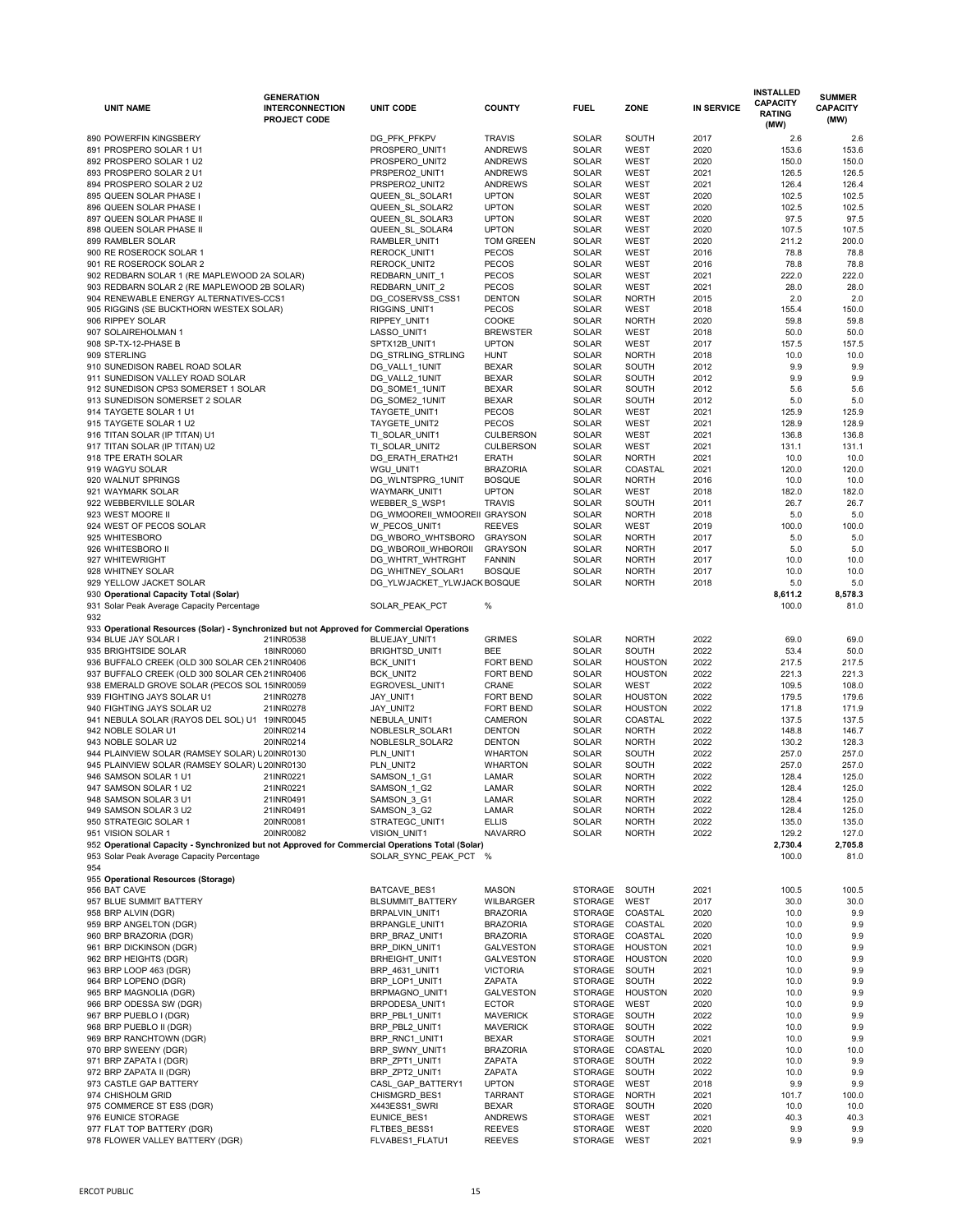| <b>UNIT NAME</b>                                                                                                                                     | <b>GENERATION</b><br><b>INTERCONNECTION</b><br><b>PROJECT CODE</b> | <b>UNIT CODE</b>                | <b>COUNTY</b>                     | <b>FUEL</b>                      | <b>ZONE</b>                      | <b>IN SERVICE</b> | <b>INSTALLED</b><br><b>CAPACITY</b><br><b>RATING</b><br>(MW) | <b>SUMMER</b><br><b>CAPACITY</b><br>(MW) |
|------------------------------------------------------------------------------------------------------------------------------------------------------|--------------------------------------------------------------------|---------------------------------|-----------------------------------|----------------------------------|----------------------------------|-------------------|--------------------------------------------------------------|------------------------------------------|
| 979 FLOWER VALLEY II BATT                                                                                                                            |                                                                    | FLOWERII_BESS1                  | <b>REEVES</b>                     | <b>STORAGE</b>                   | <b>WEST</b>                      | 2022              | 101.5                                                        | 100.0                                    |
| 980 GAMBIT BATTERY                                                                                                                                   |                                                                    | GAMBIT_BESS1                    | <b>BRAZORIA</b>                   | <b>STORAGE</b>                   | <b>COASTAL</b>                   | 2021              | 102.4                                                        | 100.0                                    |
| 981 HOEFSROAD BESS (DGR)                                                                                                                             |                                                                    | HRBESS BESS                     | <b>REEVES</b>                     | <b>STORAGE</b>                   | <b>WEST</b>                      | 2020              | 2.0                                                          | 2.0                                      |
| 982 INADALE ESS                                                                                                                                      |                                                                    | INDL_ESS                        | <b>NOLAN</b>                      | <b>STORAGE</b>                   | <b>WEST</b>                      | 2018              | 9.9                                                          | 9.9                                      |
| 983 JOHNSON CITY BESS (DGR)                                                                                                                          |                                                                    | JC_BAT_UNIT_1                   | <b>BLANCO</b>                     | <b>STORAGE</b>                   | SOUTH                            | 2020              | 2.3                                                          | 2.3                                      |
| 984 KINGSBERY ENERGY STORAGE SYSTEM                                                                                                                  |                                                                    | DG_KB_ESS_KB_ESS                | <b>TRAVIS</b>                     | <b>STORAGE</b>                   | SOUTH                            | 2017              | 1.5                                                          | 1.5                                      |
| 985 LILY STORAGE<br>986 MU ENERGY STORAGE SYSTEM                                                                                                     |                                                                    | LILY_BESS1<br>DG_MU_ESS_MU_ESS  | <b>KAUFMAN</b><br><b>TRAVIS</b>   | <b>STORAGE</b><br><b>STORAGE</b> | <b>NORTH</b><br>SOUTH            | 2021<br>2018      | 51.7<br>1.5                                                  | 51.7<br>1.5                              |
| 987 NOTREES BATTERY FACILITY                                                                                                                         |                                                                    | NWF_NBS                         | <b>WINKLER</b>                    | <b>STORAGE</b>                   | <b>WEST</b>                      | 2013              | 36.0                                                         | 33.7                                     |
| 988 NORTH FORK                                                                                                                                       |                                                                    | NF_BRP_BES1                     | <b>WILLIAMSON</b>                 | <b>STORAGE</b>                   | SOUTH                            | 2021              | 100.5                                                        | 100.5                                    |
| 989 OCI ALAMO 1                                                                                                                                      |                                                                    | OCI_ALM1_ASTRO1                 | <b>BEXAR</b>                      | <b>STORAGE</b>                   | SOUTH                            | 2016              | 1.0                                                          | 1.0                                      |
| 990 PORT LAVACA BATTERY (DGR)                                                                                                                        |                                                                    | PTLBES_BESS1                    | <b>CALHOUN</b>                    | <b>STORAGE</b>                   | COASTAL                          | 2020              | 9.9                                                          | 9.9                                      |
| 991 PROSPECT STORAGE (DGR)                                                                                                                           |                                                                    | WCOLLDG BSS U1                  | <b>BRAZORIA</b>                   | <b>STORAGE</b>                   | COASTAL                          | 2020              | 9.9                                                          | 9.9                                      |
| 992 PYRON ESS                                                                                                                                        |                                                                    | PYR_ESS                         | <b>SCURRY</b>                     | <b>STORAGE</b>                   | <b>WEST</b>                      | 2018              | 9.9                                                          | 9.9                                      |
| 993 RABBIT HILL ENERGY STORAGE PROJECT (DGR)                                                                                                         |                                                                    | RHESS2_ESS_1                    | <b>WILLIAMSON</b>                 | <b>STORAGE</b>                   | SOUTH                            | 2020              | 9.9                                                          | 9.9                                      |
| 994 SADDLEBACK BESS (DGR)<br>995 SNYDER (DGR)                                                                                                        |                                                                    | SADLBACK BESS<br>SNY_BESS_UNIT1 | <b>REEVES</b><br><b>SCURRY</b>    | <b>STORAGE</b><br><b>STORAGE</b> | <b>WEST</b><br><b>WEST</b>       | 2022<br>2021      | 10.0<br>10.0                                                 | 10.0<br>9.9                              |
| 996 SWEETWATER BESS (DGR)                                                                                                                            |                                                                    | SWT_BESS_UNIT1                  | <b>NOLAN</b>                      | <b>STORAGE</b>                   | <b>WEST</b>                      | 2021              | 10.0                                                         | 9.9                                      |
| 997 SWOOSE BATTERY (DGR)                                                                                                                             |                                                                    | SWOOSE1_SWOOSEU1                | <b>WARD</b>                       | <b>STORAGE</b>                   | <b>WEST</b>                      | 2021              | 9.9                                                          | 9.9                                      |
| 998 TOS BATTERY STORAGE (DGR)                                                                                                                        |                                                                    | TOSBATT_UNIT1                   | <b>MIDLAND</b>                    | <b>STORAGE</b>                   | <b>WEST</b>                      | 2017              | 2.0                                                          | 2.0                                      |
| 999 TOYAH POWER STATION (DGR)                                                                                                                        |                                                                    | TOYAH_BESS                      | <b>REEVES</b>                     | <b>STORAGE</b>                   | <b>WEST</b>                      | 2021              | 10.0                                                         | 9.9                                      |
| 1000 TRIPLE BUTTE (DGR)                                                                                                                              |                                                                    | TRIPBUT1_BELU1                  | <b>PECOS</b>                      | <b>STORAGE</b>                   | <b>WEST</b>                      | 2021              | 9.2                                                          | 7.5                                      |
| 1001 WESTOVER BESS (DGR)                                                                                                                             |                                                                    | WOV_BESS_UNIT1                  | <b>ECTOR</b>                      | <b>STORAGE</b>                   | <b>WEST</b>                      | 2021              | 10.0                                                         | 9.9                                      |
| 1002 WORSHAM BATTERY (DGR)                                                                                                                           |                                                                    | <b>WRSBES BESS1</b>             | <b>REEVES</b>                     | <b>STORAGE</b>                   | <b>WEST</b>                      | 2020              | 9.9                                                          | 9.9                                      |
| <b>1003 YOUNICOS FACILITY</b>                                                                                                                        |                                                                    | DG_YOUNICOS_YINC1_1             | <b>TRAVIS</b>                     | <b>STORAGE</b>                   | SOUTH                            | 2015              | 2.0                                                          | 2.0                                      |
| 1004 Operational Capacity Total (Storage)<br>1005 Storage Peak Average Capacity Percentage                                                           |                                                                    | STORAGE_PEAK_PCT                | $\%$                              |                                  |                                  |                   | 994.0<br>100.0                                               | 983.7                                    |
| 1006                                                                                                                                                 |                                                                    |                                 |                                   |                                  |                                  |                   |                                                              |                                          |
| 1007 Operational Resources (Storage) - Synchronized but not Approved for Commercial Operations                                                       |                                                                    |                                 |                                   |                                  |                                  |                   |                                                              |                                          |
| 1008 AZURE SKY BESS                                                                                                                                  | 21INR0476                                                          | AZURE_BESS1                     | <b>HASKELL</b>                    | <b>STORAGE</b>                   | <b>WEST</b>                      | 2022              | 77.6                                                         | 77.6                                     |
| 1009 CROSSETT POWER U1                                                                                                                               | 21INR0510                                                          | CROSSETT_BES1                   | <b>CRANE</b>                      | <b>STORAGE</b>                   | <b>WEST</b>                      | 2022              | 101.5                                                        | 100.0                                    |
| 1010 CROSSETT POWER U2                                                                                                                               | 21INR0510                                                          | CROSSETT_BES2                   | <b>CRANE</b>                      | <b>STORAGE</b>                   | <b>WEST</b>                      | 2022              | 101.5                                                        | 100.0                                    |
| 1011 DECORDOVA BESS U1                                                                                                                               | 21INR0459                                                          | DCSES_BES1                      | <b>HOOD</b>                       | <b>STORAGE</b>                   | <b>NORTH</b>                     | 2022              | 67.3                                                         | 66.5                                     |
| 1012 DECORDOVA BESS U2                                                                                                                               | 21INR0459                                                          | DCSES_BES2                      | <b>HOOD</b><br><b>HOOD</b>        | <b>STORAGE</b><br><b>STORAGE</b> | <b>NORTH</b><br><b>NORTH</b>     | 2022<br>2022      | 67.3<br>64.2                                                 | 66.5<br>63.5                             |
| 1013 DECORDOVA BESS U3<br>1014 DECORDOVA BESS U4                                                                                                     | 21INR0459<br>21INR0459                                             | DCSES_BES3<br>DCSES_BES4        | <b>HOOD</b>                       | <b>STORAGE</b>                   | <b>NORTH</b>                     | 2022              | 64.2                                                         | 63.5                                     |
| 1015 FAULKNER BESS (DGR)                                                                                                                             | 22INR0571                                                          | FAULKNER BESS                   | <b>REEVES</b>                     | <b>STORAGE</b>                   | <b>WEST</b>                      | 2022              | 10.0                                                         | 10.0                                     |
| 1016 QUEEN BESS                                                                                                                                      | 20INR0281                                                          | QUEEN BA BESS1                  | <b>UPTON</b>                      | <b>STORAGE</b>                   | <b>WEST</b>                      | 2022              | 51.1                                                         | 50.0                                     |
| 1017 REPUBLIC ROAD STORAGE                                                                                                                           | 21INR0460                                                          | RPUBRDS_ESS1                    | <b>ROBERTSON</b>                  | <b>STORAGE</b>                   | <b>NORTH</b>                     | 2022              | 51.8                                                         | 50.0                                     |
| 1018 SWOOSE II                                                                                                                                       | 21INR0497                                                          | SWOOSEII BESS1                  | <b>WARD</b>                       | <b>STORAGE</b>                   | <b>WEST</b>                      | 2022              | 101.5                                                        | 100.0                                    |
| 1019 Operational Capacity - Synchronized but not Approved for Commercial Operations Total (Storage)<br>1020 Storage Peak Average Capacity Percentage |                                                                    | STORAGE_SYNC_PEAK_PC%           |                                   |                                  |                                  |                   | 757.9<br>100.0                                               | 747.6                                    |
| 1021<br>1022 Reliability Must-Run (RMR) Capacity<br>1023                                                                                             |                                                                    | RMR_CAP_CONT                    |                                   |                                  |                                  |                   |                                                              |                                          |
| 1024 Capacity Pending Retirement<br>1025                                                                                                             |                                                                    | PENDRETIRE_CAP                  |                                   |                                  |                                  |                   |                                                              |                                          |
| 1026 Non-Synchronous Tie Resources                                                                                                                   |                                                                    |                                 |                                   |                                  |                                  |                   |                                                              |                                          |
| 1027 EAST TIE                                                                                                                                        |                                                                    | DC E                            | <b>FANNIN</b>                     | <b>OTHER</b>                     | <b>NORTH</b>                     |                   | 600.0                                                        | 600.0                                    |
| 1028 NORTH TIE                                                                                                                                       |                                                                    | $DC_N$                          | <b>WILBARGER</b>                  | <b>OTHER</b>                     | <b>WEST</b>                      |                   | 220.0                                                        | 220.0                                    |
| 1029 LAREDO VFT TIE<br>1030 SHARYLAND RAILROAD TIE                                                                                                   |                                                                    | $DC_L$<br>$DC_R$                | <b>WEBB</b><br><b>HIDALGO</b>     | <b>OTHER</b><br><b>OTHER</b>     | <b>SOUTH</b><br>SOUTH            |                   | 100.0<br>300.0                                               | 100.0<br>300.0                           |
| 1031 Non-Synchronous Ties Total                                                                                                                      |                                                                    |                                 |                                   |                                  |                                  |                   | 1,220.0                                                      | 1,220.0                                  |
| 1032 Non-Synchronous Ties Peak Average Capacity Percentage                                                                                           |                                                                    | DCTIE_PEAK_PCT                  | %                                 |                                  |                                  |                   | 100.0                                                        | 69.7                                     |
| 1033                                                                                                                                                 |                                                                    |                                 |                                   |                                  |                                  |                   |                                                              |                                          |
| 1034 Planned Thermal Resources with Executed SGIA, Air Permit, GHG Permit and Proof of Adequate Water Supplies                                       |                                                                    |                                 |                                   |                                  |                                  |                   |                                                              |                                          |
| 1035 AIR PRODUCTS GCA                                                                                                                                | 21INR0012                                                          |                                 | <b>GALVESTON</b>                  | GAS-ST                           | <b>HOUSTON</b>                   | 2023              |                                                              |                                          |
| 1036 BEACHWOOD POWER STATION (MARK 22INR0369<br>1037 CHAMON 2                                                                                        | 19INR0056                                                          |                                 | <b>BRAZORIA</b><br><b>HARRIS</b>  | GAS-GT<br>GAS-GT                 | <b>COASTAL</b><br><b>HOUSTON</b> | 2022<br>2022      | 267.6<br>88.0                                                | 267.6<br>88.0                            |
| 1038 COLORADO BEND I EXPANSION                                                                                                                       | 21INR0512                                                          |                                 | <b>WHARTON</b>                    | GAS-GT                           | <b>SOUTH</b>                     | 2022              |                                                              |                                          |
| 1039 MIRAGE CTG 1                                                                                                                                    | 17INR0022                                                          |                                 | <b>HARRIS</b>                     | GAS-GT                           | <b>HOUSTON</b>                   | 2023              |                                                              |                                          |
| 1040 RABBS POWER STATION (UNITS 1-2)                                                                                                                 | 23INR0482                                                          |                                 | <b>FORT BEND</b>                  | GAS-GT                           | <b>HOUSTON</b>                   | 2022              |                                                              |                                          |
| 1041 Planned Thermal Resources Total (Nuclear, Coal, Gas, Biomass)                                                                                   |                                                                    |                                 |                                   |                                  |                                  |                   | 355.6                                                        | 355.6                                    |
| 1042                                                                                                                                                 |                                                                    |                                 |                                   |                                  |                                  |                   |                                                              |                                          |
| 1043 Planned Wind Resources with Executed SGIA<br>1044 AGUAYO WIND                                                                                   | 20INR0250                                                          |                                 | <b>MILLS</b>                      | WIND-O                           | <b>NORTH</b>                     | 2022              |                                                              |                                          |
| 1045 ANCHOR WIND III                                                                                                                                 | 21INR0546                                                          |                                 | <b>EASTLAND</b>                   | WIND-O                           | <b>NORTH</b>                     | 2022              | 16.0                                                         | 16.0                                     |
| 1046 APPALOOSA RUN WIND                                                                                                                              | 20INR0249                                                          |                                 | <b>UPTON</b>                      | WIND-O                           | <b>WEST</b>                      | 2023              |                                                              |                                          |
| 1047 BIG SAMPSON WIND                                                                                                                                | 16INR0104                                                          |                                 | <b>CROCKETT</b>                   | WIND-O                           | <b>WEST</b>                      | 2024              |                                                              |                                          |
| 1048 BOARD CREEK WP                                                                                                                                  | 21INR0324                                                          |                                 | <b>NAVARRO</b>                    | WIND-O                           | <b>NORTH</b>                     | 2022              |                                                              |                                          |
| 1049 CANYON WIND                                                                                                                                     | 18INR0030                                                          |                                 | <b>SCURRY</b>                     | WIND-O                           | <b>WEST</b>                      | 2023              |                                                              |                                          |
| 1050 CAROL WIND                                                                                                                                      | 20INR0217                                                          |                                 | <b>POTTER</b>                     | WIND-P                           | <b>PANHANDLE</b>                 | 2024              |                                                              |                                          |
| 1051 CRAWFISH                                                                                                                                        | 19INR0177                                                          |                                 | <b>WHARTON</b>                    | WIND-O                           | <b>SOUTH</b>                     | 2023              |                                                              |                                          |
| 1052 EL SUAZ RANCH                                                                                                                                   | 20INR0097                                                          |                                 | <b>WILLACY</b>                    | WIND-C                           | <b>COASTAL</b>                   | 2022              |                                                              |                                          |
| 1053 GOODNIGHT WIND<br>1054 HART WIND                                                                                                                | 14INR0033<br>16INR0033                                             |                                 | <b>ARMSTRONG</b><br><b>CASTRO</b> | WIND-P<br>WIND-P                 | PANHANDLE<br><b>PANHANDLE</b>    | 2023<br>2023      |                                                              |                                          |
| 1055 INERTIA WIND                                                                                                                                    | 22INR0326                                                          |                                 | <b>HASKELL</b>                    | WIND-O                           | <b>WEST</b>                      | 2022              |                                                              |                                          |
| 1056 LACY CREEK WIND                                                                                                                                 | 18INR0043                                                          |                                 | <b>GLASSCOCK</b>                  | WIND-O                           | <b>WEST</b>                      | 2022              |                                                              |                                          |
| 1057 LOMA PINTA WIND                                                                                                                                 | 16INR0112                                                          |                                 | <b>LA SALLE</b>                   | WIND-O                           | <b>SOUTH</b>                     | 2023              |                                                              |                                          |
| 1058 LORAINE WINDPARK PHASE III                                                                                                                      | 18INR0068                                                          |                                 | <b>MITCHELL</b>                   | WIND-O                           | <b>WEST</b>                      | 2024              |                                                              |                                          |
| 1059 MONARCH CREEK WIND                                                                                                                              | 21INR0263                                                          |                                 | <b>THROCKMORTON</b>               | WIND-O                           | <b>WEST</b>                      | 2023              |                                                              |                                          |
| 1060 MONTE ALTO 1 WIND                                                                                                                               | 19INR0022                                                          |                                 | <b>WILLACY</b>                    | WIND-C                           | COASTAL                          | 2023              |                                                              |                                          |
| 1061 MONTE ALTO 2 WIND<br>1062 MONTGOMERY RANCH WIND                                                                                                 | 19INR0023                                                          |                                 | <b>WILLACY</b><br><b>FOARD</b>    | WIND-C<br>WIND-O                 | COASTAL<br><b>WEST</b>           | 2023<br>2023      |                                                              |                                          |
| 1063 ROADRUNNER CROSSING WIND 1                                                                                                                      | 20INR0040<br>19INR0117                                             |                                 | <b>EASTLAND</b>                   | WIND-O                           | <b>NORTH</b>                     | 2022              |                                                              |                                          |
| 1064 SHEEP CREEK WIND                                                                                                                                | 21INR0325                                                          |                                 | CALLAHAN                          | WIND-O                           | <b>WEST</b>                      | 2023              |                                                              |                                          |
| 1065 YOUNG WIND                                                                                                                                      | 21INR0401                                                          |                                 | <b>YOUNG</b>                      | WIND-O                           | <b>WEST</b>                      | 2022              |                                                              |                                          |
| 1066 Planned Capacity Total (Wind)                                                                                                                   |                                                                    |                                 |                                   |                                  |                                  |                   | 16.0                                                         | 16.0                                     |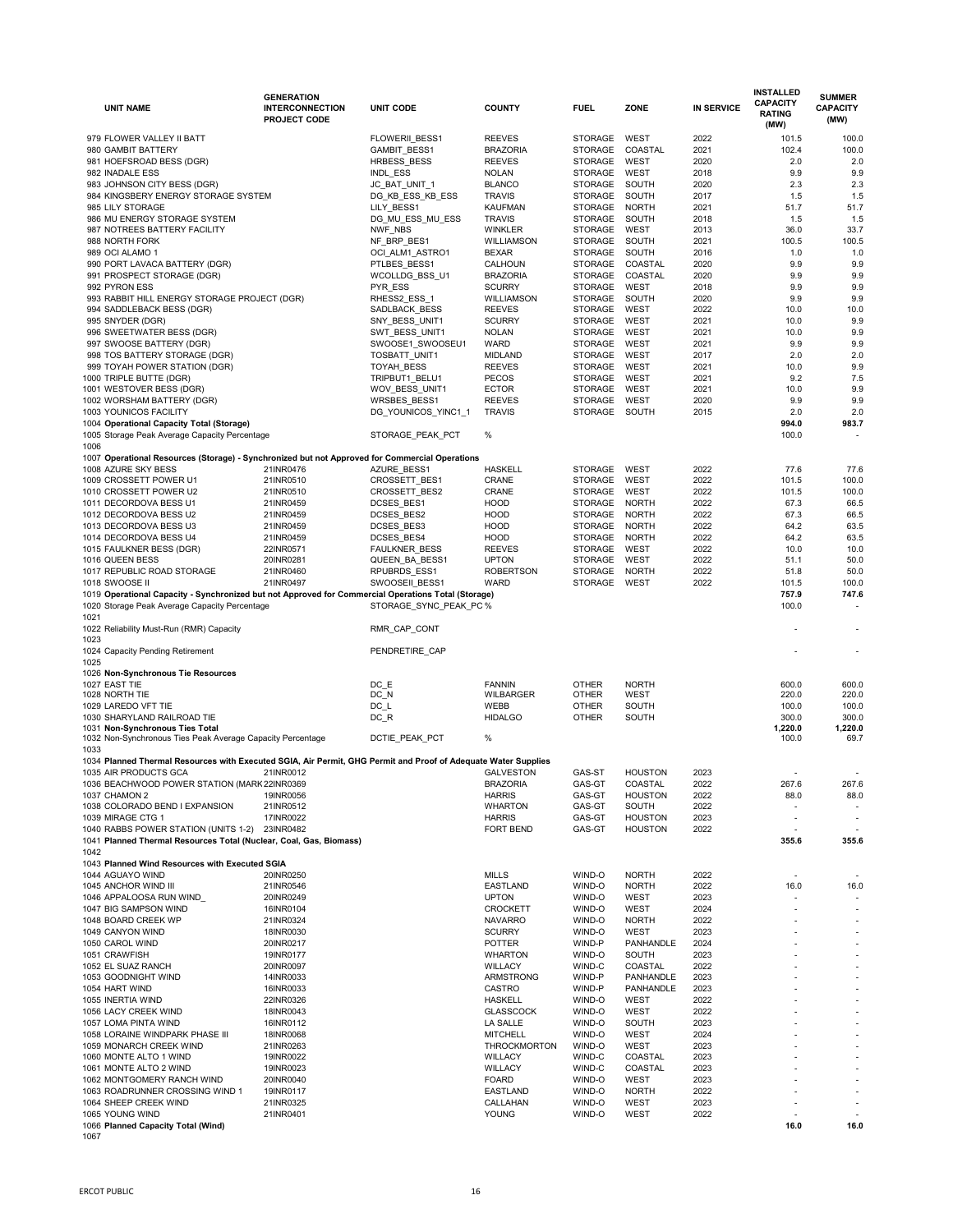|      | <b>UNIT NAME</b>                                                                                                    | <b>GENERATION</b><br><b>INTERCONNECTION</b><br><b>PROJECT CODE</b> | <b>UNIT CODE</b>                     | <b>COUNTY</b>                      | <b>FUEL</b>                  | <b>ZONE</b>                    | <b>IN SERVICE</b> | <b>INSTALLED</b><br><b>CAPACITY</b><br><b>RATING</b><br>(MW) | <b>SUMMER</b><br><b>CAPACITY</b><br>(MW) |
|------|---------------------------------------------------------------------------------------------------------------------|--------------------------------------------------------------------|--------------------------------------|------------------------------------|------------------------------|--------------------------------|-------------------|--------------------------------------------------------------|------------------------------------------|
|      | 1068 Planned Wind Capacity Sub-total (Coastal Counties)<br>1069 Wind Peak Average Capacity Percentage (Coastal)     |                                                                    | WIND PLANNED C<br>WIND PL PEAK PCT C | $\%$                               |                              |                                |                   | 0.0<br>100.0                                                 | 0.0<br>57.0                              |
| 1070 | 1071 Planned Wind Capacity Sub-total (Panhandle Counties)<br>1072 Wind Peak Average Capacity Percentage (Panhandle) |                                                                    | WIND_PLANNED_P<br>WIND PL PEAK PCT P | $\%$                               |                              |                                |                   | 0.0<br>100.0                                                 | 0.0<br>30.0                              |
| 1073 | 1074 Planned Wind Capacity Sub-total (Other counties)<br>1075 Wind Peak Average Capacity Percentage (Other)         |                                                                    | WIND PLANNED O<br>WIND PL PEAK PCT O | %                                  |                              |                                |                   | 16.0<br>100.0                                                | 16.0<br>20.0                             |
| 1076 |                                                                                                                     |                                                                    |                                      |                                    |                              |                                |                   |                                                              |                                          |
|      | 1077 Planned Solar Resources with Executed SGIA                                                                     |                                                                    |                                      |                                    |                              |                                |                   |                                                              |                                          |
|      | 1078 7V SOLAR                                                                                                       | 21INR0351                                                          |                                      | <b>FAYETTE</b>                     | <b>SOLAR</b>                 | <b>SOUTH</b><br><b>COASTAL</b> | 2023              |                                                              |                                          |
|      | 1079 AMSTERDAM SOLAR<br>1080 ANDROMEDA SOLAR                                                                        | 21INR0256<br>22INR0412                                             |                                      | <b>BRAZORIA</b><br><b>SCURRY</b>   | <b>SOLAR</b><br><b>SOLAR</b> | <b>WEST</b>                    | 2023<br>2023      |                                                              |                                          |
|      | 1081 ANGELO SOLAR                                                                                                   | 19INR0203                                                          |                                      | <b>TOM GREEN</b>                   | <b>SOLAR</b>                 | <b>WEST</b>                    | 2023              |                                                              |                                          |
|      | 1082 ANGUS SOLAR                                                                                                    | 20INR0035                                                          |                                      | <b>BOSQUE</b>                      | <b>SOLAR</b>                 | <b>NORTH</b>                   | 2023              |                                                              |                                          |
|      | 1083 ARMADILLO SOLAR                                                                                                | 21INR0421                                                          |                                      | <b>NAVARRO</b>                     | <b>SOLAR</b>                 | <b>NORTH</b>                   | 2023              |                                                              |                                          |
|      | 1084 ARROYO SOLAR                                                                                                   | 20INR0086                                                          |                                      | <b>CAMERON</b>                     | <b>SOLAR</b>                 | COASTAL                        | 2024              |                                                              |                                          |
|      | 1085 BAKER BRANCH SOLAR<br>1086 BIG STAR SOLAR                                                                      | 23INR0026<br>21INR0413                                             |                                      | <b>LAMAR</b><br><b>BASTROP</b>     | <b>SOLAR</b><br><b>SOLAR</b> | <b>NORTH</b><br><b>SOUTH</b>   | 2023<br>2022      |                                                              |                                          |
|      | 1087 BLUE JAY SOLAR II                                                                                              | 19INR0085                                                          |                                      | <b>GRIMES</b>                      | <b>SOLAR</b>                 | <b>NORTH</b>                   | 2022              | 141.1                                                        | 141.1                                    |
|      | 1088 BLUE SKY SOL                                                                                                   | 22INR0455                                                          |                                      | <b>CROCKETT</b>                    | <b>SOLAR</b>                 | <b>WEST</b>                    | 2023              |                                                              |                                          |
|      | 1089 BPL FILES SOLAR                                                                                                | 20INR0164                                                          |                                      | <b>HILL</b>                        | <b>SOLAR</b>                 | <b>NORTH</b>                   | 2023              |                                                              |                                          |
|      | 1090 BRASS FORK SOLAR                                                                                               | 22INR0270                                                          |                                      | <b>HASKELL</b>                     | <b>SOLAR</b>                 | <b>WEST</b>                    | 2024              |                                                              |                                          |
|      | 1091 BRIGHT ARROW SOLAR                                                                                             | 22INR0242                                                          |                                      | <b>HOPKINS</b>                     | <b>SOLAR</b>                 | <b>NORTH</b>                   | 2022<br>2024      |                                                              |                                          |
|      | 1092 CACHENA SOLAR<br>1093 CAROL SOLAR                                                                              | 23INR0027<br>21INR0274                                             |                                      | <b>WILSON</b><br><b>POTTER</b>     | <b>SOLAR</b><br><b>SOLAR</b> | <b>SOUTH</b><br>PANHANDLE      | 2024              |                                                              |                                          |
|      | 1094 CASTRO SOLAR                                                                                                   | 20INR0050                                                          |                                      | <b>CASTRO</b>                      | <b>SOLAR</b>                 | PANHANDLE                      | 2023              |                                                              |                                          |
|      | 1095 CHARGER SOLAR                                                                                                  | 23INR0047                                                          |                                      | <b>REFUGIO</b>                     | <b>SOLAR</b>                 | COASTAL                        | 2023              |                                                              |                                          |
|      | 1096 CHILLINGHAM SOLAR                                                                                              | 23INR0070                                                          |                                      | <b>BELL</b>                        | <b>SOLAR</b>                 | <b>NORTH</b>                   | 2023              |                                                              |                                          |
|      | 1097 CONCHO VALLEY SOLAR                                                                                            | 21INR0384                                                          |                                      | TOM GREEN                          | <b>SOLAR</b>                 | <b>WEST</b>                    | 2022              |                                                              |                                          |
|      | 1098 CORAL SOLAR                                                                                                    | 22INR0295                                                          |                                      | <b>FALLS</b>                       | <b>SOLAR</b>                 | <b>NORTH</b>                   | 2023              |                                                              |                                          |
|      | 1099 CORAZON SOLAR PHASE II                                                                                         | 22INR0257                                                          |                                      | <b>WEBB</b>                        | <b>SOLAR</b>                 | SOUTH                          | 2025              |                                                              |                                          |
|      | 1100 COTTONWOOD BAYOU SOLAR I                                                                                       | 19INR0134                                                          |                                      | <b>BRAZORIA</b>                    | <b>SOLAR</b>                 | COASTAL                        | 2024              |                                                              |                                          |
|      | 1101 COTTONWOOD BAYOU SOLAR II<br>1102 CROWDED STAR SOLAR                                                           | 21INR0228<br>20INR0241                                             |                                      | <b>BRAZORIA</b><br><b>JONES</b>    | <b>SOLAR</b><br><b>SOLAR</b> | COASTAL<br><b>WEST</b>         | 2024<br>2024      |                                                              |                                          |
|      | 1103 CROWDED STAR SOLAR II                                                                                          | 22INR0274                                                          |                                      | <b>JONES</b>                       | <b>SOLAR</b>                 | <b>WEST</b>                    | 2025              |                                                              |                                          |
|      | 1104 DANCIGER SOLAR                                                                                                 | 20INR0098                                                          |                                      | <b>BRAZORIA</b>                    | <b>SOLAR</b>                 | COASTAL                        | 2022              |                                                              |                                          |
|      | 1105 DANISH FIELDS SOLAR I                                                                                          | 20INR0069                                                          |                                      | <b>WHARTON</b>                     | <b>SOLAR</b>                 | SOUTH                          | 2023              |                                                              |                                          |
|      | 1106 DAWN SOLAR                                                                                                     | 20INR0255                                                          |                                      | <b>DEAF SMITH</b>                  | <b>SOLAR</b>                 | PANHANDLE                      | 2023              |                                                              |                                          |
|      | 1107 DELILAH SOLAR 1                                                                                                | 22INR0202                                                          |                                      | <b>LAMAR</b>                       | <b>SOLAR</b>                 | <b>NORTH</b>                   | 2022              |                                                              |                                          |
|      | 1108 DELILAH SOLAR 2                                                                                                | 22INR0203                                                          |                                      | <b>LAMAR</b>                       | <b>SOLAR</b>                 | <b>NORTH</b>                   | 2023              |                                                              |                                          |
|      | 1109 DELILAH SOLAR 3<br>1110 DELILAH SOLAR 4                                                                        | 23INR0042<br>23INR0060                                             |                                      | <b>LAMAR</b><br><b>LAMAR</b>       | <b>SOLAR</b><br><b>SOLAR</b> | <b>NORTH</b><br><b>NORTH</b>   | 2023<br>2023      |                                                              |                                          |
|      | 1111 DILEO SOLAR                                                                                                    | 22INR0359                                                          |                                      | <b>BOSQUE</b>                      | <b>SOLAR</b>                 | <b>NORTH</b>                   | 2023              |                                                              |                                          |
|      | 1112 DR SOLAR                                                                                                       | 22INR0454                                                          |                                      | <b>CULBERSON</b>                   | <b>SOLAR</b>                 | <b>WEST</b>                    | 2023              |                                                              |                                          |
|      | 1113 EIFFEL SOLAR                                                                                                   | 22INR0223                                                          |                                      | <b>LAMAR</b>                       | <b>SOLAR</b>                 | <b>NORTH</b>                   | 2023              |                                                              |                                          |
|      | 1114 ELLIS SOLAR                                                                                                    | 21INR0493                                                          |                                      | <b>ELLIS</b>                       | <b>SOLAR</b>                 | <b>NORTH</b>                   | 2022              |                                                              |                                          |
|      | 1115 EQUINOX SOLAR 1                                                                                                | 21INR0226                                                          |                                      | <b>STARR</b>                       | <b>SOLAR</b>                 | <b>SOUTH</b>                   | 2025              |                                                              |                                          |
|      | 1116 ESTONIAN SOLAR FARM                                                                                            | 22INR0335                                                          |                                      | <b>DELTA</b>                       | <b>SOLAR</b>                 | <b>NORTH</b>                   | 2023              |                                                              |                                          |
|      | 1117 FAGUS SOLAR PARK (MISAE SOLAR II) 20INR0091<br>1118 FENCE POST SOLAR                                           | 22INR0404                                                          |                                      | <b>CHILDRESS</b><br><b>NAVARRO</b> | <b>SOLAR</b><br><b>SOLAR</b> | PANHANDLE<br><b>NORTH</b>      | 2023<br>2022      |                                                              |                                          |
|      | 1119 TAVNER (FORT BEND SOLAR)                                                                                       | 18INR0053                                                          |                                      | FORT BEND                          | <b>SOLAR</b>                 | <b>HOUSTON</b>                 | 2023              |                                                              |                                          |
|      | 1120 FRYE SOLAR                                                                                                     | 20INR0080                                                          |                                      | <b>SWISHER</b>                     | <b>SOLAR</b>                 | PANHANDLE                      | 2023              |                                                              |                                          |
|      | 1121 GALLOWAY 2 SOLAR                                                                                               | 21INR0431                                                          |                                      | <b>CONCHO</b>                      | <b>SOLAR</b>                 | <b>WEST</b>                    | 2023              |                                                              |                                          |
|      | 1122 GOLINDA SOLAR                                                                                                  | 21INR0434                                                          |                                      | <b>FALLS</b>                       | <b>SOLAR</b>                 | <b>NORTH</b>                   | 2023              |                                                              |                                          |
|      | 1123 GP SOLAR                                                                                                       | 23INR0045                                                          |                                      | <b>VAN ZANDT</b>                   | <b>SOLAR</b>                 | <b>NORTH</b>                   | 2023              |                                                              |                                          |
|      | 1124 GRANDSLAM SOLAR<br>1125 GREEN HOLLY SOLAR                                                                      | 21INR0391                                                          |                                      | <b>ATASCOSA</b><br><b>DAWSON</b>   | <b>SOLAR</b>                 | SOUTH                          | 2023              |                                                              |                                          |
|      | 1126 GREYHOUND SOLAR                                                                                                | 21INR0021<br>21INR0268                                             |                                      | <b>ECTOR</b>                       | <b>SOLAR</b><br><b>SOLAR</b> | <b>WEST</b><br><b>WEST</b>     | 2024<br>2023      |                                                              |                                          |
|      | 1127 GRIZZLY RIDGE SOLAR                                                                                            | 21INR0375                                                          |                                      | <b>HAMILTON</b>                    | <b>SOLAR</b>                 | <b>NORTH</b>                   | 2022              |                                                              |                                          |
|      | 1128 G-STAR SOLAR                                                                                                   | 23INR0111                                                          |                                      | <b>WHARTON</b>                     | <b>SOLAR</b>                 | <b>SOUTH</b>                   | 2023              |                                                              |                                          |
|      | 1129 HAYHURST TEXAS SOLAR                                                                                           | 22INR0363                                                          |                                      | <b>CULBERSON</b>                   | <b>SOLAR</b>                 | <b>WEST</b>                    | 2023              |                                                              |                                          |
|      | 1130 HOPKINS SOLAR                                                                                                  | 20INR0210                                                          |                                      | <b>HOPKINS</b>                     | SOLAR                        | <b>NORTH</b>                   | 2023              |                                                              |                                          |
|      | 1131 HORIZON SOLAR                                                                                                  | 21INR0261                                                          |                                      | <b>FRIO</b>                        | <b>SOLAR</b>                 | SOUTH                          | 2023              |                                                              |                                          |
|      | 1132 HORNET SOLAR                                                                                                   | 23INR0021<br>21INR0031                                             |                                      | <b>SWISHER</b><br><b>FISHER</b>    | <b>SOLAR</b><br><b>SOLAR</b> | PANHANDLE<br><b>WEST</b>       | 2023              |                                                              |                                          |
|      | 1133 INDIGO SOLAR<br>1134 INERTIA SOLAR                                                                             | 22INR0374                                                          |                                      | <b>HASKELL</b>                     | <b>SOLAR</b>                 | <b>WEST</b>                    | 2023<br>2023      |                                                              |                                          |
|      | 1135 JACKALOPE SOLAR                                                                                                | 23INR0180                                                          |                                      | <b>SAN PATRICIO</b>                | <b>SOLAR</b>                 | COASTAL                        | 2023              |                                                              |                                          |
|      | 1136 JADE SOLAR                                                                                                     | 22INR0360                                                          |                                      | <b>SCURRY</b>                      | <b>SOLAR</b>                 | <b>WEST</b>                    | 2023              |                                                              |                                          |
|      | 1137 JUNGMANN SOLAR                                                                                                 | 22INR0356                                                          |                                      | <b>MILAM</b>                       | <b>SOLAR</b>                 | <b>SOUTH</b>                   | 2023              |                                                              |                                          |
|      | 1138 LONG POINT SOLAR                                                                                               | 19INR0042                                                          |                                      | <b>BRAZORIA</b>                    | <b>SOLAR</b>                 | COASTAL                        | 2023              |                                                              |                                          |
|      | 1139 LONGBOW SOLAR                                                                                                  | 20INR0026                                                          |                                      | <b>BRAZORIA</b>                    | <b>SOLAR</b>                 | <b>COASTAL</b>                 | 2022              |                                                              |                                          |
|      | 1140 LUNIS CREEK SOLAR 1                                                                                            | 21INR0344                                                          |                                      | <b>JACKSON</b>                     | <b>SOLAR</b>                 | <b>SOUTH</b>                   | 2024              |                                                              |                                          |
|      | 1141 MALEZA SOLAR<br>1142 MARKUM SOLAR                                                                              | 21INR0220<br>20INR0230                                             |                                      | <b>WHARTON</b><br><b>MCLENNAN</b>  | <b>SOLAR</b><br><b>SOLAR</b> | SOUTH<br><b>NORTH</b>          | 2023<br>2024      |                                                              |                                          |
|      | 1143 MCLEAN (SHAKES) SOLAR                                                                                          | 19INR0073                                                          |                                      | <b>ZAVALA</b>                      | <b>SOLAR</b>                 | <b>SOUTH</b>                   | 2022              |                                                              |                                          |
|      | 1144 MERCURY I SOLAR                                                                                                | 21INR0257                                                          |                                      | <b>HILL</b>                        | <b>SOLAR</b>                 | <b>NORTH</b>                   | 2022              |                                                              |                                          |
|      | 1145 MERCURY II SOLAR                                                                                               | 23INR0153                                                          |                                      | <b>HILL</b>                        | <b>SOLAR</b>                 | <b>NORTH</b>                   | 2022              |                                                              |                                          |
|      | 1146 MORROW LAKE SOLAR                                                                                              | 19INR0155                                                          |                                      | <b>FRIO</b>                        | <b>SOLAR</b>                 | <b>SOUTH</b>                   | 2023              |                                                              |                                          |
|      | 1147 MUSTANG CREEK SOLAR                                                                                            | 18INR0050                                                          |                                      | <b>JACKSON</b>                     | <b>SOLAR</b>                 | <b>SOUTH</b>                   | 2023              |                                                              |                                          |
|      | 1148 MYRTLE SOLAR                                                                                                   | 19INR0041                                                          |                                      | <b>BRAZORIA</b>                    | <b>SOLAR</b>                 | COASTAL                        | 2022              |                                                              |                                          |
|      | 1149 NABATOTO SOLAR NORTH                                                                                           | 21INR0428                                                          |                                      | <b>LEON</b>                        | <b>SOLAR</b>                 | <b>NORTH</b>                   | 2023              |                                                              |                                          |
|      | 1150 NAZARETH SOLAR<br>1151 NEPTUNE SOLAR                                                                           | 16INR0049                                                          |                                      | <b>CASTRO</b><br><b>JACKSON</b>    | <b>SOLAR</b>                 | PANHANDLE                      | 2023              |                                                              |                                          |
|      | 1152 NORTON SOLAR                                                                                                   | 21INR0499<br>19INR0035                                             |                                      | <b>RUNNELS</b>                     | <b>SOLAR</b><br><b>SOLAR</b> | <b>SOUTH</b><br><b>WEST</b>    | 2022<br>2023      |                                                              |                                          |
|      | 1153 OLD HICKORY SOLAR                                                                                              | 20INR0236                                                          |                                      | <b>JACKSON</b>                     | <b>SOLAR</b>                 | SOUTH                          | 2023              |                                                              |                                          |
|      | 1154 OUTPOST SOLAR                                                                                                  | 23INR0007                                                          |                                      | WEBB                               | <b>SOLAR</b>                 | SOUTH                          | 2024              |                                                              |                                          |
|      | 1155 OYSTERCATCHER SOLAR                                                                                            | 21INR0362                                                          |                                      | <b>ELLIS</b>                       | <b>SOLAR</b>                 | <b>NORTH</b>                   | 2024              |                                                              |                                          |
|      | 1156 PEREGRINE SOLAR                                                                                                | 22INR0283                                                          |                                      | <b>GOLIAD</b>                      | <b>SOLAR</b>                 | <b>SOUTH</b>                   | 2024              |                                                              |                                          |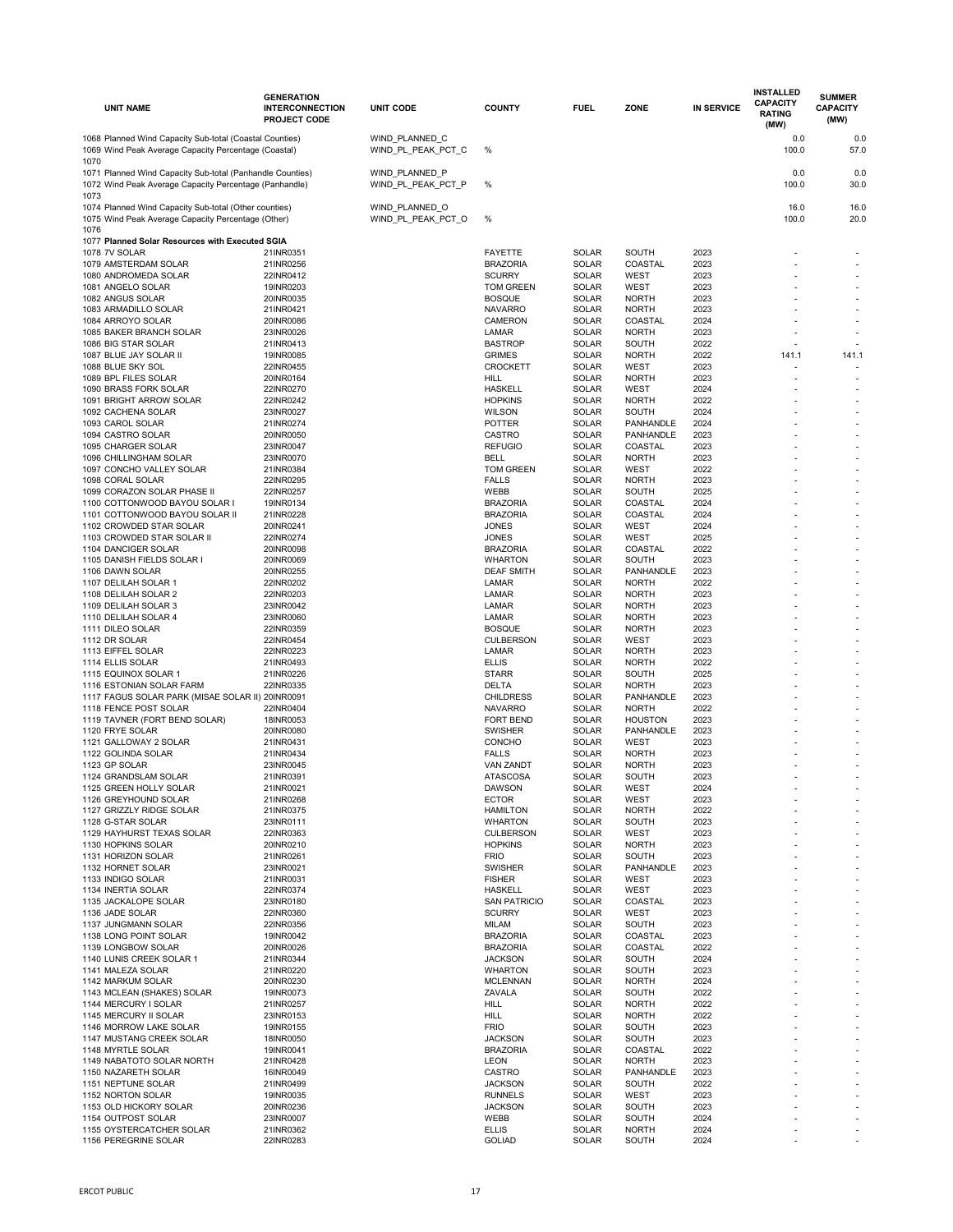| <b>UNIT NAME</b>                                              | <b>GENERATION</b><br><b>INTERCONNECTION</b><br><b>PROJECT CODE</b> | <b>UNIT CODE</b>  | <b>COUNTY</b>                     | <b>FUEL</b>                      | <b>ZONE</b>                  | <b>IN SERVICE</b> | <b>INSTALLED</b><br><b>CAPACITY</b><br><b>RATING</b> | <b>SUMMER</b><br><b>CAPACITY</b><br>(MW) |
|---------------------------------------------------------------|--------------------------------------------------------------------|-------------------|-----------------------------------|----------------------------------|------------------------------|-------------------|------------------------------------------------------|------------------------------------------|
|                                                               |                                                                    |                   |                                   |                                  |                              |                   | (MW)                                                 |                                          |
| 1157 PINE FOREST SOLAR                                        | 20INR0203                                                          |                   | <b>HOPKINS</b>                    | <b>SOLAR</b>                     | <b>NORTH</b>                 | 2024              |                                                      |                                          |
| 1158 PISGAH RIDGE SOLAR                                       | 22INR0254                                                          |                   | <b>NAVARRO</b>                    | <b>SOLAR</b>                     | <b>NORTH</b>                 | 2022              |                                                      |                                          |
| 1159 PITTS DUDIK SOLAR                                        | 20INR0074                                                          |                   | <b>HILL</b>                       | <b>SOLAR</b>                     | <b>NORTH</b>                 | 2022              |                                                      |                                          |
| 1160 PORTER SOLAR                                             | 21INR0458                                                          |                   | <b>DENTON</b>                     | <b>SOLAR</b>                     | <b>NORTH</b>                 | 2023              |                                                      |                                          |
| 1161 RADIAN SOLAR                                             | 21INR0205                                                          |                   | <b>BROWN</b>                      | <b>SOLAR</b>                     | <b>NORTH</b>                 | 2022              |                                                      |                                          |
| 1162 RED HOLLY SOLAR                                          | 21INR0022                                                          |                   | <b>DAWSON</b>                     | <b>SOLAR</b>                     | <b>WEST</b>                  | 2024              |                                                      |                                          |
| 1163 REDONDA SOLAR                                            | 23INR0162                                                          |                   | <b>ZAPATA</b>                     | <b>SOLAR</b>                     | <b>SOUTH</b>                 | 2023              |                                                      |                                          |
| 1164 RED-TAILED HAWK SOLAR                                    | 21INR0389                                                          |                   | <b>WHARTON</b>                    | <b>SOLAR</b>                     | <b>SOUTH</b>                 | 2024              |                                                      |                                          |
| 1165 ROCINANTE SOLAR                                          | 23INR0231                                                          |                   | <b>GONZALES</b>                   | <b>SOLAR</b>                     | <b>SOUTH</b>                 | 2023              |                                                      |                                          |
| 1166 ROSELAND SOLAR<br>1167 ROSELAND SOLAR II                 | 20INR0205<br>22INR0506                                             |                   | <b>FALLS</b><br><b>FALLS</b>      | <b>SOLAR</b><br><b>SOLAR</b>     | <b>NORTH</b><br><b>NORTH</b> | 2023<br>2023      |                                                      |                                          |
| 1168 ROWLAND SOLAR I                                          | 19INR0131                                                          |                   | <b>FORT BEND</b>                  | <b>SOLAR</b>                     | <b>HOUSTON</b>               | 2022              |                                                      |                                          |
| 1169 ROWLAND SOLAR II                                         | 22INR0482                                                          |                   | <b>FORT BEND</b>                  | <b>SOLAR</b>                     | <b>HOUSTON</b>               | 2023              |                                                      |                                          |
| 1170 RUETER SOLAR                                             | 20INR0202                                                          |                   | <b>BOSQUE</b>                     | <b>SOLAR</b>                     | <b>NORTH</b>                 | 2022              |                                                      |                                          |
| 1171 SAMSON SOLAR 2                                           | 21INR0490                                                          |                   | <b>LAMAR</b>                      | <b>SOLAR</b>                     | <b>NORTH</b>                 | 2023              |                                                      |                                          |
| 1172 SBRANCH SOLAR PROJECT                                    | 22INR0205                                                          |                   | <b>WHARTON</b>                    | <b>SOLAR</b>                     | <b>SOUTH</b>                 | 2023              |                                                      |                                          |
| 1173 SCHOOLHOUSE SOLAR                                        | 22INR0211                                                          |                   | LEE                               | <b>SOLAR</b>                     | <b>SOUTH</b>                 | 2023              |                                                      |                                          |
| 1174 SECOND DIVISION SOLAR                                    | 20INR0248                                                          |                   | <b>BRAZORIA</b>                   | <b>SOLAR</b>                     | COASTAL                      | 2023              |                                                      |                                          |
| 1175 SHAULA I SOLAR                                           | 22INR0251                                                          |                   | <b>DEWITT</b>                     | <b>SOLAR</b>                     | <b>SOUTH</b>                 | 2024              |                                                      |                                          |
| 1176 SIGNAL SOLAR                                             | 20INR0208                                                          |                   | <b>HUNT</b>                       | <b>SOLAR</b>                     | <b>NORTH</b>                 | 2023              |                                                      |                                          |
| 1177 SODA LAKE SOLAR 2                                        | 20INR0143                                                          |                   | CRANE                             | <b>SOLAR</b>                     | <b>WEST</b>                  | 2023              |                                                      |                                          |
| 1178 SPACE CITY SOLAR                                         | 21INR0341                                                          |                   | <b>WHARTON</b>                    | <b>SOLAR</b>                     | <b>SOUTH</b>                 | 2022              |                                                      |                                          |
| 1179 SPANISH CROWN                                            | 21INR0323                                                          |                   | <b>FALLS</b>                      | <b>SOLAR</b>                     | <b>NORTH</b>                 | 2023              |                                                      |                                          |
| 1180 SPARTA SOLAR                                             | 22INR0352                                                          |                   | <b>BEE</b>                        | <b>SOLAR</b>                     | <b>SOUTH</b>                 | 2022              |                                                      |                                          |
| 1181 STAMPEDE SOLAR                                           | 22INR0409                                                          |                   | <b>HOPKINS</b>                    | <b>SOLAR</b>                     | <b>NORTH</b>                 | 2022              |                                                      |                                          |
| 1182 STARLING SOLAR                                           | 23INR0035                                                          |                   | <b>GONZALES</b>                   | <b>SOLAR</b>                     | <b>SOUTH</b>                 | 2023              |                                                      |                                          |
| 1183 STARR SOLAR RANCH                                        | 20INR0216                                                          |                   | <b>STARR</b>                      | <b>SOLAR</b>                     | <b>SOUTH</b>                 | 2023              |                                                      |                                          |
| 1184 SUN VALLEY                                               | 19INR0169                                                          |                   | <b>HILL</b>                       | <b>SOLAR</b>                     | <b>NORTH</b>                 | 2022              |                                                      |                                          |
| 1185 SUNRAY                                                   | 21INR0395                                                          |                   | <b>UVALDE</b>                     | <b>SOLAR</b>                     | <b>SOUTH</b>                 | 2023              |                                                      |                                          |
| 1186 TEXANA SOLAR                                             | 18INR0058                                                          |                   | <b>WHARTON</b>                    | <b>SOLAR</b>                     | <b>SOUTH</b>                 | 2022              |                                                      |                                          |
| 1187 TEXAS SOLAR NOVA                                         | 19INR0001                                                          |                   | <b>KENT</b>                       | <b>SOLAR</b>                     | <b>WEST</b>                  | 2023              |                                                      |                                          |
| 1188 TRES BAHIAS SOLAR                                        | 20INR0266                                                          |                   | <b>CALHOUN</b>                    | <b>SOLAR</b>                     | COASTAL                      | 2023              |                                                      |                                          |
| 1189 TYSON NICK SOLAR                                         | 20INR0222                                                          |                   | <b>LAMAR</b>                      | <b>SOLAR</b>                     | <b>NORTH</b>                 | 2023              |                                                      |                                          |
| 1190 VANCOURT SOLAR                                           | 21INR0213                                                          |                   | <b>CAMERON</b>                    | <b>SOLAR</b>                     | COASTAL                      | 2022              |                                                      |                                          |
| 1191 WESTORIA SOLAR                                           | 20INR0101                                                          |                   | <b>BRAZORIA</b>                   | <b>SOLAR</b>                     | COASTAL                      | 2022              |                                                      |                                          |
| 1192 ZIER SOLAR                                               | 21INR0019                                                          |                   | <b>KINNEY</b>                     | <b>SOLAR</b>                     | <b>SOUTH</b>                 | 2023              |                                                      |                                          |
| 1193 Planned Capacity Total (Solar)                           |                                                                    |                   |                                   |                                  |                              |                   | 141.1                                                | 141.1                                    |
| 1194 Solar Peak Average Capacity Percentage                   |                                                                    | SOLAR PL_PEAK_PCT | %                                 |                                  |                              |                   | 100.0                                                | 81.0                                     |
| 1195<br>1196 Planned Storage Resources with Executed SGIA     |                                                                    |                   |                                   |                                  |                              |                   |                                                      |                                          |
| 1197 AMSTERDAM STORAGE                                        | 22INR0417                                                          |                   | <b>BRAZORIA</b>                   | <b>STORAGE</b>                   | <b>COASTAL</b>               | 2023              |                                                      |                                          |
| 1198 ANCHOR BESS                                              | 21INR0474                                                          |                   | <b>EASTLAND</b>                   | <b>STORAGE</b>                   | <b>NORTH</b>                 | 2022              |                                                      |                                          |
| 1199 ANEMOI ENERGY STORAGE                                    | 23INR0369                                                          |                   | <b>HIDALGO</b>                    | <b>STORAGE</b>                   | SOUTH                        | 2023              |                                                      |                                          |
| 1200 BIG STAR STORAGE                                         | 21INR0469                                                          |                   | <b>BASTROP</b>                    | <b>STORAGE</b>                   | SOUTH                        | 2022              |                                                      |                                          |
| 1201 BLUE JAY BESS                                            | 23INR0019                                                          |                   | <b>GRIMES</b>                     | <b>STORAGE</b>                   | <b>NORTH</b>                 | 2022              |                                                      |                                          |
| 1202 BRIGHT ARROW STORAGE                                     | 22INR0302                                                          |                   | <b>HOPKINS</b>                    | <b>STORAGE</b>                   | <b>NORTH</b>                 | 2023              |                                                      |                                          |
| 1203 BRP ANTLIA BESS                                          | 22INR0349                                                          |                   | <b>VAL VERDE</b>                  | <b>STORAGE</b>                   | <b>WEST</b>                  | 2023              |                                                      |                                          |
| 1204 BRP CACHI BESS                                           | 22INR0388                                                          |                   | <b>GUADALUPE</b>                  | STORAGE                          | <b>SOUTH</b>                 | 2023              |                                                      |                                          |
| 1205 BRP CARINA BESS                                          | 22INR0353                                                          |                   | <b>NUECES</b>                     | <b>STORAGE</b>                   | COASTAL                      | 2023              |                                                      |                                          |
| 1206 BRP DICKENS BESS                                         | 22INR0325                                                          |                   | <b>DICKENS</b>                    | <b>STORAGE</b>                   | PANHANDLE                    | 2023              |                                                      |                                          |
| 1207 BRP HYDRA BESS                                           | 22INR0372                                                          |                   | <b>PECOS</b>                      | <b>STORAGE</b>                   | <b>WEST</b>                  | 2022              |                                                      |                                          |
| 1208 BRP LIBRA BESS                                           | 22INR0366                                                          |                   | <b>GUADALUPE</b>                  | <b>STORAGE</b>                   | <b>SOUTH</b>                 | 2023              |                                                      |                                          |
| 1209 BRP PALEO BESS                                           | 22INR0322                                                          |                   | <b>HALE</b>                       | <b>STORAGE</b>                   | PANHANDLE                    | 2022              |                                                      |                                          |
| 1210 BRP PAVO BESS                                            | 22INR0384                                                          |                   | <b>PECOS</b>                      | <b>STORAGE</b>                   | <b>WEST</b>                  | 2022              |                                                      |                                          |
| 1211 BRP TORTOLAS BESS                                        | 23INR0072                                                          |                   | <b>BRAZORIA</b>                   | <b>STORAGE</b>                   | <b>COASTAL</b>               | 2022              |                                                      |                                          |
| 1212 BURRO BESS (DGR)                                         | 22INR0573                                                          |                   | <b>LA SALLE</b>                   | <b>STORAGE</b>                   | SOUTH                        | 2022              |                                                      |                                          |
| 1213 BYRD RANCH STORAGE                                       | 21INR0281                                                          |                   | <b>BRAZORIA</b>                   | <b>STORAGE</b>                   | COASTAL                      | 2022              |                                                      |                                          |
| 1214 CEDARVILLE BESS (DGR)                                    | 22INR0577                                                          |                   | <b>REEVES</b>                     | <b>STORAGE</b>                   | <b>WEST</b>                  | 2022              |                                                      |                                          |
| 1215 CHILLINGHAM STORAGE                                      | 23INR0079                                                          |                   | <b>BELL</b>                       | <b>STORAGE</b>                   | <b>NORTH</b>                 | 2023              |                                                      |                                          |
| 1216 COTTONWOOD BAYOU STORAGE                                 | 21INR0443                                                          |                   | <b>BRAZORIA</b>                   | <b>STORAGE</b>                   | COASTAL                      | 2024              |                                                      |                                          |
| 1217 COYOTE SPRINGS BESS (DGR)<br>1218 ENDURANCE PARK STORAGE | 22INR0574<br>21INR0479                                             |                   | <b>REEVES</b><br><b>SCURRY</b>    | <b>STORAGE</b><br><b>STORAGE</b> | <b>WEST</b><br><b>WEST</b>   | 2022<br>2022      |                                                      |                                          |
| 1219 ESTONIAN ENERGY STORAGE                                  |                                                                    |                   | <b>DELTA</b>                      | STORAGE NORTH                    |                              | 2023              |                                                      |                                          |
| 1220 EVAL STORAGE                                             | 22INR0336<br>22INR0401                                             |                   | <b>CAMERON</b>                    | <b>STORAGE</b>                   | COASTAL                      | 2023              |                                                      |                                          |
| 1221 FENCE POST BESS                                          | 22INR0405                                                          |                   | <b>NAVARRO</b>                    | <b>STORAGE</b>                   | <b>NORTH</b>                 | 2022              |                                                      |                                          |
| 1222 GIGA TEXAS ENERGY STORAGE                                | 23INR0239                                                          |                   | <b>TRAVIS</b>                     | <b>STORAGE</b>                   | SOUTH                        | 2023              |                                                      |                                          |
| 1223 GREEN HOLLY STORAGE                                      | 21INR0029                                                          |                   | <b>DAWSON</b>                     | <b>STORAGE</b>                   | <b>WEST</b>                  | 2024              |                                                      |                                          |
| 1224 HIGH LONESOME BESS                                       | 20INR0280                                                          |                   | <b>CROCKETT</b>                   | <b>STORAGE</b>                   | <b>WEST</b>                  | 2022              |                                                      |                                          |
| 1225 HOUSE MOUNTAIN 2 BATT                                    | 22INR0485                                                          |                   | <b>BREWSTER</b>                   | <b>STORAGE</b>                   | <b>WEST</b>                  | 2023              |                                                      |                                          |
| 1226 HUMMINGBIRD STORAGE                                      | 22INR0327                                                          |                   | <b>DENTON</b>                     | <b>STORAGE</b>                   | <b>NORTH</b>                 | 2023              |                                                      |                                          |
| 1227 INERTIA BESS                                             | 22INR0328                                                          |                   | <b>HASKELL</b>                    | <b>STORAGE</b>                   | <b>WEST</b>                  | 2022              |                                                      |                                          |
| 1228 INERTIA BESS 2                                           | 22INR0375                                                          |                   | <b>HASKELL</b>                    | <b>STORAGE</b>                   | <b>WEST</b>                  | 2022              |                                                      |                                          |
| 1229 LA HUERTA BESS (DGR)                                     | 22INR0572                                                          |                   | <b>DIMMIT</b>                     | <b>STORAGE</b>                   | SOUTH                        | 2022              |                                                      |                                          |
| 1230 LIMOUSIN OAK STORAGE                                     | 22INR0338                                                          |                   | <b>GRIMES</b>                     | <b>STORAGE</b>                   | <b>NORTH</b>                 | 2023              |                                                      |                                          |
| 1231 MADERO GRID U1                                           | 21INR0244                                                          |                   | <b>HIDALGO</b>                    | STORAGE                          | SOUTH                        | 2022              | 100.0                                                | 100.0                                    |
| 1232 MADERO GRID U2 (IGNACIO GRID)                            | 21INR0522                                                          |                   | <b>HIDALGO</b>                    | <b>STORAGE</b>                   | SOUTH                        | 2022              | 100.0                                                | 100.0                                    |
| 1233 MATTA POWER STATION (DGR)                                | 22INR0565                                                          |                   | <b>REEVES</b>                     | <b>STORAGE</b>                   | WEST                         | 2022              | 9.9                                                  | 9.9                                      |
| 1234 MUSTANG CREEK STORAGE                                    | 21INR0484                                                          |                   | <b>JACKSON</b>                    | <b>STORAGE</b>                   | SOUTH                        | 2023              |                                                      |                                          |
| 1235 NOBLE STORAGE                                            | 22INR0436                                                          |                   | <b>DENTON</b>                     | <b>STORAGE</b>                   | <b>NORTH</b>                 | 2022              |                                                      |                                          |
| 1236 NOBLE STORAGE PHASE II                                   | 22INR0598                                                          |                   | <b>DENTON</b>                     | <b>STORAGE</b>                   | <b>NORTH</b>                 | 2022              |                                                      |                                          |
| 1237 PYRON BESS II                                            | 20INR0268                                                          |                   | <b>NOLAN</b>                      | <b>STORAGE</b>                   | <b>WEST</b>                  | 2022              |                                                      |                                          |
| 1238 RED HOLLY STORAGE                                        | 21INR0033                                                          |                   | <b>DAWSON</b>                     | <b>STORAGE</b>                   | <b>WEST</b>                  | 2024              |                                                      |                                          |
| 1239 RIVER VALLEY STORAGE 1                                   | 20INR0290                                                          |                   | <b>WILLIAMSON</b>                 | <b>STORAGE</b>                   | SOUTH                        | 2022              |                                                      |                                          |
| 1240 RIVER VALLEY STORAGE 2                                   | 20INR0293                                                          |                   | <b>WILLIAMSON</b>                 | <b>STORAGE</b>                   | SOUTH                        | 2022              |                                                      |                                          |
| 1241 ROCINANTE BESS                                           | 23INR0232                                                          |                   | <b>GONZALES</b>                   | <b>STORAGE</b>                   | SOUTH                        | 2023              |                                                      |                                          |
| 1242 ROSELAND STORAGE                                         | 22INR0280                                                          |                   | <b>FALLS</b>                      | <b>STORAGE</b><br><b>STORAGE</b> | <b>NORTH</b>                 | 2022              |                                                      |                                          |
| 1243 ROUGHNECK STORAGE<br>1244 RYAN ENERGY STORAGE            | 19INR0176<br>20INR0246                                             |                   | <b>BRAZORIA</b><br><b>CORYELL</b> | <b>STORAGE</b>                   | COASTAL<br><b>NORTH</b>      | 2022<br>2023      | 50.0                                                 | 50.0                                     |
| 1245 SABAL STORAGE                                            | 22INR0398                                                          |                   | <b>CAMERON</b>                    | STORAGE COASTAL                  |                              | 2023              |                                                      |                                          |
|                                                               |                                                                    |                   |                                   |                                  |                              |                   |                                                      |                                          |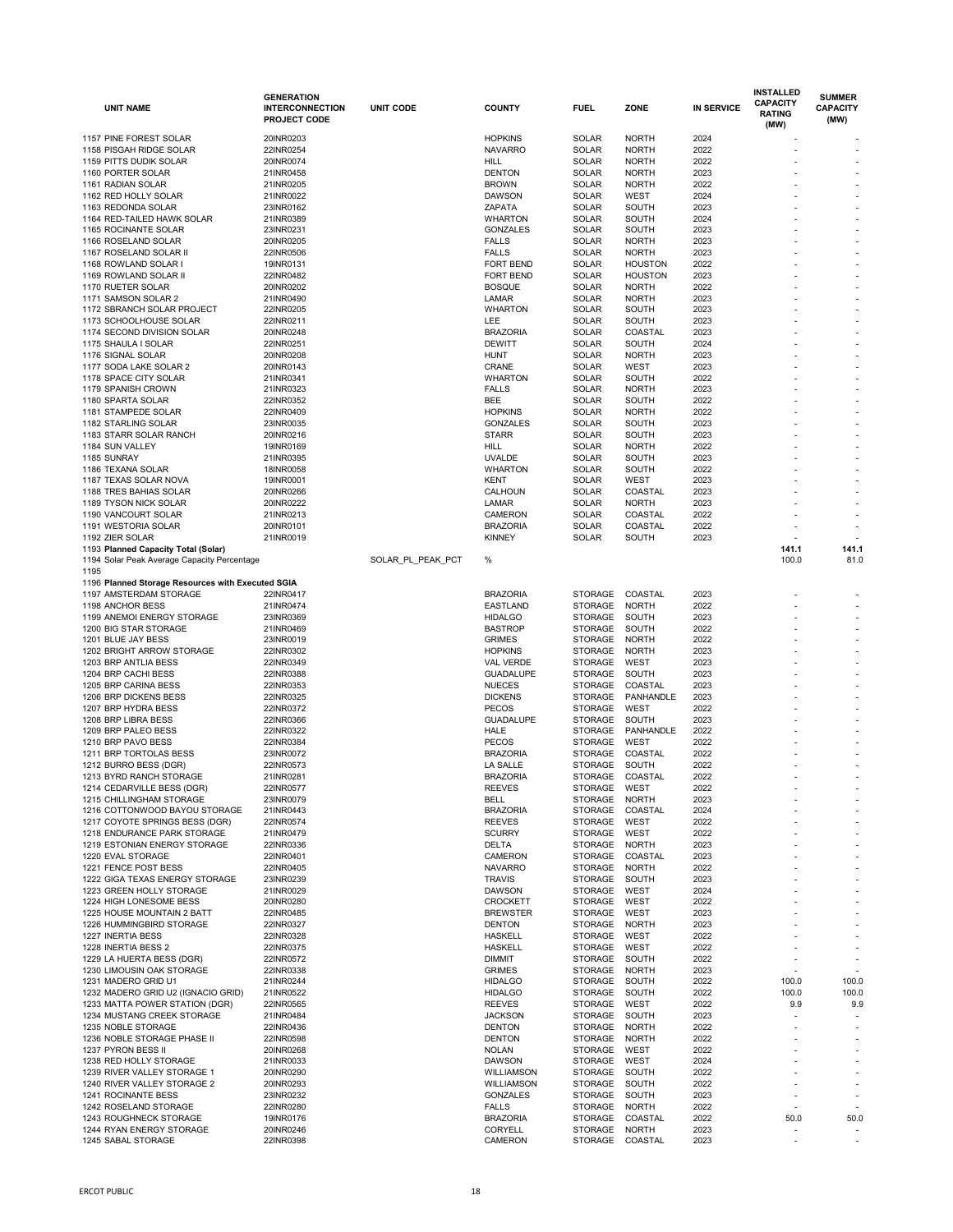| <b>UNIT NAME</b>                                                        | <b>GENERATION</b><br><b>INTERCONNECTION</b><br><b>PROJECT CODE</b> | <b>UNIT CODE</b>      | <b>COUNTY</b>       | <b>FUEL</b>    | <b>ZONE</b>      | <b>IN SERVICE</b> | <b>INSTALLED</b><br><b>CAPACITY</b><br><b>RATING</b><br>(MW) | <b>SUMMER</b><br><b>CAPACITY</b><br>(MW) |
|-------------------------------------------------------------------------|--------------------------------------------------------------------|-----------------------|---------------------|----------------|------------------|-------------------|--------------------------------------------------------------|------------------------------------------|
| 1246 SCREWBEAN BESS (DGR)                                               | 22INR0587                                                          |                       | <b>CULBERSON</b>    | <b>STORAGE</b> | <b>WEST</b>      | 2022              |                                                              |                                          |
| 1247 SILICON HILL STORAGE                                               | 20INR0291                                                          |                       | <b>TRAVIS</b>       | <b>STORAGE</b> | SOUTH            | 2022              |                                                              |                                          |
| 1248 SOWERS STORAGE                                                     | 22INR0552                                                          |                       | <b>KAUFMAN</b>      | <b>STORAGE</b> | <b>NORTH</b>     | 2023              |                                                              |                                          |
| 1249 SP TX-12B BESS                                                     | 21INR0357                                                          |                       | <b>UPTON</b>        | <b>STORAGE</b> | <b>WEST</b>      | 2022              | 22.7                                                         | 22.7                                     |
| 1250 STAMPEDE BESS                                                      | 22INR0410                                                          |                       | <b>HOPKINS</b>      | <b>STORAGE</b> | <b>NORTH</b>     | 2022              |                                                              |                                          |
| 1251 TIMBERWOLF BESS 2                                                  | 22INR0495                                                          |                       | <b>UPTON</b>        | <b>STORAGE</b> | <b>WEST</b>      | 2023              |                                                              |                                          |
| 1252 TURQUOISE STORAGE                                                  | 22INR0509                                                          |                       | <b>HUNT</b>         | <b>STORAGE</b> | <b>NORTH</b>     | 2022              |                                                              |                                          |
| 1253 VORTEX BESS                                                        | 21INR0473                                                          |                       | <b>THROCKMORTON</b> | <b>STORAGE</b> | <b>WEST</b>      | 2022              |                                                              |                                          |
| 1254 WOLF TANK STORAGE                                                  | 22INR0551                                                          |                       | <b>WEBB</b>         | <b>STORAGE</b> | SOUTH            | 2022              |                                                              |                                          |
| 1255 SMALL GENERATORS WITH SIGNED IAs AND 'MODEL READY DATES' PENDING * |                                                                    |                       |                     |                |                  |                   |                                                              |                                          |
| 1256 Planned Capacity Total (Storage)                                   |                                                                    |                       |                     |                |                  |                   | 282.6                                                        | 282.6                                    |
| 1257 Storage Peak Average Capacity Percentage<br>1258                   |                                                                    | STORAGE PL PEAK PCT % |                     |                |                  |                   | 100.0                                                        |                                          |
| 1259 Inactive Planned Resources                                         |                                                                    |                       |                     |                |                  |                   |                                                              |                                          |
| 1260 AGATE SOLAR                                                        | 20INR0023                                                          |                       | <b>ELLIS</b>        | <b>SOLAR</b>   | <b>NORTH</b>     | 2020              | 60.0                                                         | 60.0                                     |
| 1261 GUAJILLO ENERGY STORAGE                                            | 23INR0343                                                          |                       | <b>WEBB</b>         | <b>STORAGE</b> | <b>SOUTH</b>     | 2023              |                                                              |                                          |
| 1262 KONTIKI 1 WIND (ERIK)                                              | 19INR0099a                                                         |                       | <b>GLASSCOCK</b>    | WIND-O         | <b>WEST</b>      | 2023              |                                                              |                                          |
| 1263 KONTIKI 2 WIND (ERNEST)                                            | 19INR0099b                                                         |                       | <b>GLASSCOCK</b>    | WIND-O         | <b>WEST</b>      | 2023              |                                                              |                                          |
| 1264 MARIAH DEL ESTE                                                    | 13INR0010a                                                         |                       | <b>PARMER</b>       | WIND-P         | <b>PANHANDLE</b> | 2020              | 152.5                                                        | 152.5                                    |
| 1265 NORTHDRAW WIND                                                     | 13INR0025                                                          |                       | <b>RANDALL</b>      | WIND-P         | <b>PANHANDLE</b> | 2020              | 150.0                                                        | 150.0                                    |
| 1266 PADUA GRID BESS                                                    | 22INR0368                                                          |                       | <b>BEXAR</b>        | <b>STORAGE</b> | <b>SOUTH</b>     | 2024              |                                                              |                                          |
| 1267 RODEO SOLAR                                                        | 19INR0103                                                          |                       | <b>ANDREWS</b>      | <b>SOLAR</b>   | <b>WEST</b>      | 2022              |                                                              |                                          |
| 1268 SPINEL SOLAR                                                       | 20INR0025                                                          |                       | <b>MEDINA</b>       | <b>SOLAR</b>   | <b>SOUTH</b>     | 2024              |                                                              |                                          |
| 1269 TAYGETE II SOLAR                                                   | 21INR0233                                                          |                       | <b>PECOS</b>        | <b>SOLAR</b>   | <b>WEST</b>      | 2022              |                                                              |                                          |
| 1270 Inactive Planned Capacity Total                                    |                                                                    |                       |                     |                |                  |                   | 362.5                                                        | 362.5                                    |
| 1271                                                                    |                                                                    |                       |                     |                |                  |                   |                                                              |                                          |
| 1272 Seasonal Mothballed Resources                                      |                                                                    |                       |                     |                |                  |                   |                                                              |                                          |
| 1273 GREGORY POWER PARTNERS GT1 (AS OF 1/1/2022, AVAILABLE 'LGE_LGE_GT1 |                                                                    |                       | <b>SAN PATRICIO</b> | GAS-CC         | COASTAL          | 2000              | 185.0                                                        | 145.0                                    |
| 1274 GREGORY POWER PARTNERS GT2 (AS OF 1/1/2022, AVAILABLE 'LGE_LGE_GT2 |                                                                    |                       | <b>SAN PATRICIO</b> | GAS-CC         | COASTAL          | 2000              | 185.0                                                        | 145.0                                    |
| 1275 GREGORY POWER PARTNERS STG (AS OF 1/1/2022, AVAILABLE LGE LGE STG  |                                                                    |                       | <b>SAN PATRICIO</b> | GAS-CC         | COASTAL          | 2000              | 100.0                                                        | 75.0                                     |
| 1276 Total Seasonal Mothballed Capacity                                 |                                                                    |                       |                     |                |                  |                   | 470.0                                                        | 365.0                                    |
| 1277                                                                    |                                                                    |                       |                     |                |                  |                   |                                                              |                                          |
| 1278 Mothballed Resources                                               |                                                                    |                       |                     |                |                  |                   |                                                              |                                          |
| 1279 RAY OLINGER STG 1 (AS OF 4/5/22)                                   |                                                                    | OLINGR_OLING_1        | <b>COLLIN</b>       | GAS-ST         | <b>NORTH</b>     | 1967              | 78.0                                                         | 78.0                                     |
| 1280 J T DEELY U1 (AS OF 12/31/2018)                                    |                                                                    | CALAVERS_JTD1_M       | <b>BEXAR</b>        | COAL           | <b>SOUTH</b>     | 1977              | 420.0                                                        | 420.0                                    |
| 1281 J T DEELY U2 (AS OF 12/31/2018)                                    |                                                                    | CALAVERS_JTD2_M       | <b>BEXAR</b>        | COAL           | <b>SOUTH</b>     | 1978              | 420.0                                                        | 420.0                                    |
| 1282 Total Mothballed Capacity                                          |                                                                    |                       |                     |                |                  |                   | 918.0                                                        | 918.0                                    |
| 1283                                                                    |                                                                    |                       |                     |                |                  |                   |                                                              |                                          |
| 1284 Retiring Resources Unavailable to ERCOT (since last CDR/SARA)      |                                                                    |                       |                     |                |                  |                   |                                                              |                                          |
| 1285 Total Retiring Capacity                                            |                                                                    |                       |                     |                |                  |                   |                                                              |                                          |

Although seasonal capacity ratings for battery energy storage systems are reported above, the ratings are not included in the operational/planned capacity formulae. These resources are assumed to provide Ancillary Services rather than sustained capacity available to meet system peak loads.

The capacities of planned projects that have been approved for Initial Synchronization at the time of report creation are assumed to be available for the season regardless of their projected Commercial Operations Dates.

Planned projects for which maximum seasonal sustained capacity ratings have been provided are used in lieu of capacities entered into the online Resource Integration and Ongoing Operations -Interconnection Services (RIOO-IS) system.

Notes:

Capacity changes due to planned repower/upgrade projects are reflected in the operational units' ratings upon receipt and ERCOT approval of updated resource registration system information. Interconnection requests for existing resources that involve MW capacity changes are indicated with a code in the "Generation Interconnection Project Code" column.

Installed capacity ratings are based on the maximum power that a generating unit can produce during normal sustained operating conditions as specified by the equipment manufacturer.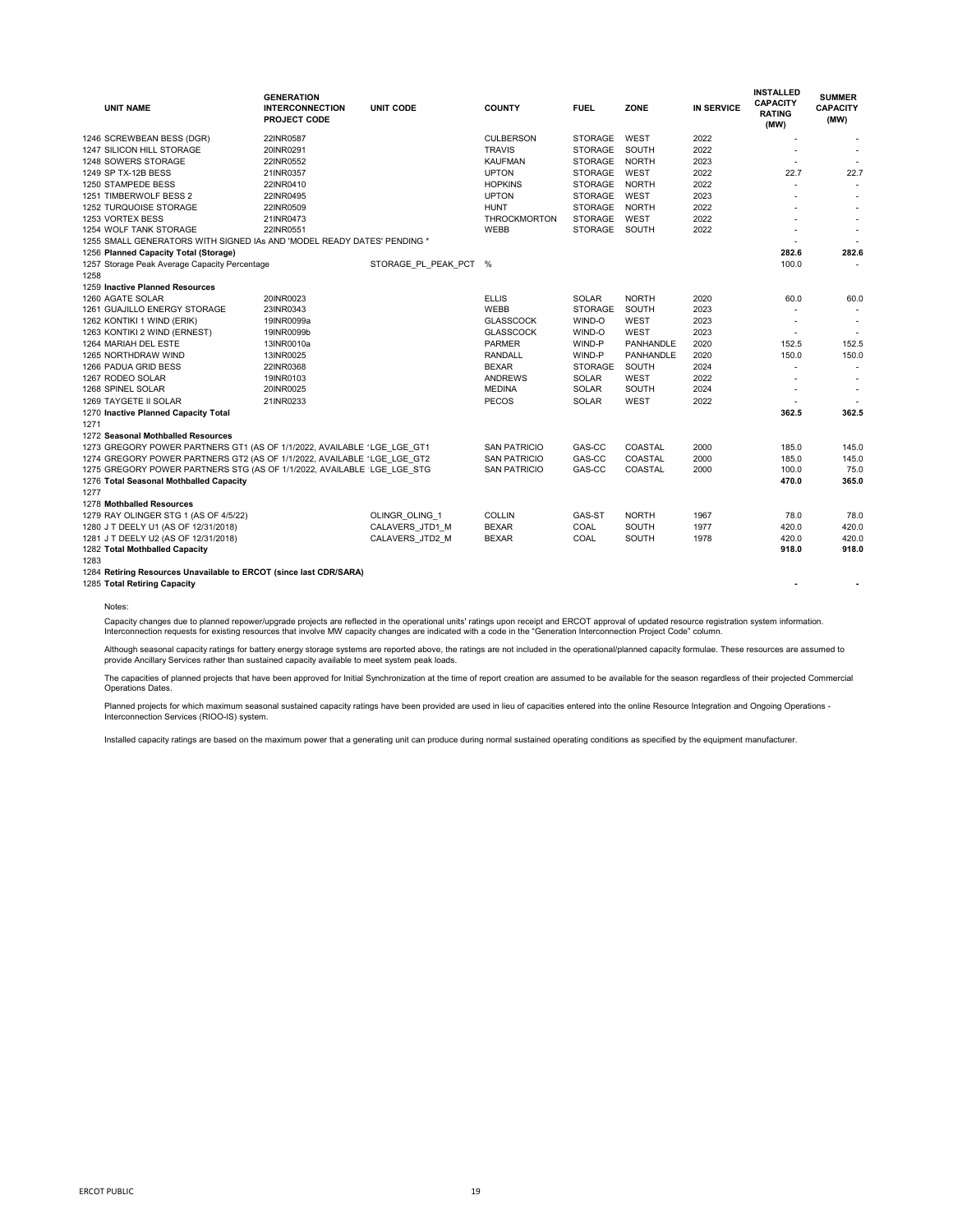## **Seasonal Assessment of Resource Adequacy for the ERCOT Region Summer 2022 Release Date: May 16, 2022**

|                                                        | <b>Summer</b> |
|--------------------------------------------------------|---------------|
| <b>Peak Demand Forecast, MW</b>                        | 77,884        |
| Rooftop PV Forecast Reduction, MW                      | 567           |
| <b>Adjusted Peak Load Forecast, MW</b>                 | 77,317        |
| <b>Total Resources, MW</b>                             | 91,392        |
| Emergency Resources Deployed by ERCOT, MW <sup>1</sup> | 2,895         |
| Planning Reserve Margin <sup>2</sup>                   | 22 8%         |

## **Planning Reserve Margin**

Formula: PRM = (Total Resources / (Adjusted Peak Demand - Emergency Resources)) - 1

 $^\text{1}$  The derivation of the emergency resource amount is described in the Scenario Assumptions Details tab.

 $^{\rm 2}$  The Planning Reserve Margin (PRM) is the forecasted capacity reserve that can cover higherthan-expected peak demand and lower-than-expected resource availability when looking at months or longer in the future. This is in contrast to operating reserve measures that focus on actual available capacity during real-time and hour-ahead operating periods. Consequently, the PRM is not an appropriate measure of capacity reserves when operations timeframes are being considered.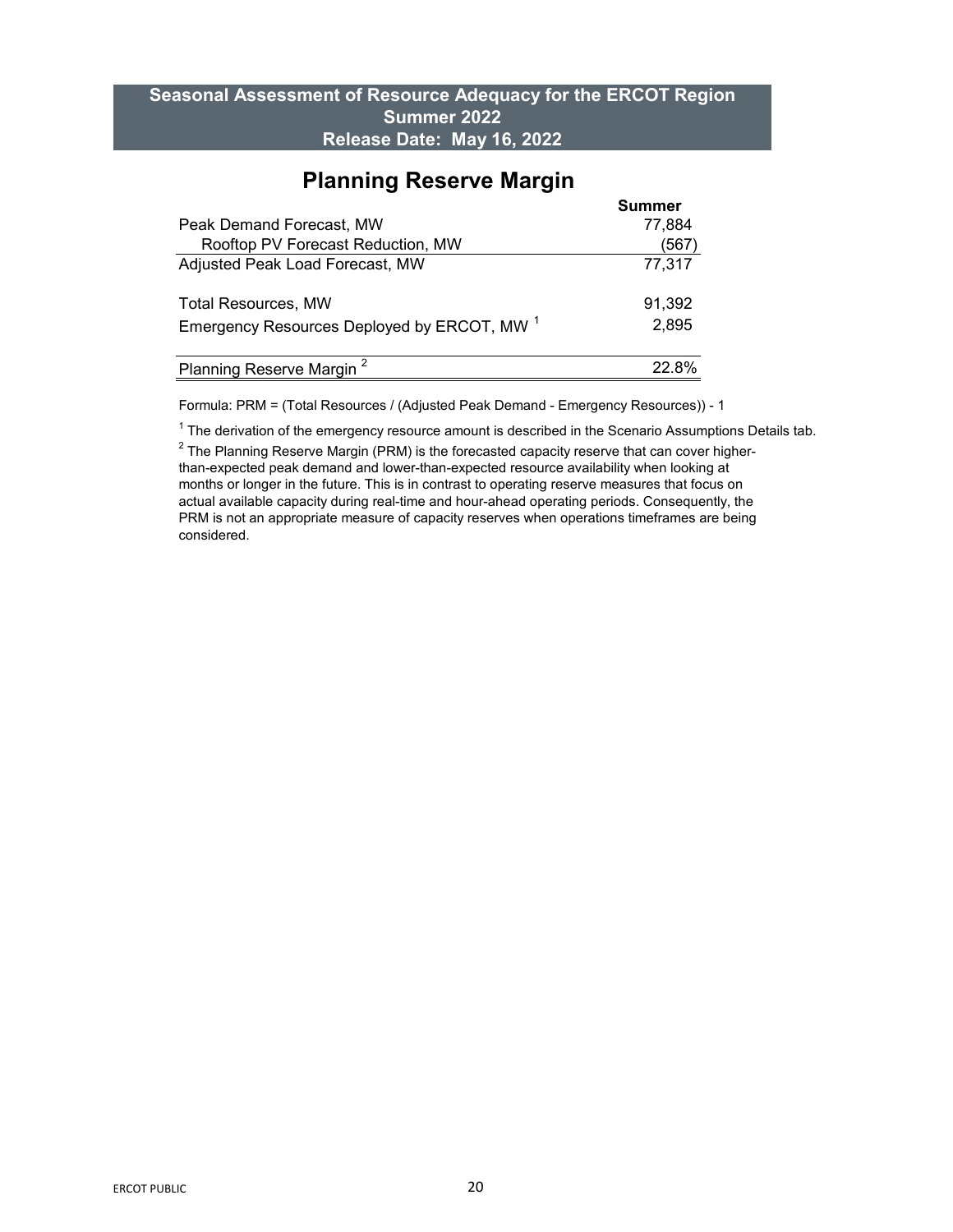|                                              | <b>Base &amp; Moderate Risk Scenarios</b>                                                                                                                                                                                                                                                                                                                                                                                                                                                                                                                                                                                                                                                                                                                                                                                                                                                                                                                                                                                                                                                                                                                                                               | <b>Extreme Risk Scenarios</b>                                                                                                                                                                                                                                                                                                                                                                                                                                                                                                                                                                                                                                                                                                                                                                                                                                                                                                                              |
|----------------------------------------------|---------------------------------------------------------------------------------------------------------------------------------------------------------------------------------------------------------------------------------------------------------------------------------------------------------------------------------------------------------------------------------------------------------------------------------------------------------------------------------------------------------------------------------------------------------------------------------------------------------------------------------------------------------------------------------------------------------------------------------------------------------------------------------------------------------------------------------------------------------------------------------------------------------------------------------------------------------------------------------------------------------------------------------------------------------------------------------------------------------------------------------------------------------------------------------------------------------|------------------------------------------------------------------------------------------------------------------------------------------------------------------------------------------------------------------------------------------------------------------------------------------------------------------------------------------------------------------------------------------------------------------------------------------------------------------------------------------------------------------------------------------------------------------------------------------------------------------------------------------------------------------------------------------------------------------------------------------------------------------------------------------------------------------------------------------------------------------------------------------------------------------------------------------------------------|
| <b>Adjusted Peak Load Forecast</b>           | Based on average weather conditions from 2006 - 2020 at the time of the summer peak.                                                                                                                                                                                                                                                                                                                                                                                                                                                                                                                                                                                                                                                                                                                                                                                                                                                                                                                                                                                                                                                                                                                    |                                                                                                                                                                                                                                                                                                                                                                                                                                                                                                                                                                                                                                                                                                                                                                                                                                                                                                                                                            |
|                                              | These baseline forecasts are adjusted downwards to account for peak load reductions from rooftop solar installations that are not already accounted for in the<br>baseline forecasts. The rooftop solar load reductions for the forecasted summer peak load hour (August 10, hour-ending 17 (5 pm) is 567 MW.                                                                                                                                                                                                                                                                                                                                                                                                                                                                                                                                                                                                                                                                                                                                                                                                                                                                                           |                                                                                                                                                                                                                                                                                                                                                                                                                                                                                                                                                                                                                                                                                                                                                                                                                                                                                                                                                            |
| <b>Load Adjustments</b>                      | Based on the 90th percentile of forecasted summer peaks based on weather<br>conditions from 2006 - 2020.                                                                                                                                                                                                                                                                                                                                                                                                                                                                                                                                                                                                                                                                                                                                                                                                                                                                                                                                                                                                                                                                                                | Based on the most extreme weather conditions from 2006 - 2020 at the time<br>of the summer peak for each weather zone (2011). Each weather zone's<br>summer peak was assumed to occur at the same time.                                                                                                                                                                                                                                                                                                                                                                                                                                                                                                                                                                                                                                                                                                                                                    |
|                                              | These baseline forecasts are adjusted downwards to account for peak load<br>reductions from rooftop solar installations that are not already accounted for in<br>the baseline forecasts. The rooftop solar load reductions for the forecasted<br>summer peak load hour (August 10, hour-ending 17 (5 pm) is 567 MW.                                                                                                                                                                                                                                                                                                                                                                                                                                                                                                                                                                                                                                                                                                                                                                                                                                                                                     | These baseline forecasts are adjusted downwards to account for peak load<br>reductions from rooftop solar installations that are not already accounted for<br>in the baseline forecasts. The rooftop solar load reductions for the forecasted<br>summer peak load hour (August 10, hour-ending 17 (5 pm) is 567 MW.                                                                                                                                                                                                                                                                                                                                                                                                                                                                                                                                                                                                                                        |
| <b>Typical Planned Outages, Thermal</b>      | Based on the historical average of planned outages for July through August weekdays, hours ending 3 pm - 8 pm, for the last three summer seasons (2019 -2021).<br>Outage history excludes units that are not expected to be available for the peak period of the upcoming seasons. These unavailable units are comprised of units<br>that have retired, have announced upcoming retirements, are under extended outage, are mothballed, or are unavailable switchable generators.                                                                                                                                                                                                                                                                                                                                                                                                                                                                                                                                                                                                                                                                                                                       |                                                                                                                                                                                                                                                                                                                                                                                                                                                                                                                                                                                                                                                                                                                                                                                                                                                                                                                                                            |
| <b>Typical Unplanned Outages, Thermal</b>    | Based on historical average of forced outages for June through September weekdays, hours ending 3 pm - 8 pm, for the last three summer seasons (2019 - 2021).<br>Outage history excludes units that are not expected to be in-service for the peak period of the upcoming seasons. These unavailable units are comprised of units<br>that have retired, have announced upcoming retirements, are under extended outage, are mothballed, or are unavailable switchable generators.                                                                                                                                                                                                                                                                                                                                                                                                                                                                                                                                                                                                                                                                                                                       |                                                                                                                                                                                                                                                                                                                                                                                                                                                                                                                                                                                                                                                                                                                                                                                                                                                                                                                                                            |
| <b>Unplanned Outage Adjustments, Thermal</b> | The High Unplanned Outage Adjustment is based on the 95th percentile of<br>historical forced outages for June through September weekdays, hours ending 3<br> pm - 8 pm, for the last five summer seasons (2017 -2021); the adjustment is the<br>95th percentile value, 8,066 MW, less the typical forced outage amount of 4,081<br>MW.                                                                                                                                                                                                                                                                                                                                                                                                                                                                                                                                                                                                                                                                                                                                                                                                                                                                  | Based on the maximum historical forced outage level for June through<br>September weekdays, hours ending 3 pm - 8 pm, for the last five summer<br>seasons (2017 -2021); the adjustment is 13,676 MW, less the typical forced<br>outage amount of 4,081 MW.                                                                                                                                                                                                                                                                                                                                                                                                                                                                                                                                                                                                                                                                                                 |
|                                              | The outages for the High Unplanned Outage Adjustment include an incremental<br>amount from Private Use Network (PUN) generators; specifically, the 95th<br>percentile amount less the 50th percentile amount. See the Background tab for<br>more information on the treatment of PUN capacity. Outage history excludes units Outage history excludes units that are not expected to be available for the<br>that are not expected to be available for the peak period of the upcoming seasons.<br>These unavailable units are comprised of units that have retired, have announced<br>upcoming retirements, are under extended outage, are mothballed, or are<br>unavailable switchable generators.                                                                                                                                                                                                                                                                                                                                                                                                                                                                                                     | The outages for the High Unplanned Outage Adjustment include an<br>incremental amount from Private Use Network (PUN) generators; specifically,<br>the 95th percentile amount less the 50th percentile amount. See the<br>Background tab for more information on the treatment of PUN capacity.<br>peak period of the upcoming seasons. These unavailable units are comprised<br>of units that have retired, have announced upcoming retirements, are under<br>extended outage, are mothballed, or are unavailable switchable generators.                                                                                                                                                                                                                                                                                                                                                                                                                   |
| <b>Wind Output Adjustments</b>               | The adjustment is based on the 5th percentile of hourly wind capacity for the daily<br>period hour-ending 15 - 19 (3 pm - 8 pm) for the months of June through<br>September. The capacity values are derived from annual hourly simulated wind<br>output profiles for the period 1980 - 2020. The profiles reflect hourly weather<br>conditions for each of the 41 simulated weather years. A profile is developed for<br>each current operational wind site as well as each planned wind site included in<br>the 2022 Summer SARA. This low wind output level is 2,878 MW. The adjustment<br>is the summer Peak Average Capacity Contribution, 9,367 MW, less 2,878 MW.<br>The methodology report for profile development is available at:<br>https://www.ercot.com/files/docs/2021/12/07/Report_ERCOT_1980-<br>2020_WindSolarDGPVGenProfiles.pdf                                                                                                                                                                                                                                                                                                                                                      | The adjustments are based on the minimum hourly wind capacity value for<br>the daily period hour-ending 15 - 19 (3 pm - 8 pm) for the months of June<br>through September. The capacity values are derived from annual hourly<br>simulated wind output profiles for the period 1980 - 2020. The profiles reflect<br>hourly weather conditions for each of the 41 simulated weather years. A<br>profile is developed for each current operational wind site as well as each<br>planned wind site included in the 2022 Summer SARA. This extreme low wind<br>output level is 263 MW. The adjustment is the summer Peak Average Capacity<br>Contribution, 9,367 MW less 263 MW.<br>Note that a scenario with a combined extreme peak load and extreme-low<br>renewables output is not provided because an extreme peak load is<br>associated with high solar output due to minimal cloud cover serving as a<br>driver for both system conditions.             |
| <b>Solar Output Adjustments</b>              | The adjustment is based on the 5th percentile of hourly solar capacity for the daily The adjustment is based on the minimum solar capacity value for the daily<br>period hour-ending 15 - 19 (3 pm - 8 pm) for the months of June through August.<br>(Note that September is excluded due to very low output beginning in mid-month<br>and the extremely low likelihood of a summer peak load occurring that late in<br>September.) The capacity values are derived from annual hourly simulated wind<br>output profiles for the period 1980 - 2020 inclusive. The profiles reflect hourly<br>weather conditions for each of the 41 simulated weather years. A profile is<br>developed for each current operational wind site as well as each planned wind site weather years. A profile is developed for each current operational wind site as<br>included in the 2022 Summer SARA. This low solar output level is 7,025 MW. The<br>adjustment is the summer Peak Average Capacity Contribution, 9,367 MW, less<br>2,878 MW.<br>The methodology report for profile development is available at:<br>https://www.ercot.com/files/docs/2021/12/07/Report_ERCOT_1980-<br>2020 WindSolarDGPVGenProfiles.pdf | period hour-ending 15 - 19 (3 pm - 8 pm) for the months of June through<br>August. (Note that September is excluded due to very low output beginning in<br>mid-month and the extremely low likelihood of a summer peak load occurring<br>that late in September.) The capacity values are derived from annual hourly<br>simulated wind output profiles for the period 1980 - 2020 inclusive. The<br>profiles reflect hourly weather conditions for each of the 41 simulated<br>well as each planned wind site included in the 2022 Summer SARA. This low<br>solar output level is 7,025 MW. The adjustment is the summer Peak Average<br>Capacity Contribution, 9,367 MW, less 2,878 MW.<br>Note that a scenario with a combined extreme peak load and extreme-low<br>renewables output is not provided because an extreme peak load is<br>associated with high solar output due to minimal cloud cover serving as a<br>driver for both system conditions. |
| <b>Emergency Resources Deployed by ERCOT</b> | An amount is only shown if Capacity Available for Operating Reserves, line item [g], is at or below 2,300 MW. Consists of the sum of expected Load Resources<br>Available for Responsive Reserves for the summer season (1,591 MW), Emergency Response Service (895 MW), Transmission and Distribution Service Provider<br>(TDSP) load management programs (307 MW) and TDSP Voltage Reduction (102 MW). Each of these amounts reflect a 2% gross-up to account for avoided<br>transmission losses. Other resources that may be available include voluntary customer Demand Response (including customer installation of backup generators),<br>switchable generation resources currently serving the Eastern Interconnection, and additional DC tie imports subject to availability.                                                                                                                                                                                                                                                                                                                                                                                                                   |                                                                                                                                                                                                                                                                                                                                                                                                                                                                                                                                                                                                                                                                                                                                                                                                                                                                                                                                                            |